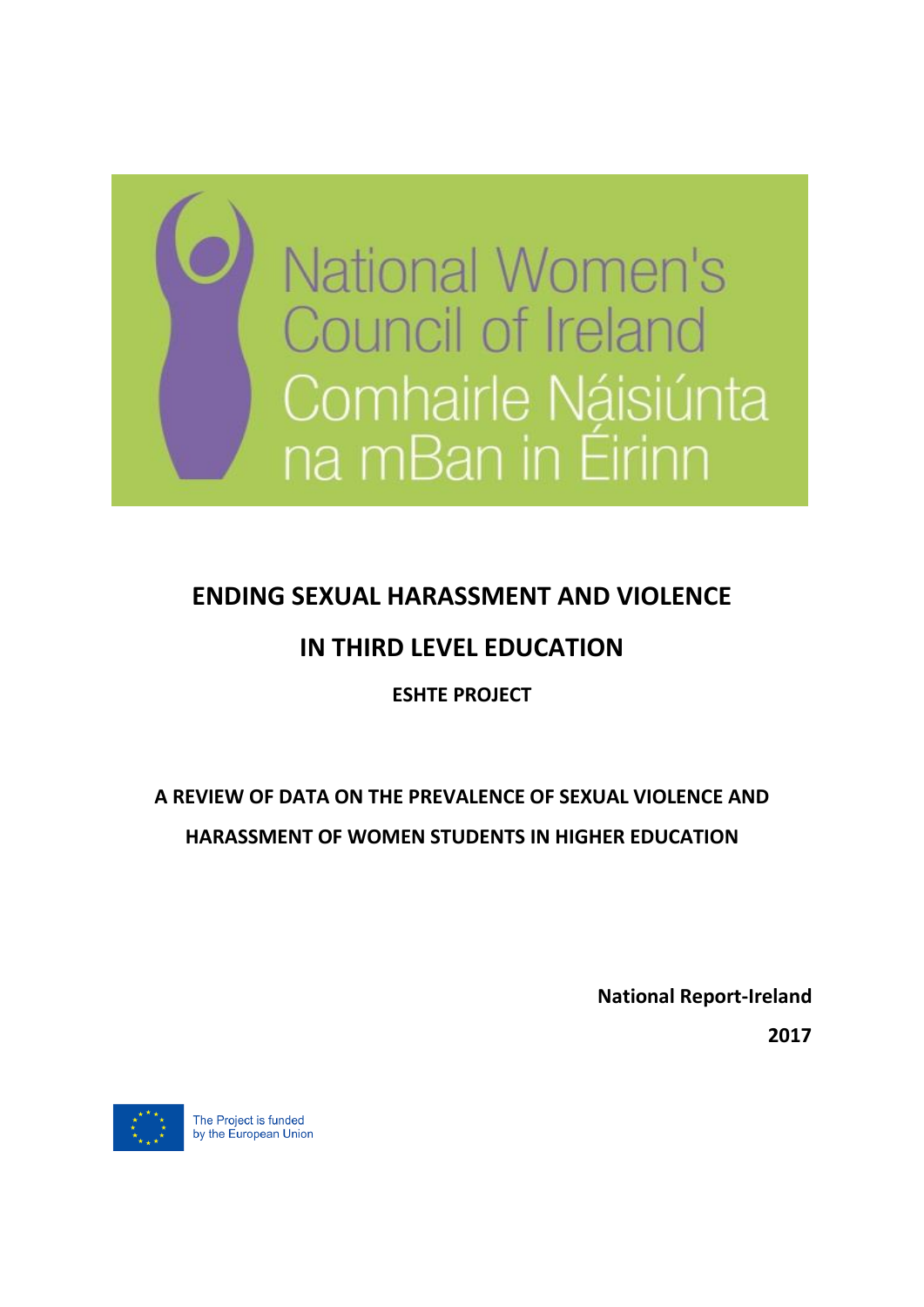# **TABLE OF CONTENTS**

| <b>Introduction</b>                                                     |
|-------------------------------------------------------------------------|
|                                                                         |
|                                                                         |
|                                                                         |
| An Overview of the Data Available on the extent, nature and attitudes   |
|                                                                         |
| <b>General Population Data- Key Statistics</b>                          |
| <b>Ethnic Minority Women &amp; Women with Disabilities</b>              |
| <b>EU Data and Studies for Ireland</b>                                  |
|                                                                         |
| <b>Policy Frameworks</b>                                                |
| <b>General Data &amp; Statistics</b>                                    |
| Sexual harassment and violence in Higher Education                      |
| Current Initiatives to challenge sexual violence and harassment in HEIs |
|                                                                         |
|                                                                         |
| <b>ESHTE Associate Partners in Ireland</b>                              |
|                                                                         |

**References** ………………………………………………………………………………………………….**45**

**Prepared by J. McCarthy Flynn for NWCI 2017**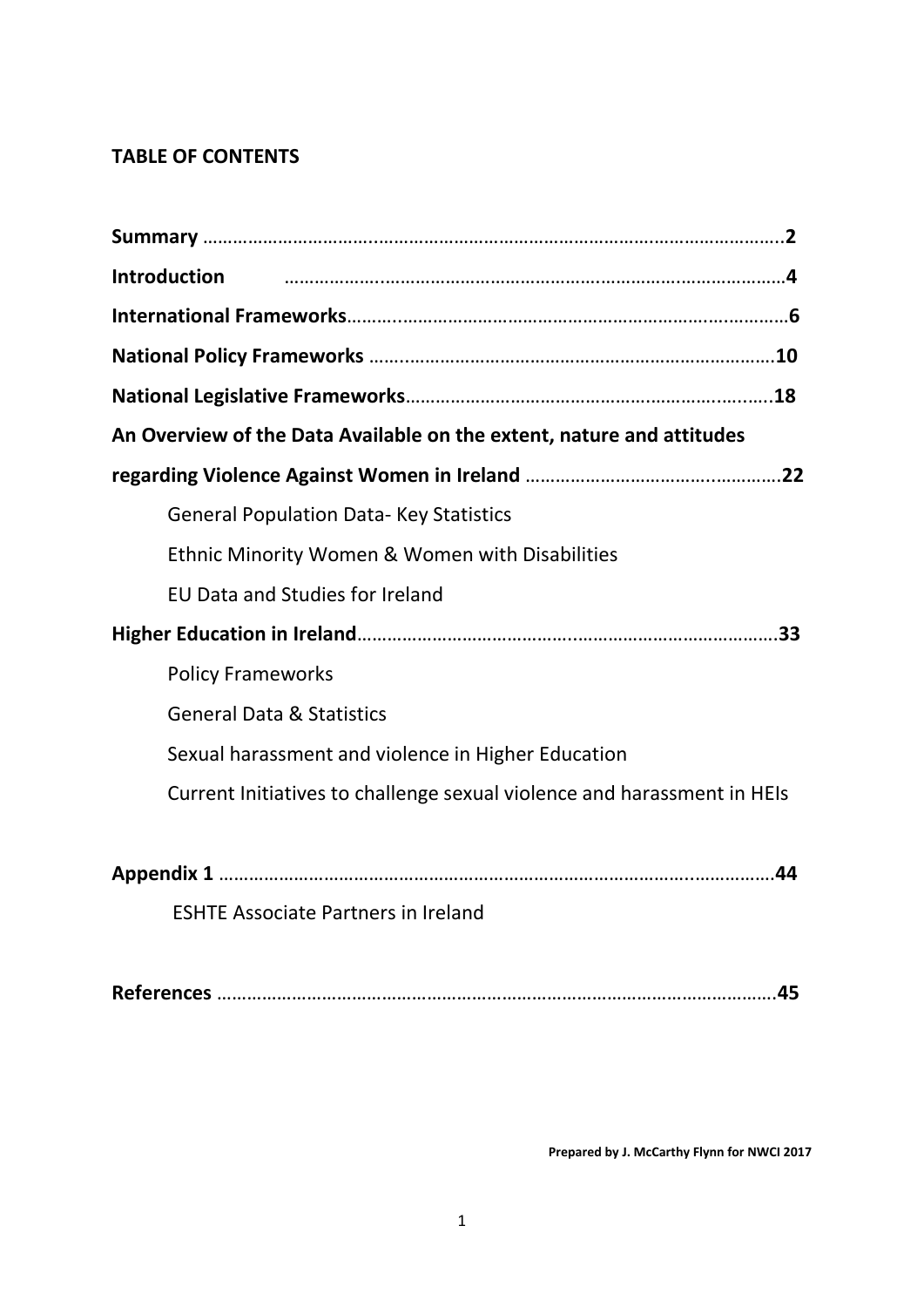### **SUMMARY**

### **DATA ON THE PREVALENCE OF SEXUAL HARASSMENT AND VIOLENCE OF WOMEN STUDENTS IN HIGHER EDUCATION**

In 2015-16 there were 178,094 full time students in the 26 Higher Education Institutions (HEIs) funded by the Higher Education Authority (HEA) in the Republic of Ireland:

- 51% of these students were women
- $\bullet$  89% of the new full-time undergraduates were aged 23 or younger<sup>1</sup>

There is limited research available on the experience of gender-based violence in Irish HEIs but **Say**  Something (2013)<sup>2</sup> reported:

- 11% of women students had been subject to unwanted sexual contact
- 5% were rape survivors, with a further 3% survivors of attempted rape
- 31% of women reported feeling harassed, including just under 19% being physically groped
- 17% of women had been photographed or filmed without consent, and 8% had these images circulated without consent online
- 10% of women had experience of stalking or obsessive behaviour including online

The 2015 National Sexual Assault Trauma Unit Activity Report<sup>3</sup> recorded that from 685 people who attended for rape or sexual assault:

- 92% of patients were women
- 45% of patients identified themselves as *students*

We have no data about ethnic minority women students or women students with disabilities and their experiences of sexual violence and harassment. However, general population statistics show that *the second most common risk factor for rape after gender, is disability*, 19% of all complainants were recorded as having a physical or intellectual disability or a history of mental illness<sup>4</sup>.

<sup>1</sup> <http://www.hea.ie/en/statistics/overview>

<sup>&</sup>lt;sup>2</sup> Say Something-A Study of Students' Experiences of Harassment, Stalking, Violence & Sexual Assault 2013

<sup>&</sup>lt;sup>3</sup> National Sexual Assault Treatment Unit (SATU):Annual Key Service Activity 2015

<sup>4</sup> Rape & Justice in Ireland: A National Study of Survivor, Prosecutor and Court Responses to Rape 2009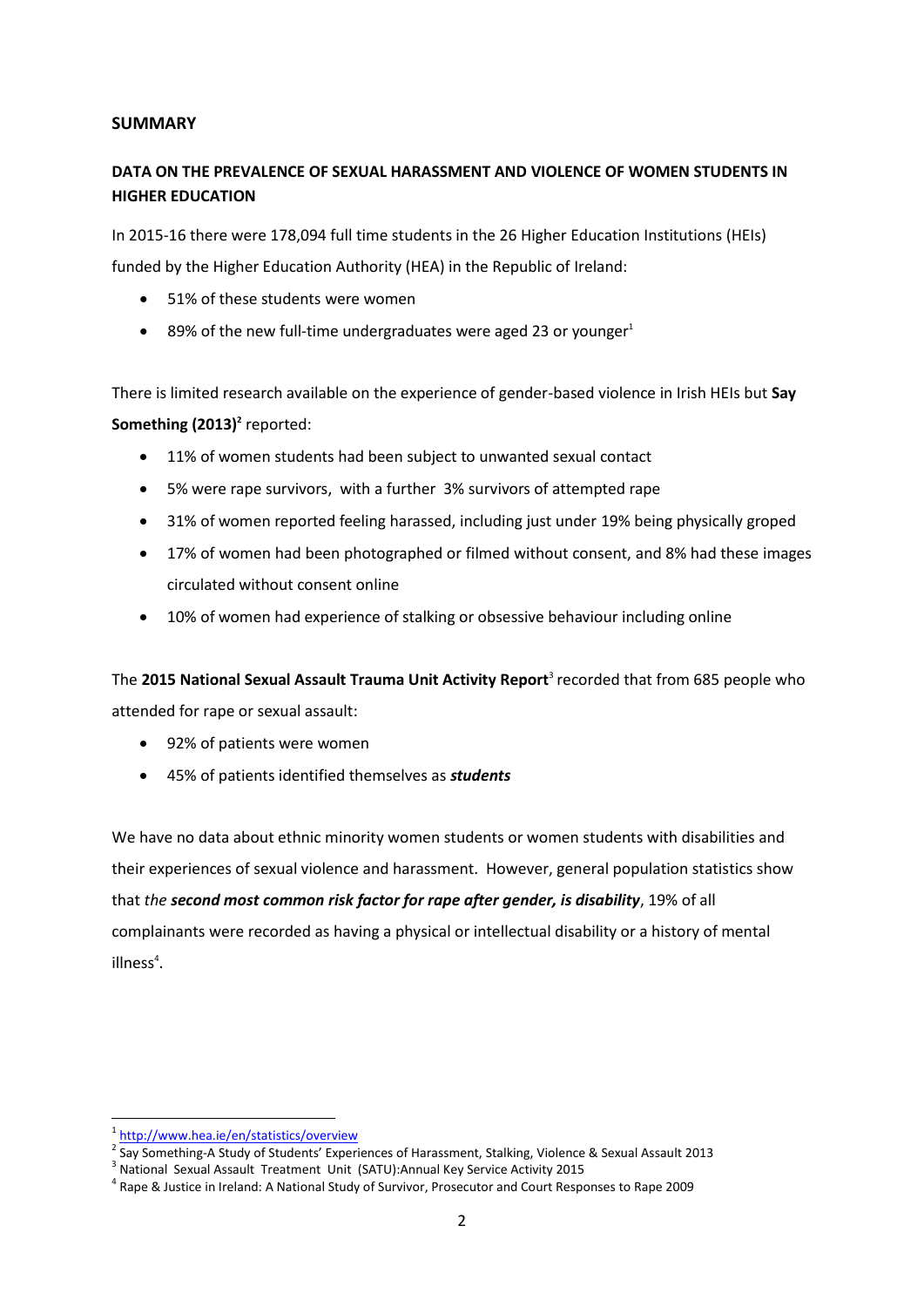Damaging and discriminatory attitudes towards women and sexual violence continue to persist in Irish society:

- 21% of Irish people think that there are understandable reasons for having sexual intercourse without consent, that is raping a woman
- 23% of Irish people believe women often make up or exaggerate claims of abuse or rape<sup>5</sup>

It is unsurprising then that 79% of Irish women who have experienced sexual or physical violence have never reported it to an official body<sup>6</sup> and less than 3% of women students said they had ever reported their unwanted sexual experiences to An Garda Síochána<sup>7</sup>.

In responding to this, the review identified that many Students' Unions, the Union of Students in Ireland and HEIs work hard, often together, to create safe and inclusive campuses. They are committed to creating a zero tolerance of violence culture on their campuses and are limited only by resources, funding, capacity and time to do so. They work in partnership with specialist NGOs, particularly their local Rape Crisis Centres and are open to developing coordinated and sustainable initiatives.

<sup>1</sup> 5 Eurobarometer on Gender-based Violence 2016

<sup>6</sup> Fundamental Rights Agency: Violence Against Women Survey 2014

<sup>&</sup>lt;sup>7</sup> Say Something-A Study of Students' Experiences of Harassment, Stalking, Violence & Sexual Assault 2013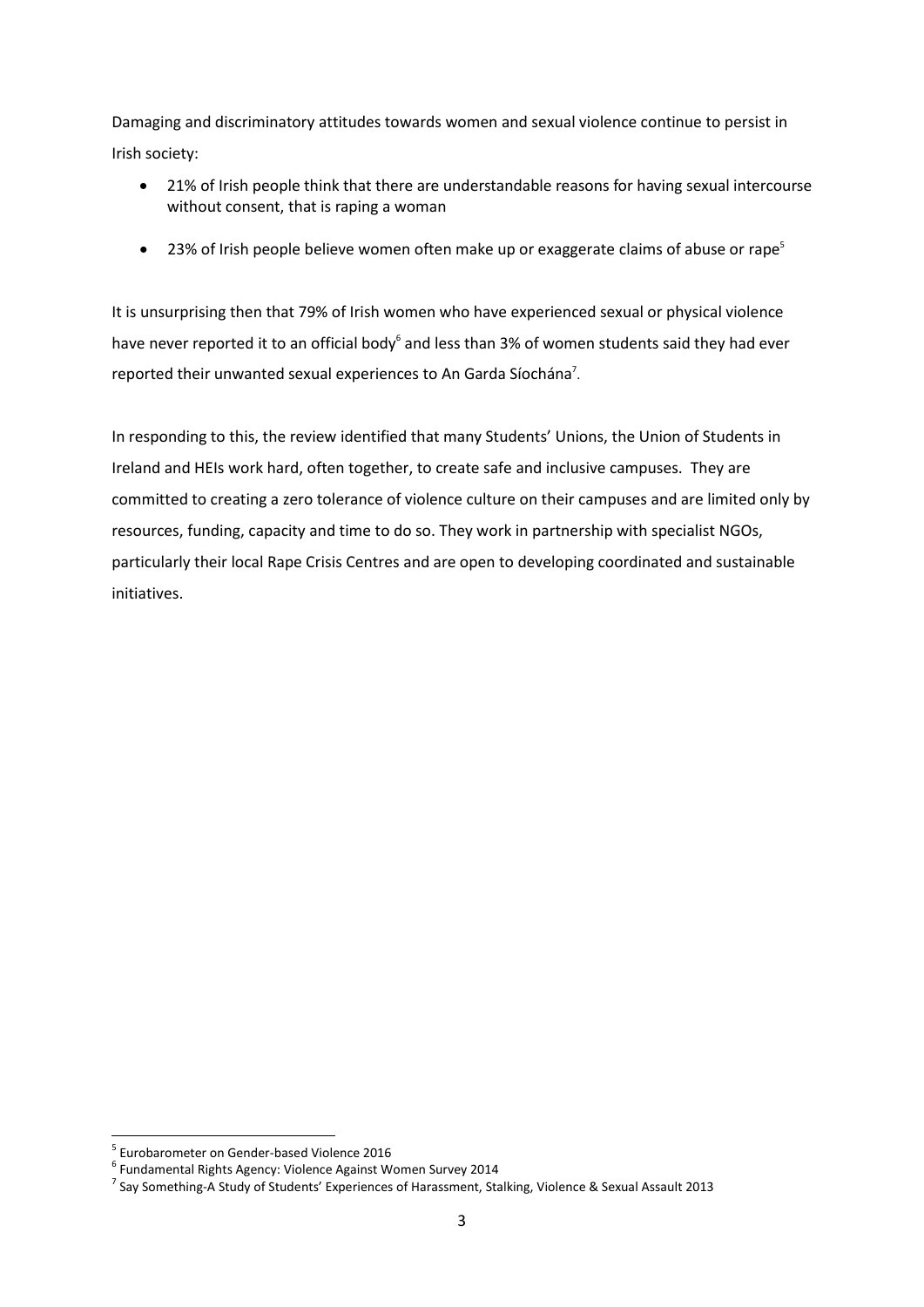#### **INTRODUCTION**

*"Violence deprives women of their ability to enjoy fundamental freedoms and represents a serious obstacle to equality between women & men"<sup>8</sup>*

In 2014 the EU Fundamental Rights Agency, reported that 25% Irish women had experienced a form of physical and/or sexual violence since the age of fifteen, and 8% experience physical and/or sexual violence each year<sup>9</sup>. Violence against women goes to the heart of patriarchy, of male dominance and entitlement and of a culture that enables men to perpetrate these crimes due to weak and inconsistent sanctions and deterrents.

As Chair of the Irish National Observatory on Violence Against Women<sup>10</sup> and convener of the Women's Human Rights Alliance, the National Women's Council of Ireland (NWCI), has been working on the issue of sexual violence and harassment of women since its inception. NWCI's expertise in informing the development of government policy and legislation in the area of gender-based violence has been widely recognised, and we currently sit by invitation on the National Steering Committee on Violence Against Women and the Women, Peace and Security Monitoring Group and the Department of Foreign Affairs NGO Standing Committee on Human Rights.

A central advocacy position of the NWCI and the National Observatory is that Ireland lacks a proper understanding of the prevalence, impact and nature of violence against women across all domains of life experience. The intersecting issues of for example, class, ethnicity, (dis)ability and sexual orientation are not well studied, and in some cases have never been researched at all in Ireland. Gathering data is a vital part of revealing and speaking the truth about sexual violence and harassment, understanding its intrinsic gendered reality, planning, delivering and evaluating responses, and achieving lasting positive social change. Its absence obscures women's experiences and undermines efforts to tackle the violence.

The review will begin with an overview of the international frameworks that set the context for challenging violence against women. These frameworks outline the obligations the Irish state has on the issue itself, but also to proactively collect data and information to understand the scale and complexity of the problem. This will be followed by an overview of the national policy and legislative context and the NWCI recognises the recent, very positive and substantive legislative developments

<sup>8</sup> Women Against Violence Europe

<sup>9</sup> Fundamental Rights Agency:Violence Against Women Survey 2014

<sup>&</sup>lt;sup>10</sup> The Observatory is an independent network of grassroots and national organisations that monitor progress on violence against women in Ireland. It is affiliated with the European Women's Lobby (EWL) European Observatory on Violence against Women.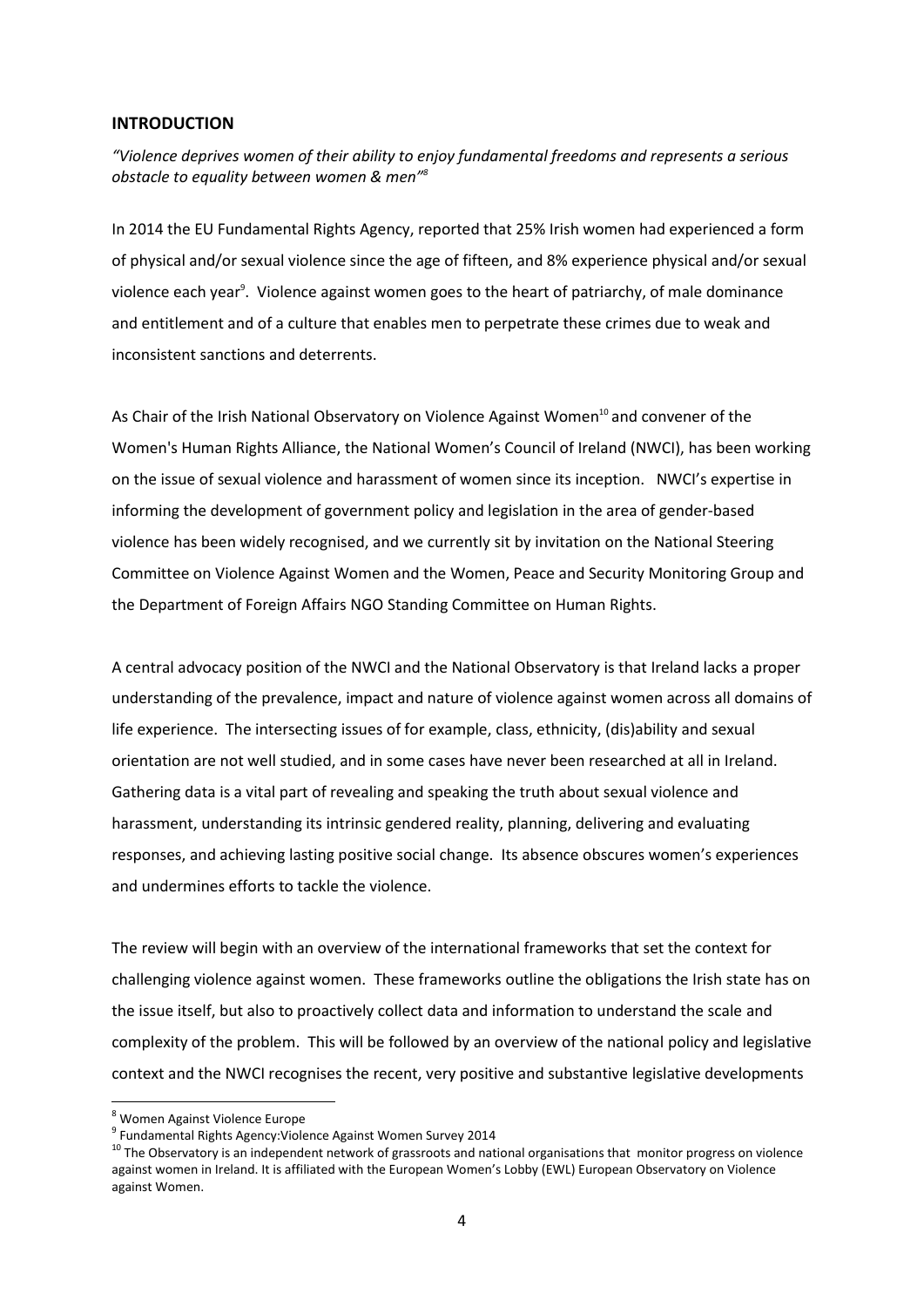and commitments that have been made by the state. Relevant EU and national general population data and research will be outlined next, and then higher education specific frameworks and data will be reviewed.

The Ending Sexual Harassment & Violence in Third Level Education (ESHTE) project will work to engage meaningfully with ethnic minority women students and women students with disabilities, therefore this review has tried to identify and include frameworks and data of relevance to these communities too.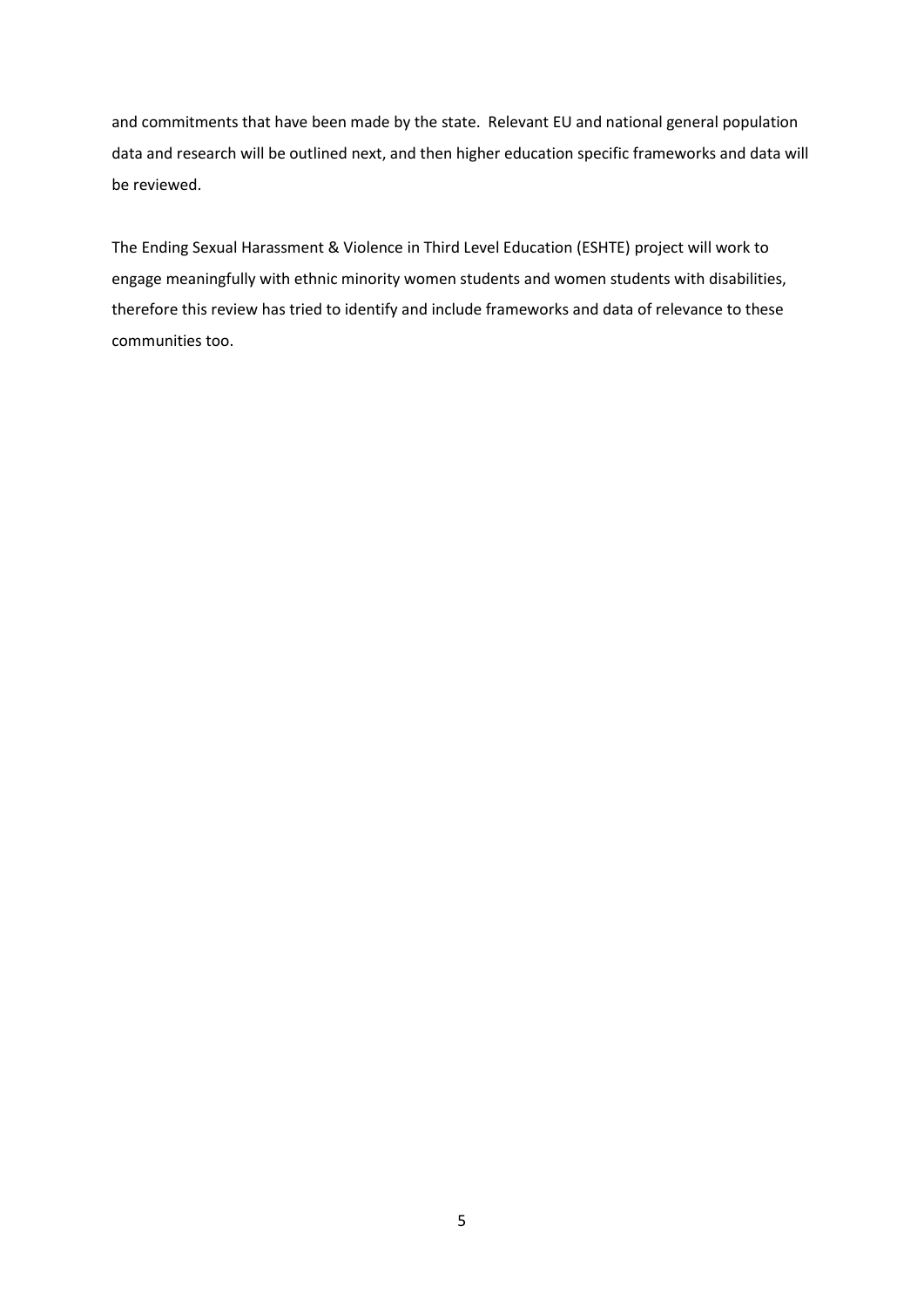### **INTERNATIONAL FRAMEWORKS**

International human rights frameworks encourage, and in some cases specify the collection of national data on sexual violence and harassment as a treaty obligation. States are obliged to take special measures to prevent exploitation, violence and discrimination and to uphold equality and dignity for all people. Obligations to various UN and EU treaty bodies have been particularly important for motivating the Irish State to meet its responsibilities as a positive duty holder.

Over the past decade many UN treaty bodies have expressed particular concern at the prevalence of violence against women and girls in Ireland. Concerns raised include low prosecution and conviction rates of perpetrators, high withdrawal rates of complaints and inadequate funding to organisations that provide support services to victims. In particular concerns have been raised about violence suffered by women from marginalised and vulnerable groups, including Traveller women, migrant women, asylum seeking and refugee women and women with disabilities. In 2005, in response to Ireland's combined  $4^{th}$  &  $5^{th}$  report, the final comments from the Convention on the Elimination of all forms of Discrimination against Women (CEDAW) Committee recommended in relation to violence against women that,

"*the State party adopt without delay its strategic plan and systematically monitor and regularly evaluate its components, particularly in relation to marginalized and vulnerable women including Traveller women, migrant women, asylum-seeking women and refugee women and women with disabilities"<sup>11</sup>*

### **UN Convention on the Elimination of all forms of Discrimination against Women (CEDAW)**

The Republic of Ireland acceded to CEDAW in 1985 and to the Optional Protocol (the acceptance of the right to be monitored and to have enforcement actions instigated) in 2000. The State made its combined 6<sup>th</sup> & 7<sup>th</sup> periodic reports to the CEDAW Committee in September 2016 and the Committee's concluding remarks were published in March 2017. These included recommendations that are very relevant to the work of the ESHTE project:

The Committee recommended that the State:

 Ensure that the National Office for the Prevention of Domestic, Sexual and Gender-based Violence…implement the "gold standard" so that data on all forms of gender-based violence against women,…, are systematically collected and analysed and…disaggregated by, inter alia age, ethnicity and relationship with the perpetrator

<sup>11</sup> CEDAW Committee concluding remarks 4th & 5th reports 2005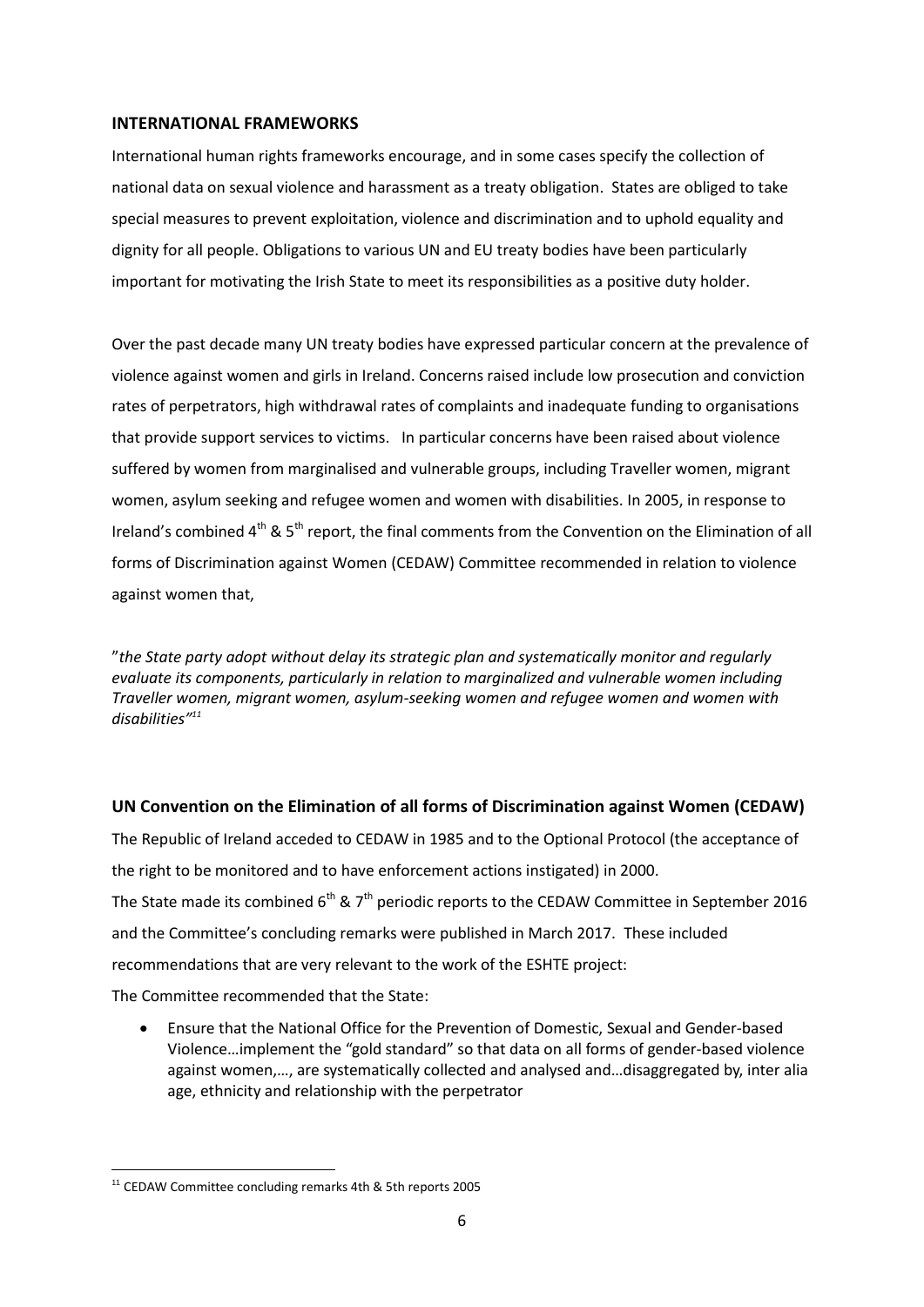- Intensify existing efforts to combat gender-based violence against women….particularly targeting Traveller, Roma and migrant women and girls
- Criminalise…emerging forms of gender-based violence, such as online stalking and harassment
- Provide adequate financial resources to non-governmental organizations that provide services to victims of gender-based violence
- Expedite the ratification of the Council of Europe Convention on Preventing and Combating Violence against Women and Domestic Violence (the Istanbul Convention)<sup>12</sup>

### **UN Convention on the Elimination of All Forms of Racial Discrimination (CERD)**

Ireland signed CERD in 1968, but only ratified the Convention in 2000. Ireland submitted its combined 3<sup>rd</sup> & 4<sup>th</sup> reports to the Committee in 2011 and was due to make its 5<sup>th</sup> to 7<sup>th</sup> reports in 2014 but has not done so to date.

In its concluding remarks in 2011, the Committee recommended that

*"the State party take all necessary measures to ensure that….migrant and minority women continue to be the focus of the target actions and objectives of the National Women's Strategy"*<sup>13</sup>

### **UN Convention on the Rights of Persons with Disabilities (CRPD)**

CRPD was signed by the Irish State in 2007 but the state has not yet ratified the convention.

- Articles 6 & 7 of the Convention recognise that women and girls with disabilities face greater risk of violence
- Article 16 deals with freedom from violence and abuse and reminds States to take "all appropriate…measures to protect persons with disabilities….both within and from all forms of exploitation, violence and abuse, including their gender-based aspects"
- Article 16.5 requires effective legislation and policies to ensure that instances of abuse are identified, investigated and where appropriate, prosecuted
- Article 31 deals with data collection and requires States to undertake to collect appropriate information and statistical data to enable them to formulate policies to give effect to the  $Convention<sup>14</sup>$

<sup>&</sup>lt;sup>12</sup> CEDAW Committee concluding remarks  $6<sup>th</sup> 87<sup>th</sup>$  reports 2017

<sup>&</sup>lt;sup>13</sup> CERD Committee concluding comments  $3^{rd}$  &  $4^{th}$  reports 2011

<sup>14</sup> UN CRPD- [https://www.un.org/development/desa/disabilities/convention-on-the-rights-of-persons-with](https://www.un.org/development/desa/disabilities/convention-on-the-rights-of-persons-with-disabilities.html)[disabilities.html](https://www.un.org/development/desa/disabilities/convention-on-the-rights-of-persons-with-disabilities.html)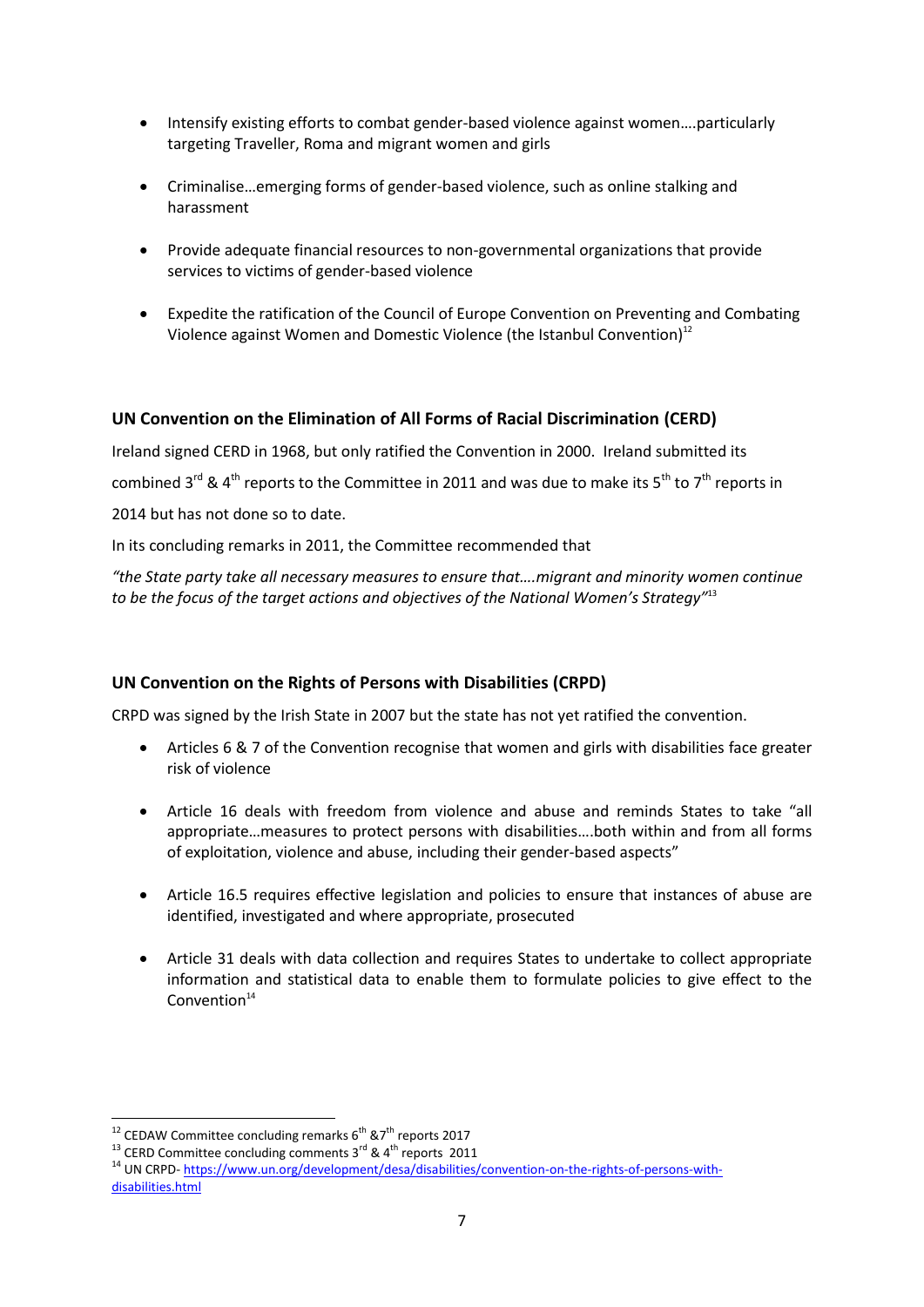### **The European Commission against Racism and Intolerance (ECRI)**

Established by the Council of Europe, ECRI is a monitoring body specialised in questions relating to racism and intolerance. It published its recommendations from its 4<sup>th</sup> report on Ireland in 2013, and these included:

 that the Irish authorities move to improve and to supplement the existing arrangements for collecting data on racist incidents and the follow-up given to them by the criminal justice system<sup>15</sup>

It particularly noted that the state's National Action Plan Against Racism, adopted in 2005 as a follow-up to the United Nations World Conference Against Racism held in 2001, has not been renewed.

### **The European Commission Disability Strategy (EDS) 2010 – 2020**

The EU is a signatory to CERD and the EDS recognises that girls with disabilities are more likely to be victims of physical and sexual violence, and neglect, than those without disabilities. They are also more likely to be less well protected.

EDS specifically identifies constant data collection and monitoring as important, restating the goals of CRPD, "EU action will support and supplement Member States' efforts to collect statistics and data that reflect the barriers preventing people with disabilities from exercising their rights"<sup>16</sup>

# **The Council of Europe Convention on Preventing and Combating Violence against Women and Domestic Violence -Istanbul Convention (2014)**

Ireland signed The Istanbul Convention in 2015. The Convention defines gender-based violence against women as violence that is directed against a woman because she is a woman or that affects women disproportionately. It requires States to criminalise multiple forms of violence against women, including physical, sexual and psychological violence, stalking, and sexual harassment. The Convention recognises the importance of data collection and research with a specific Article outlining the minimum requirements for States. The data collected should be both administrative and survey forms. Research should be conducted to study the causes of the violence and the methods to prevent it and data collection should be co-ordinated by a national body.

<sup>&</sup>lt;sup>15</sup> ECRI 4<sup>th</sup> Report on Ireland 2013

<sup>16</sup> EDS 2010 – 202[0 http://eur-lex.europa.eu/legal-content/EN/TXT/?uri=URISERV%3Aem0047](http://eur-lex.europa.eu/legal-content/EN/TXT/?uri=URISERV%3Aem0047)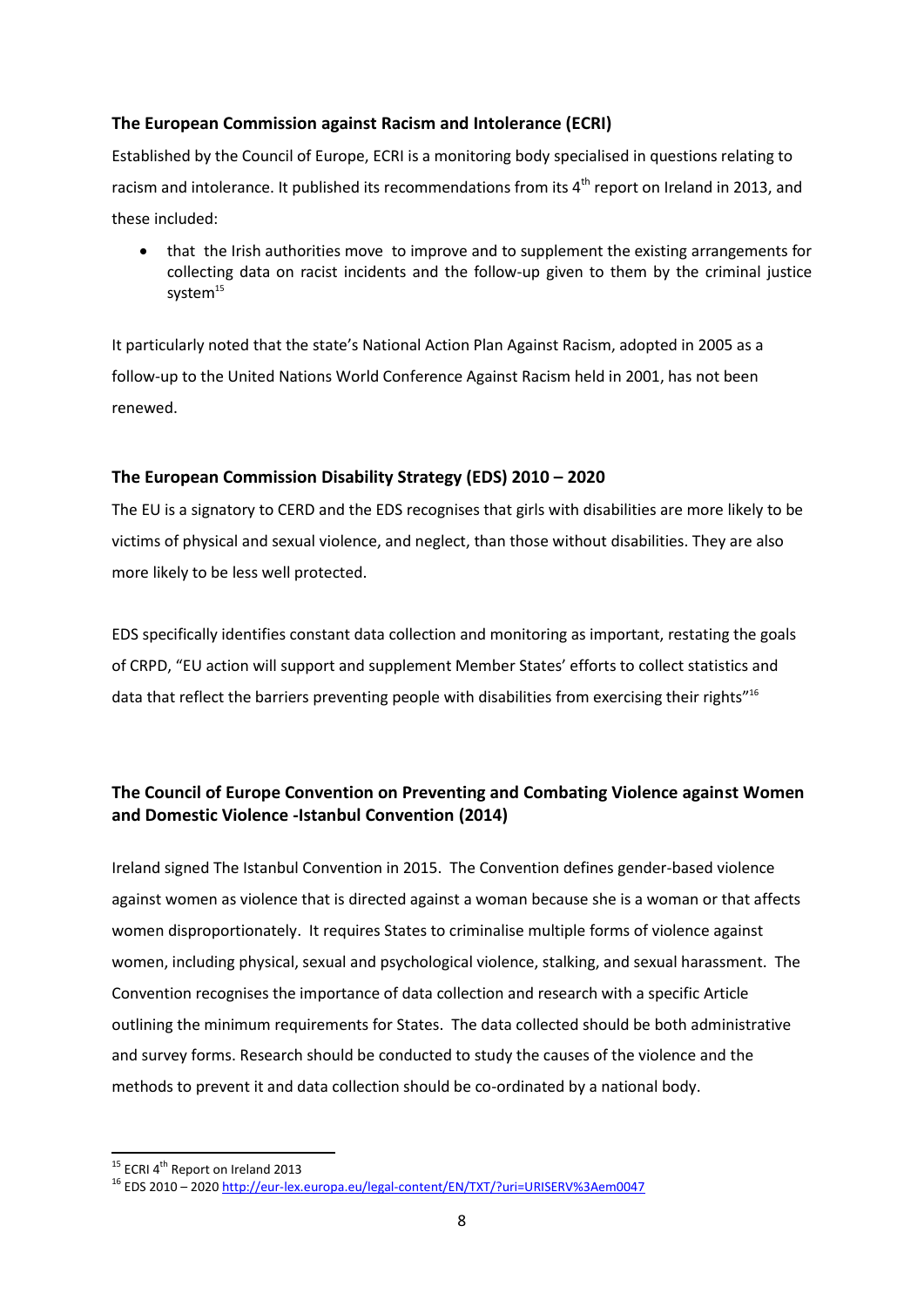**Article 11 -Data collection and research** includes the requirements for the state to

- collect disaggregated relevant statistical data at regular intervals
- support research in the field of all forms of violence
- endeavour to conduct population ‐based surveys at regular intervals to assess the prevalence of and trends in all forms of violence<sup>17</sup>

Ireland does not yet meet the requirements of Article11, and there are a number of other actions that the Irish state must undertake before it can ratify the convention, these include actions of particular relevance for the work of the ESHTE project:

- Develop protocols for referral of victims to and from support services including state sector services
- Develop and deliver education / training modules, both initial training and developmental training, for continual delivery to specific target groups in the public sector
- Implement a co-ordinated, integrated national helpline service provision responding to the issues of domestic violence and sexual violence
- Develop and enact sexual violence legislation to strengthen protections for victims and society from convicted sexual violence offenders $18$

### **EU Victims Directive**

Ireland has transposed Directive 2012/29/EU, the EU Victims Directive, establishing minimum standards on the rights, support and protection of victims of crime into Irish law, through the Criminal Justice (Victims of Crime) Bill 2016. Of particular importance to the ESHTE project will be the measures to ensure:

- Victims of gender-based violence receive specialised support services-with a recognition of the globally low official reporting rates which must be understood and accepted when resourcing is developed
- Actions must be implemented to ensure that women who do report violence are protected from secondary and repeat victimisation, intimidation and retaliation-including discriminatory stereotyping by professionals with responsibility for supporting them<sup>19</sup>

<sup>&</sup>lt;sup>17</sup> Council of Europe -Istanbul Convention 2011

<sup>18</sup> Cosc, Istanbul Convention Action Plan 2016

<sup>&</sup>lt;sup>19</sup> EU Victims Directive, 2012/29/EU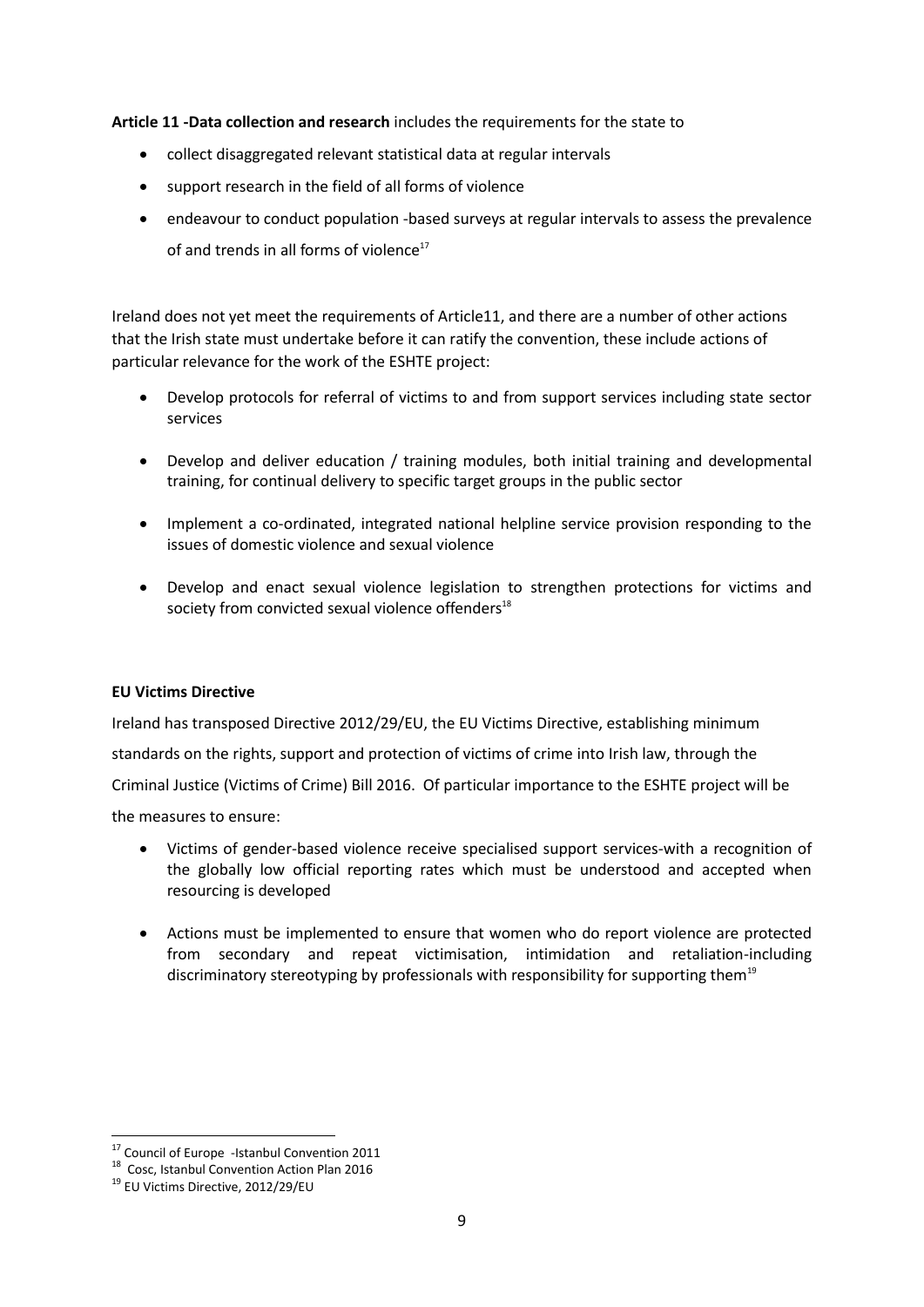### **NATIONAL POLICY FRAMEWORKS**

### **Second National Strategy on Domestic, Sexual and Gender-based Violence 2016 – 2021**

The national framework for tackling gender-based violence in the Republic of Ireland is the **Second National Strategy on Domestic, Sexual and Gender-based Violence**

**2016 – 2021**<sup>20</sup> **.** The actions required by Ireland's international treaty obligations outlined above, will be coordinated and /or delivered through this plan. Its stated strategic intent is to

- Change societal attitudes to support a reduction in domestic and sexual violence
- Improve supports available to victims and survivors and
- Hold perpetrators to account

To achieve these objectives, Cosc, the National Office for the Prevention of Domestic, Sexual and Gender-based Violence will

- gather data
- encourage research
- **e** engage in monitoring<sup>21</sup>

The national strategy notes that a focus will be maintained on implementing actions which must be completed to enable Ireland to ratify the Istanbul Convention. Other relevant actions will be undertaken to ensure the full implementation of EU Victims Directive.

### **Ethnic Minority Women, Women with Disabilities**

Despite the significant focus outlined above in UN committee reports on the issue of multiple discriminations experienced by ethnic minority women, and women with disability, the National Strategy does not explicitly address this challenge and the needs of these groups.

### **Action Plan, Second National Strategy on Domestic, Sexual and Gender-based Violence, 2016 –**

**2021**<sup>22</sup> does set as actions:

### High Level Goal 1 -Prevention-Awareness / Education / Training

#### Awareness Raising Action 1:100

 Continue to work with specific audiences including persons who are high risk, marginalised or with specific needs and continue to work with professional bodies on awareness raising

 $^{20}$  Second National Strategy on Domestic, Sexual and GBV 2016 – 2021

 $^{21}$  Ibid

 $^{22}$  Action Plan, Second National Strategy on Domestic, Sexual and GBV, 2016 – 2021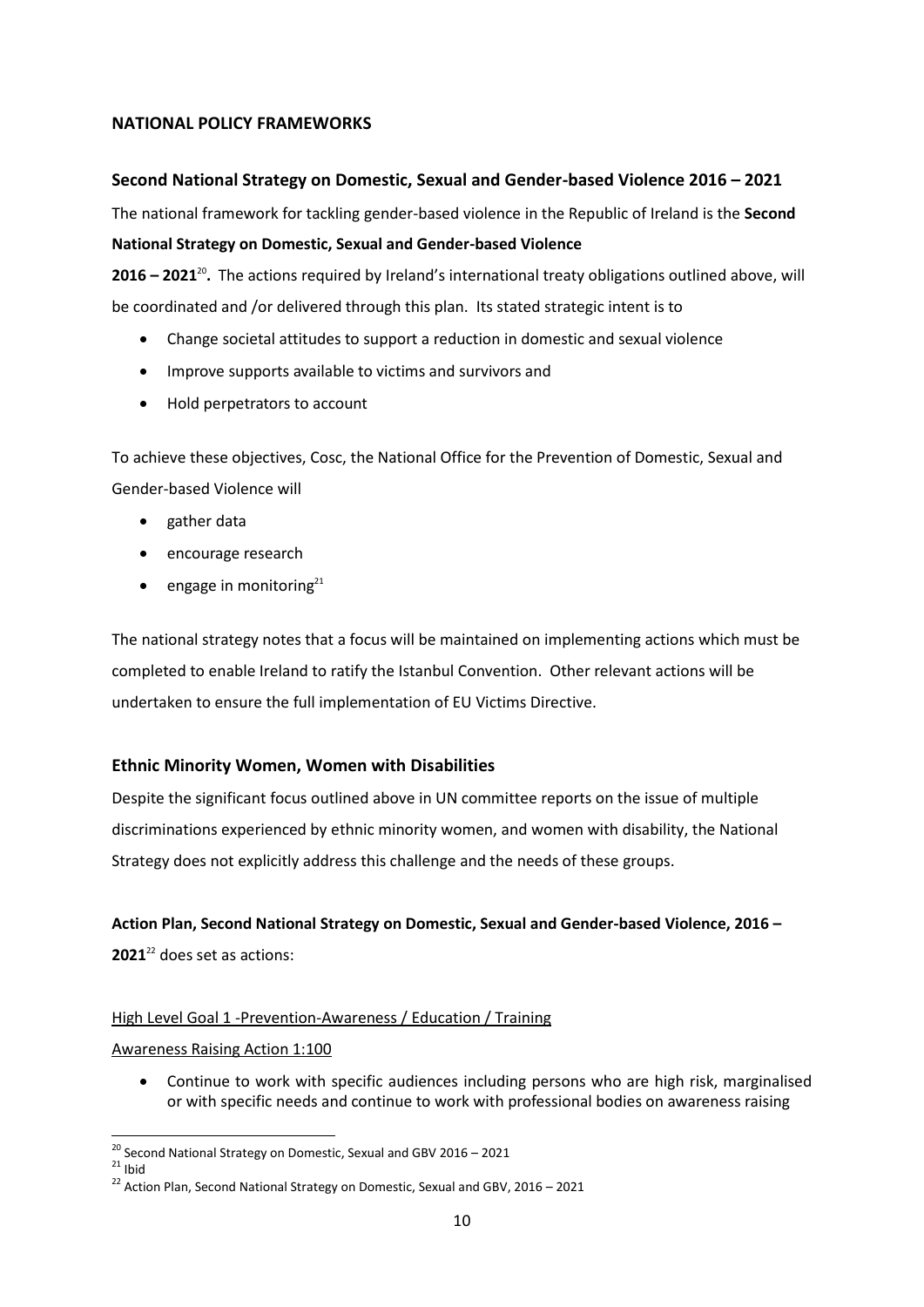### High Level Goal 2-Provision of Services to Victims and Holding Perpetrators to Account

### Provision of Services to Victims-Action 2:1000

 Improve confidence in how An Garda Síochána manages Domestic and Sexual Abuse within diverse and emerging communities, such as the Traveller and Roma communities by supporting inter-agency and community partnerships both locally and nationally.

The **Action Plan** specifically notes that the **EU Victims Directive** is guiding the data and research

### objectives:

### High Level Goal 3 -Implementation / Monitoring / Data / Research

### Action 3.600

Establish a bottom line "gold standard" of data collection and analysis by all agencies working in the

area(s) of domestic and sexual violence whereby all datasets are disaggregated by:

- Age of victim and perpetrator
- Sex of victim and perpetrator
- Relationship between victim and perpetrator
- Ethnicity of victim and perpetrator
- Any disabilities of victim and perpetrator

The NWCI, representing the National Observatory on Violence against Women, sits on the NGO Data Working Group to develop this "gold standard"<sup>23.</sup>

### Action 3.700

Implement the findings of the Expert Group on Crime Statistics in relation to the compilation of crime statistics by the CSO, relevant to domestic violence and sexual violence

### Action 3.800

- Implement a set of key performance indicators and collection of basic standard dataset from funded domestic violence and sexual violence services
- Implement project to develop knowledge management systems for funded sexual violence and domestic violence services
- Development of outcome-focused key performance indicators

### ACTION 3.1000

**.** 

 Facilitate relevant third level institutes to establish a postgraduate research network on domestic violence and sexual violence

The National Strategy & Action Plan outlines progressive and ambitious goals. However, the sheer scope of actions under Goal 3 confirms how poor current national statistics and data collection are in Ireland. It should also be noted that the previous **National Strategy, 2010-2014** had also set as an

 $23$  There is a separate statutory organisations Data Working Group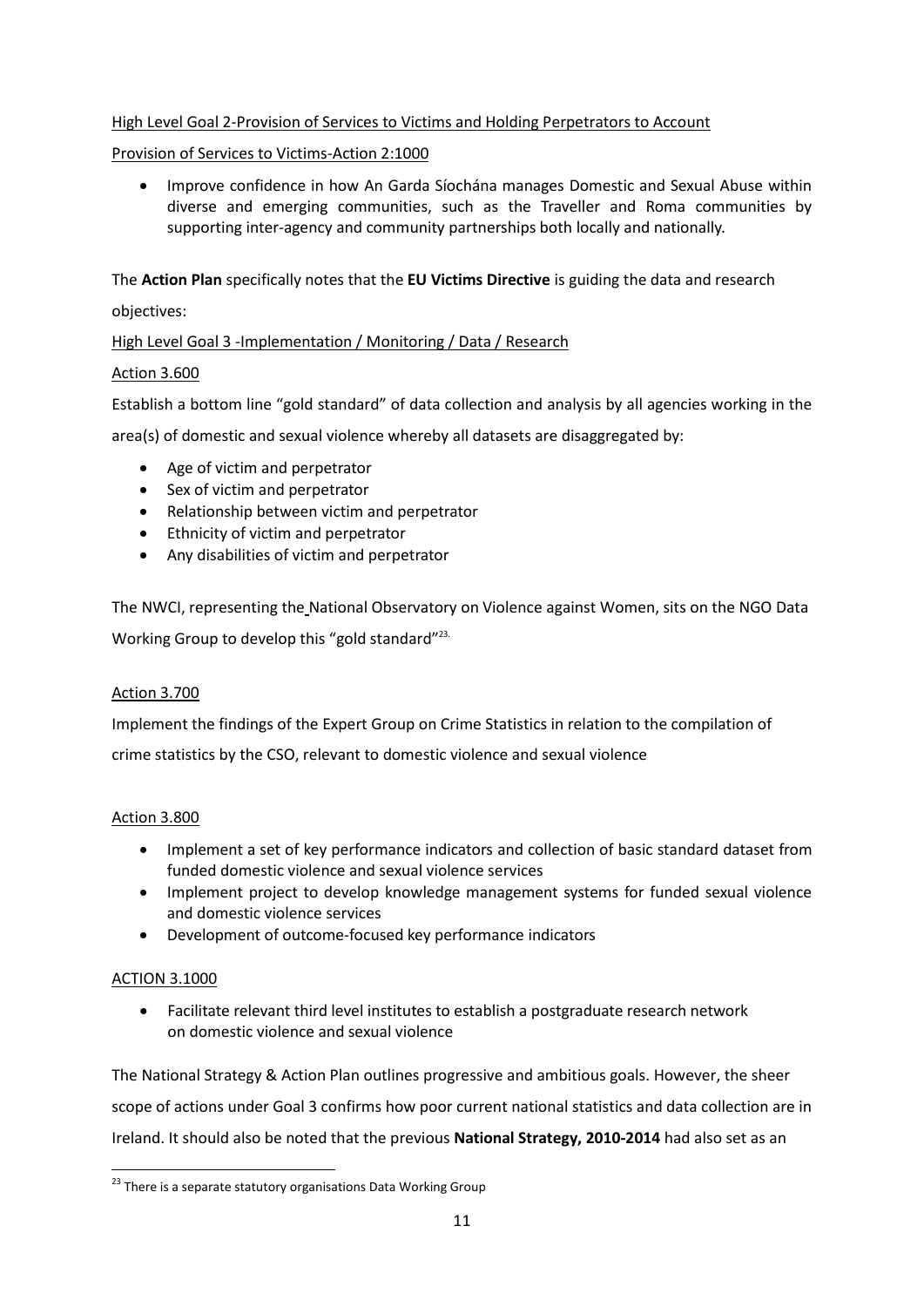objective, "Improve data on domestic and sexual violence" but as will be outlined below, national statistics and data collection processes are still very poor.

### **National Strategy for Women and Girls (NSWG) 2017-2020**

The new National Strategy for Women and Girls was launched in May 2017. The preamble

recognises that

*"domestic and gender-based violence continues to be experienced by women across social classes and situations".* 

It states as **Objective 5** that over the lifetime of the strategy, women and girls in Ireland should:

Experience a reduction in gender-based violence $24$ 

The NSWG contains no additional substantive actions to tackle sexual violence and harassment but states it will support the implementation of actions contained in the Second National Strategy on Domestic, Sexual and Gender-based Violence 2016-2021. Initially there had been no objective in relation to violence against women.

The NWCI submission to the NSWG expressed,

*"serious concern that tackling Violence Against Women has not been listed as a specific strategic objective by the Department of Justice and Equality in its consultation document. NWCI strongly recommends that this be amended and that specific and targeted commitments to tackle Violence Against Women in all its various forms are included. Sexual and domestic violence is a cause and consequence of gender discrimination and should be located within a gender equality framework"*<sup>25</sup>

The NSWG does call for the elimination of discriminatory stereotypes which it recognises impedes the achievement of substantive equality between women and men, across all equality issues. The strategy also recognises "**Women with particular disadvantages"** and that 'positive action measures' are needed where specific categories of women experience

particular disadvantages. The strategy does not define what these measures might include or how they might be implemented.

### **Inclusion Ireland's** submission to the NSWG strategy noted that

*"almost a decade after signing the UNCRPD, Ireland has yet to ratify the convention meaning that there is no domestic or international monitoring of Ireland's performance in relation to the rights of persons with disabilities"*<sup>26</sup>

 $\overline{\phantom{a}}$  $^{24}$  National Strategy for Women and Girls 2017-2020

<sup>&</sup>lt;sup>25</sup> NWCI Submission to NSWG 2017

<sup>26</sup> Inclusion Ireland, Submission to NSWG 2017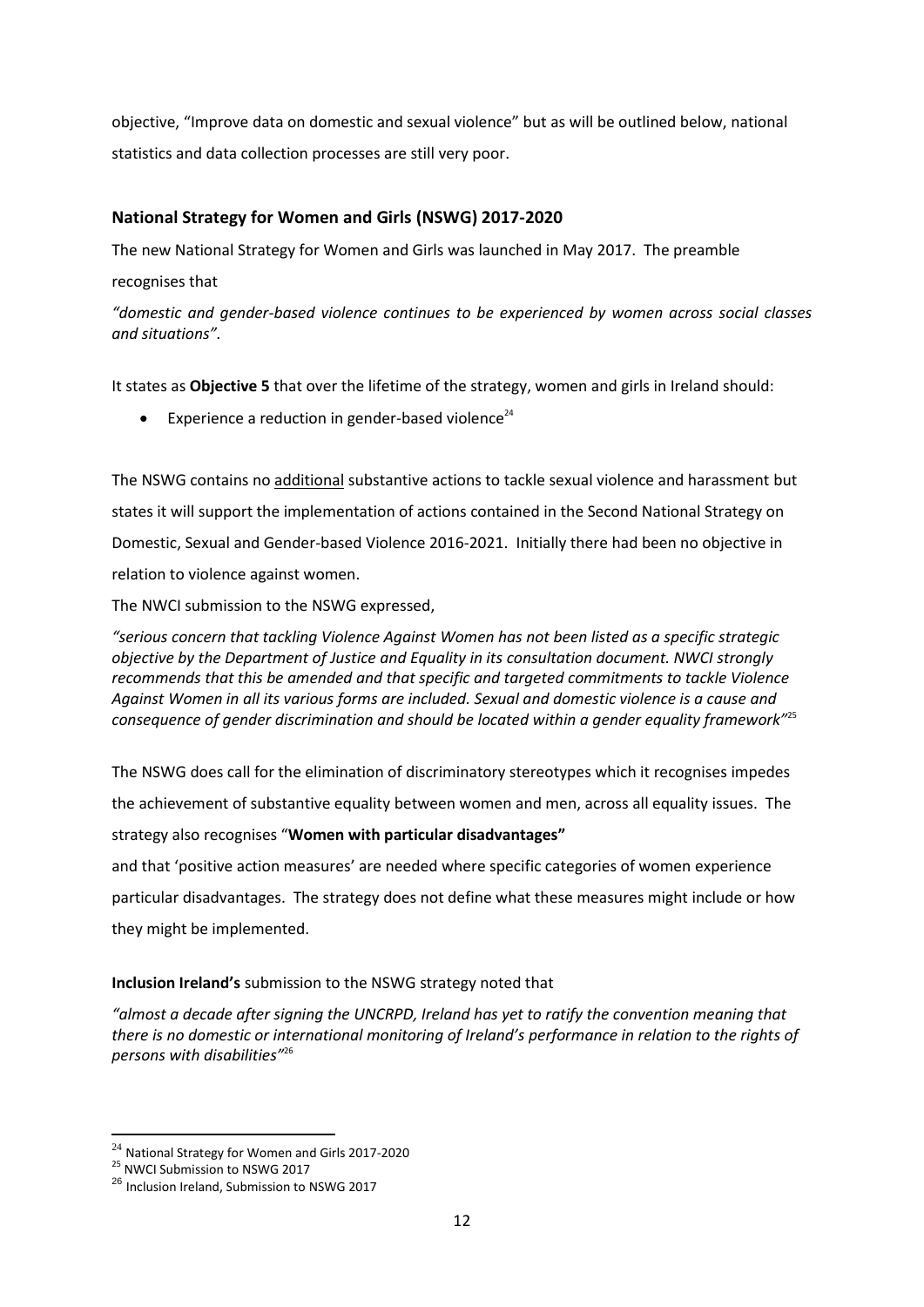It also noted the significant problem that lack of Irish data on the lives of women with disabilities causes in relation to violence. The dependence on international data and one valuable but small scale Irish survey<sup>27</sup> means we have no meaningful understanding of prevalence and frequency, and specific challenges and needs women with disabilities may have.

#### **Migrant Integration Strategy (MIS) 2017-2020**

The Office for the Promotion of Migrant Integration is the statutory agency with responsibility to develop, lead and co-ordinate migrant integration (sic) policy across other Government Departments, agencies and services. It was intended that functions undertaken by the National Consultative Committee on Racism and Interculturalism (NCCRI), abolished in 2008, would be transferred to this agency. However, as outlined in the strategy, the focus is very much on migrant integration strategies and it makes no reference to the issue of violence against women, either interfamilial/community or experienced in other life domains.

As outlined on the website Office For Promotion of Migrant Integration<sup>28</sup>, the context of the strategy is that key social issues that had been noted in the **National Action Plan Against Racism 2005-2008** are now being addressed in 'sectoral' specific policies, for example the Intercultural Health Strategy. However, as will be noted below that strategy document also makes no reference to the issue of sexual violence and harassment and ethnic minority women. During the NWCI consultation process for its 2017 CEDAW Shadow Report<sup>29</sup>, many women reported that they experienced repeated, sustained and almost daily racist motivated incidents. How this intersects with sexual violence and harassment requires urgent focussed attention and research. In recognition of this reality of intersecting racism and sexism, the NWCI CEDAW Shadow Report 2017, called for a new National Action Plan against Racism with a strong gender focus and a national oversight committee with representatives from statutory and NGO sectors to implement it $30$ .

MIS 2017-2020 does set as a key action:

 the establishment of a working group to examine data gaps in relation to migrant needs and  $experience<sup>31</sup>$ 

<sup>&</sup>lt;sup>27</sup> Sexual Violence Against People with Disabilities: Data collection and barriers to disclosure 2011

<sup>28</sup> <http://www.integration.ie/website/omi/omiwebv6.nsf/page/Racism-npar-en>

<sup>&</sup>lt;sup>29</sup> Reported in NWCI submission to NSWG 2017

<sup>&</sup>lt;sup>30</sup> NWCI CEDAW Shadow Report 2017

<sup>31</sup> MIS 2017-2020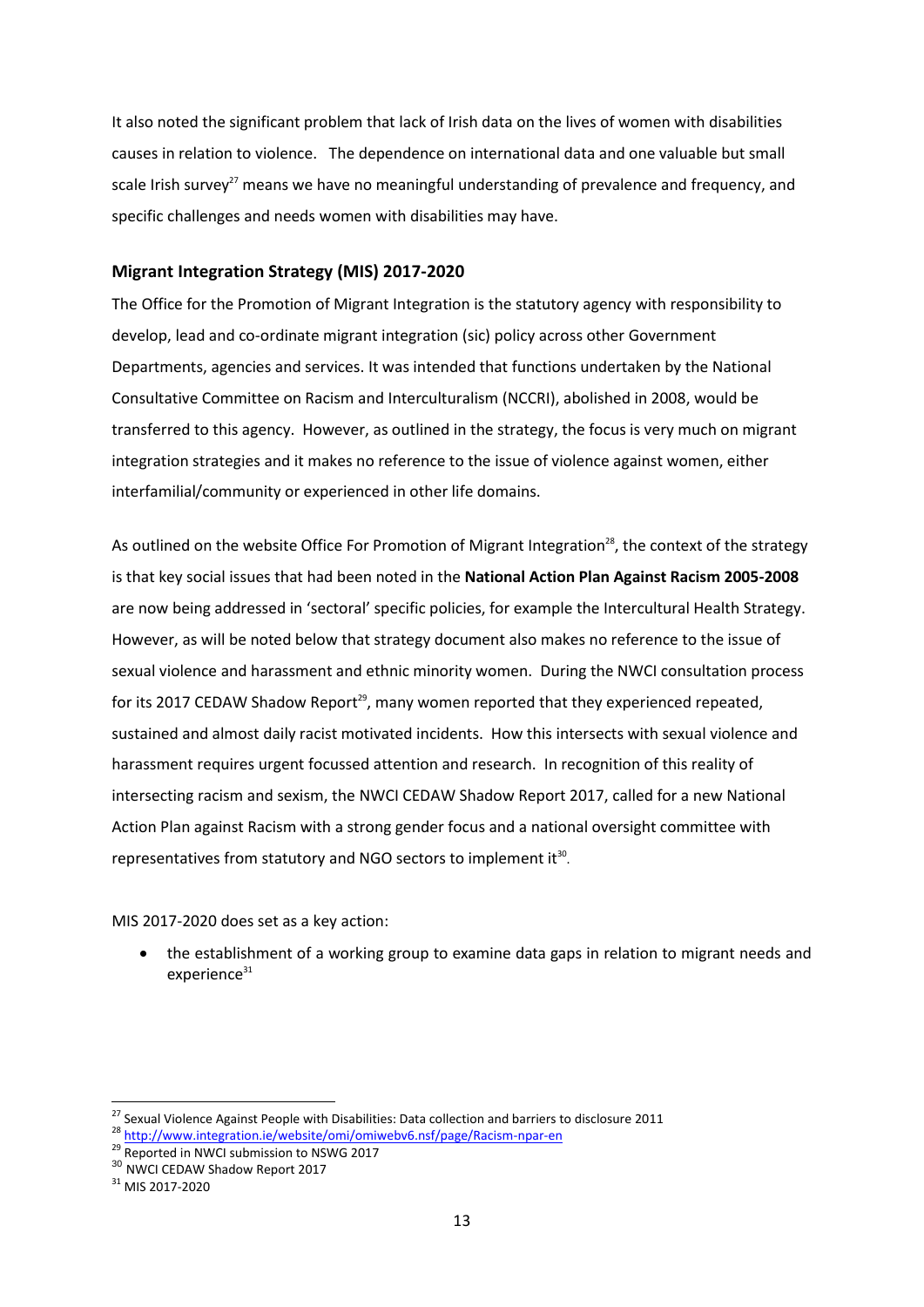### **National Disability Strategy NDS (2004)**

The National Disability Strategy was launched in 2004 to secure the participation in society of people with disabilities. It included a range of disability legislation and legally required plans for 6 key government departments showing how they would address disability issues.

The **National Disability Strategy Implementation Plan 2012-2015,** identified a programme of work to be implemented which included,

Objective 3 that People with disabilities are safe and free from abuse

-Review Criminal Law (Sexual Offences) Act 1993 -Disability Awareness initiatives are developed by  $COSC<sup>32</sup>$ 

However, in March 2017 Inclusion Ireland condemned the 10-year delay in ratifying UN CRPD and called on the State to ratify without delay, noting that Ireland is now the only EU country to not have ratified the convention,

*"The Convention sets out in clear terms that the rights of persons with disabilities are human rights and these rights apply equally to persons with disabilities; the fact that the UNCRPD will not be ratified, a decade after it was signed shows that people with disabilities in Ireland are not a priority for this Government"*<sup>33</sup>

### **An Garda Síochána Domestic Abuse Intervention Policy (2017)**

The 2017 policy framework was revised to ensure that the national police services**,** An Garda Síochána, could comply with the provisions of the Istanbul Convention and the EU Victims Directive. The document is procedural in nature and outlines the nature of interventions that Garda members are required to make when responding to Domestic Abuse related incidents. The policy affirms violence as extremely serious, criminal and potentially leading to lethal outcomes for its victims. It confirms that while Domestic Abuse is not defined in Irish legislation,

*"the physical, sexual, financial, emotional or psychological abuse of one person against another who is a family member or is or has been an intimate partner, regardless of gender or sexuality , can be considered to constitute 'Domestic Abuse'"*

and as such Garda policy applies to violence and harassment occurring within all intimate partner relationships.

<sup>1</sup> <sup>32</sup> National Disability Strategy Implementation Plan 2012-2015 -In 2014 Inclusion Ireland & Cosc published the Sexual Assault Support and Information- An Accessible Booklet

<sup>33</sup> [http://www.inclusionireland.ie/content/media/1630/inclusion-ireland-condemns-10-year-delay-ratifying-un-convention](http://www.inclusionireland.ie/content/media/1630/inclusion-ireland-condemns-10-year-delay-ratifying-un-convention-rights-persons)[rights-persons](http://www.inclusionireland.ie/content/media/1630/inclusion-ireland-condemns-10-year-delay-ratifying-un-convention-rights-persons)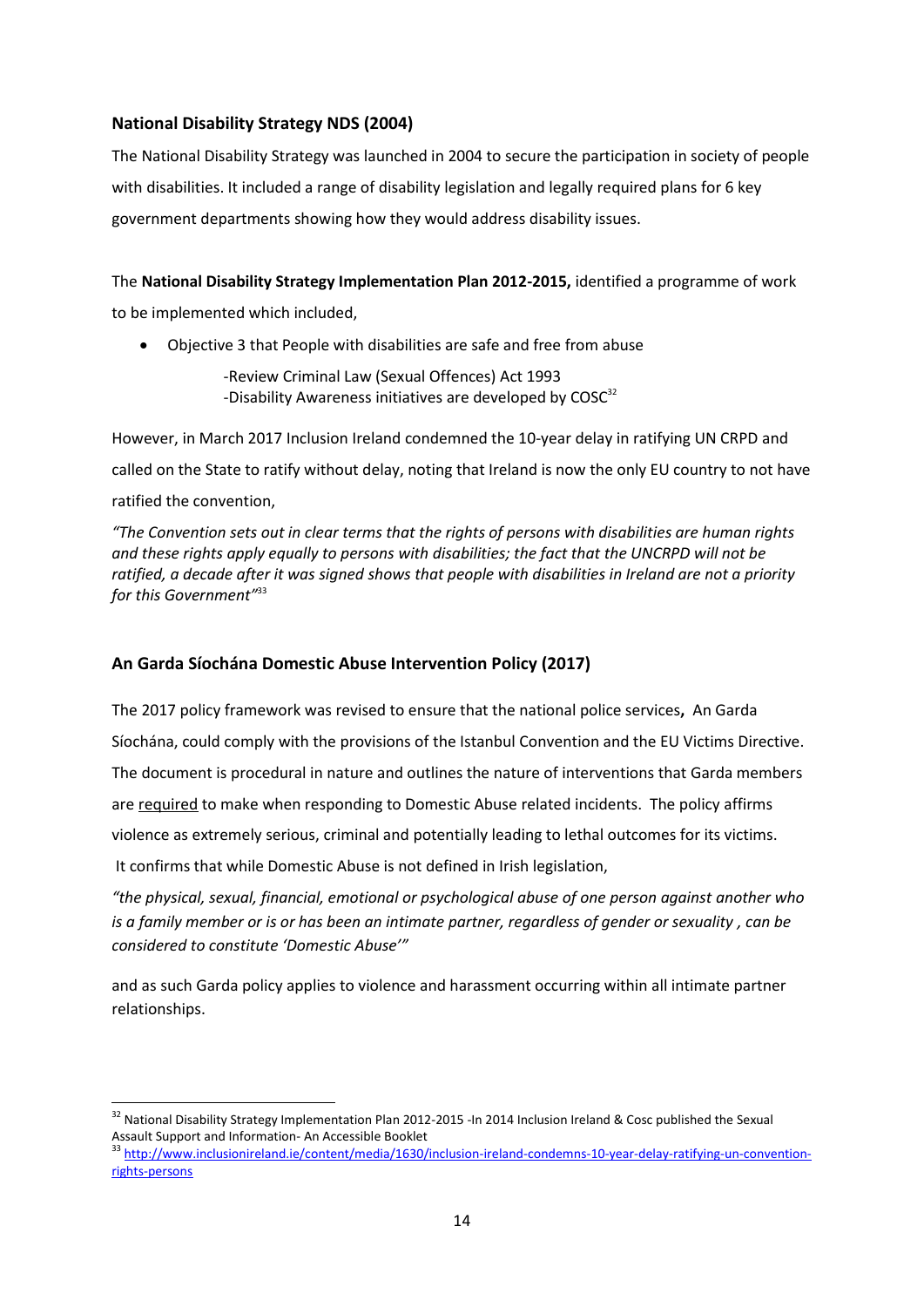# **An Garda Síochána policy on the investigation of Sexual crime, Crimes against children, Child welfare (2013)**

The document outlines the procedures that Garda members must follow when investigating crimes

of a sexual nature and suspected child abuse. It outlines information on Garda standards,

procedures and legislation through to victim support in regard to such incidents.

Again the document is necessarily technical but highlights several important issues that contribute

to the systemic nature of under reporting. It confirms that

*"It is the duty of the Gardaí to investigate fully all incidents of sexual crime…reported to them"*

### Highlights that

*"Inadequate action by Gardaí during the course of such investigations can often confirm the aggressor's perception of invulnerability which in turn can lead to further crime and/or leave the complainant vulnerable to further attack"*

### Gardaí must be aware that

*"Inappropriate body language, remarks and a failure to show sensitivity and compassion to a victim can and has resulted in the withdrawal of genuine complaints"*

### And that

*"Under no circumstances should members dissuade complainants from maintaining their complaints"*

In 2017 An Garda Síochána also published the **Crime Prevention Information Sheet -Personal** 

### **Safety-Domestic Abuse** and **the Information for persons reporting sexual crime and child abuse**

leaflet. The increased focus on gender-based violence is very welcome, and in 2017 included the establishment of four Divisional Protective Services Units (DPSUs), the beginning of a national roll out of these units with responsibility to

*"provide a consistent and professional approach to the investigation of domestic and sexual crimes across the country*" 34

The establishment of these units is a central part of An Garda Síochána's Modernisation and

Renewal Programme, and at that time of their announcement, the NWCI noted,

*"Having a dedicated service for women who have experienced domestic and sexual violence will support women in reporting these crimes and having greater confidence in the services provided by An Garda Síochána. The units will contribute to women staying in the system and thus reducing the high attrition rates for cases of domestic and sexual violence*" 35

<sup>34</sup> Press Releas[e http://www.garda.ie/Controller.aspx?Page=20558](http://www.garda.ie/Controller.aspx?Page=20558)

 $35$  Ibid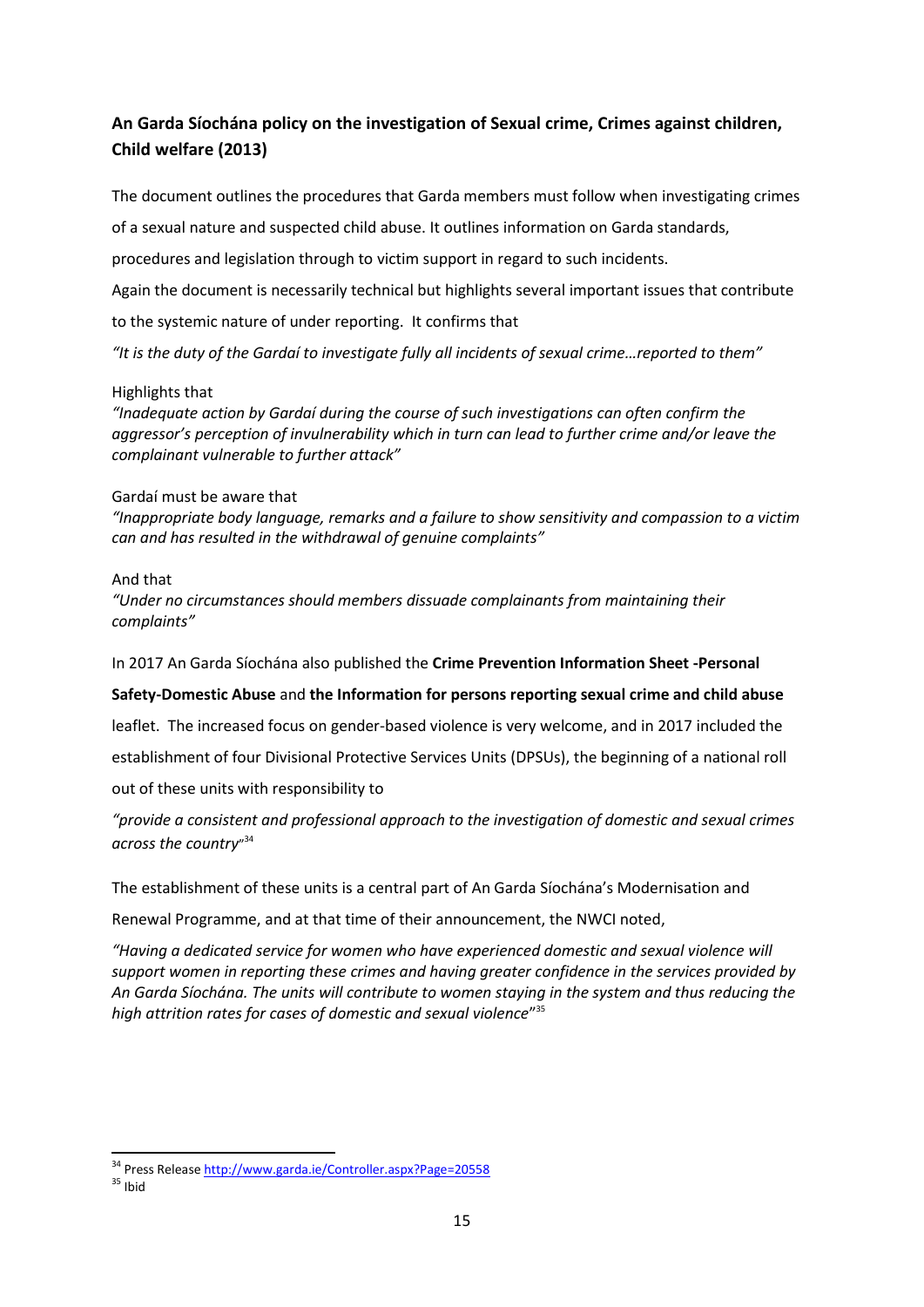# **Health Services Executive (HSE) Policy on Domestic, Sexual and Gender based Violence** (**2010)**

The Health Service Executive (HSE) is responsible for the provision of health and personal social services, with public funds. The State understands violence against women as a serious public health issue and the HSE framework recognises that domestic and/or sexual violence has significant negative health effects, both in the short and long term for individuals, families and society. It states that the health burden from violence against women aged 15-44 is comparable to diseases such as cancer and heart disease.<sup>36</sup> The national policy framework sets a series of high level goals including

- to promote primary prevention of violence and invest in early intervention.
- to provide best practice in all service provision to victims of Domestic Violence and/or Sexual Violence
- to ensure data collection as a basis for driving high quality and more relevant service development.

The HSE has an awareness of the heterogeneity of women who will present at health services with experiences of sexual violence and abuse. The **Health Services Executive (HSE) Policy on Domestic, Sexual and Gender based Violence 2010** notes that,

*"Service responses should be mindful of the culturally diverse nature of the population and should adopt interculturally competent approaches to meeting the needs of those who have experienced*   $DV^{\prime 37}$ 

The **Traveller Health-A National Strategy 2002-2005,** explicitly references the experiences and needs of Traveller women in relation to sexual violence and abuse, naming service access, awareness of services, intercultural barriers all needing to be addressed.

The **National Intercultural Health Strategy 2007 – 2012,** makes few specific recommendations regarding sexual violence and harassment in its findings, except to note the need for the provision of responsive services for victims of sexual violence.

Despite a significant number of useful policy documents and frameworks, the closure of the Women's Health Council, and the ending of the Women's Health Officer position, it is not clear that the HSE has a clear focus and commitment on the gendered reality of violence as a public health crisis. In its NSWG submission the NWCI recommended that the NSWG strategy contain

**<sup>.</sup>** <sup>36</sup> Health Services Executive (HSE) Policy on Domestic, Sexual and Gender based Violence 2010

<sup>37</sup> Ibid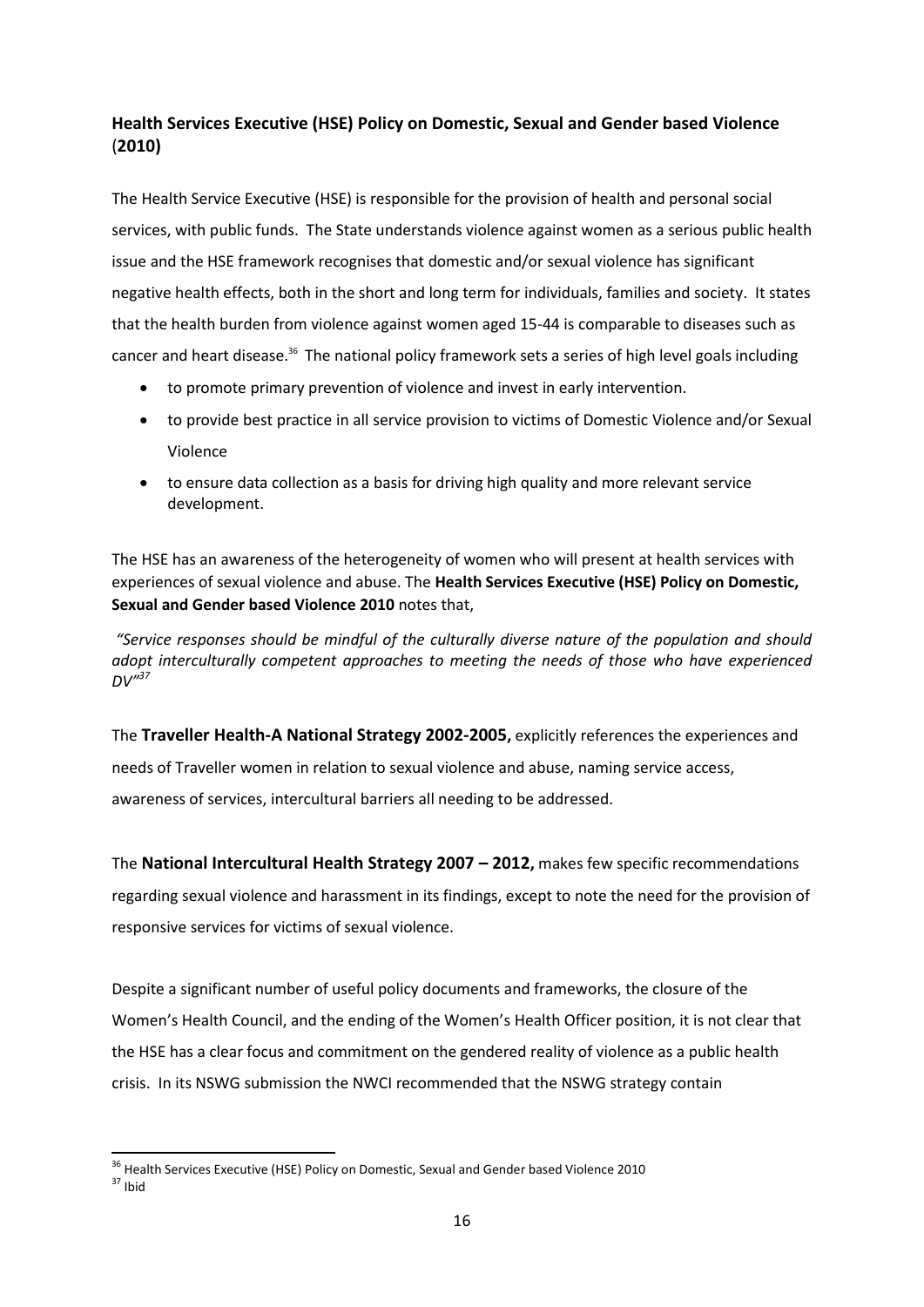*"commitments from the Department of Health and the HSE… recognise violence against women as a major public health issue and allocate dedicated resources to fully deliver on its commitments in the Second National Strategy on Domestic, Sexual and Gender Based Violence"*<sup>38</sup>

The **2014 Recent Rape/Sexual Assault: National Guidelines** developed by the national Sexual Assault Trauma Unit (SATU) are predominantly guidelines for the clinical responses that should be undertaken for adults over the age of 14 years who have been raped or sexually assaulted. SATUs are a key source of administrative data on rape and sexual assault $39$  and the guidelines outline a multiagency, best practice response including protocols and referral outlines for An Garda Síochána*,* Tusla, rape crisis centres and other specialist agencies.

SATUs are part of the 'reporting chain' for prosecutorial purposes and the document provides an important review for SATU staff of the barriers that their patients may experience in continuing in this process, including

*"victims may… have a lack of faith in the official systems, and/or not identify the behaviour as sexual violence"<sup>40</sup>*

The guidelines also outline how associated trauma may present,

*"There is no one 'normal' way to react after experiencing sexual violence. A victim/survivor may present as expressive and tearful, quiet and controlled, distressed, in shock, in denial and/or experiencing physical revulsion"<sup>41</sup>*

As research reviewed later in this report outlines, these are important understandings for all support services to hold and accept. How a survivor is behaving, and whether they are willing to report or not, is often used as a judgement regarding the severity and veracity of an incident of sexual violence and harassment. When frontline staff are aware and sensitive in these ways it contributes to a culture of safety and respect for survivors which will increase the possibility of formal reporting of incidents.

<sup>&</sup>lt;sup>38</sup> Reported in NWCI NSWG 2017 submission

<sup>&</sup>lt;sup>39</sup> See below for review of most recent SATU data

<sup>40</sup> SATU 2014 Recent Rape/Sexual Assault: National Guidelines

 $41$  Ibid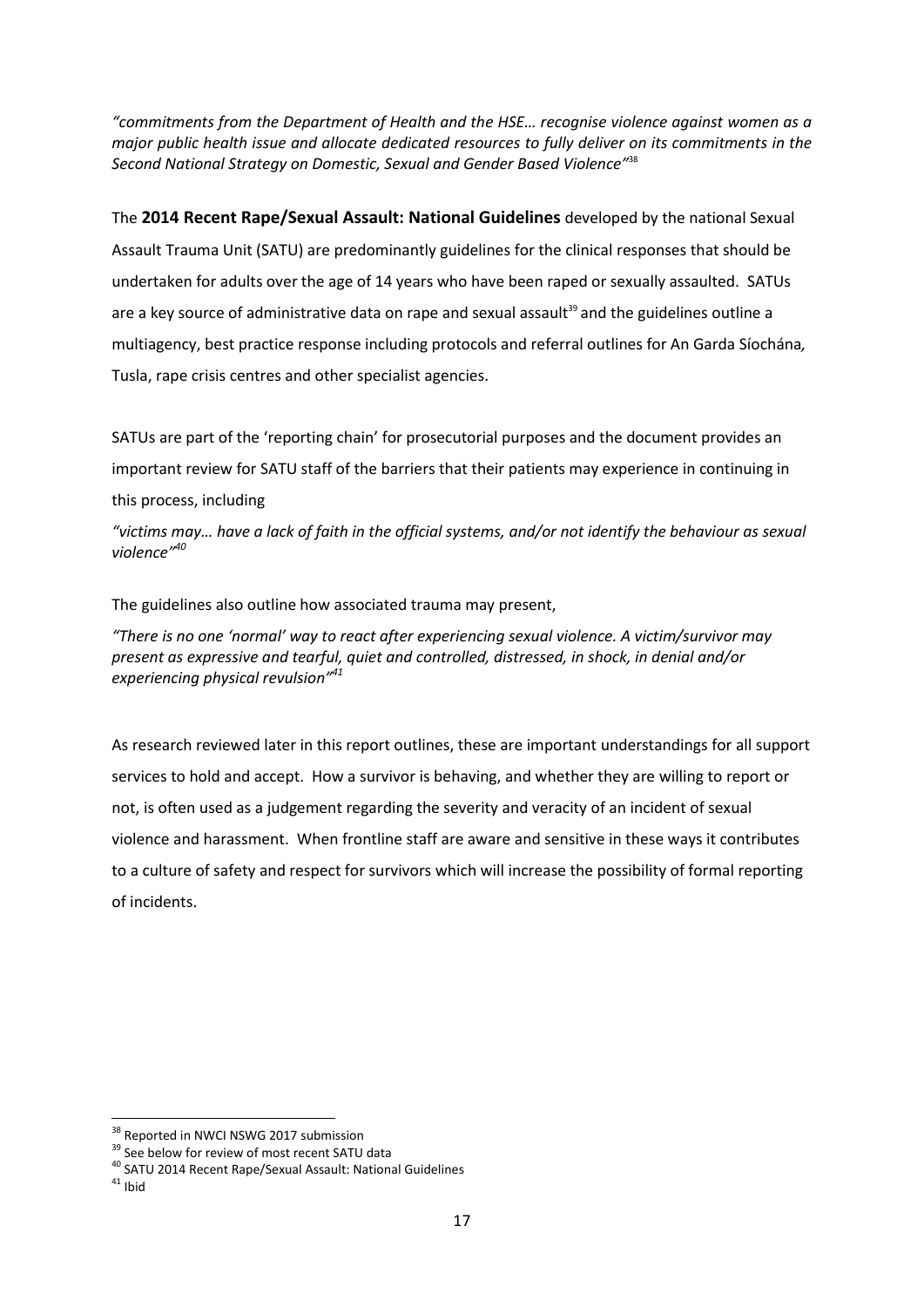### **NATIONAL LEGISLATIVE FRAMEWORK**

The Irish legal system has been undergoing a process of reform and consolidation of legislation regarding sexual offences and related criminal offences over the last 3 years. Ireland continues to be very actively reviewing and amending legislation in regard to sexual violence and harassment and this section will outline core legislation in existence or under development that is of relevance to the issues the ESHTE project seeks to challenge.

### **Criminal Law (Rape) Acts, 1981 and 1990**<sup>42</sup>

The Criminal Law (Rape) Acts, 1981 and 1990 define rape and other serious sexual assaults in Irish law. The 1990 amendments introduced:

- gender neutral language in regard to both perpetrator and victim
- a broader definition of rape, to include sexual assault other than penile penetration, and other than vaginally
- to include oral and anal sex, and the use of objects to violate the vagina;
- the criminalisation of rape within marriage
- the inadmissibility of past sexual history of the accuser as being irrelevant to a rape case; the failure or omission by the accuser to offer resistance to the act does not of itself constitute consent to the act

### **The Non-Fatal Offences against the Person Act 1997**<sup>43</sup>

The Non-Fatal Offences against the Person Act 1997 defines harassment as

*"persistently following, watching, pestering, besetting or communicating with someone…intentionally or recklessly, seriously interferes with the other's peace and privacy or causes alarm, distress or harm"*

There are currently no protective orders under civil law dealing specifically with harassment or stalking. However, during the publishing of the **Domestic Violence Bill 2017** which will consolidate Irish law primarily in relation to domestic violence, and relationships between spouses or civil partners, the Minister for Justice and Equality stated that she intends to bring forward amendments to extend access to safety and protection orders to those in intimate relationships, who are not cohabiting<sup>44</sup>.

 $\overline{\phantom{a}}$  $^{42}$  Criminal Law (Rape) Acts, 1981 and 1990

<sup>43</sup> Non-Fatal Offences against the Person Act 1997

<sup>44</sup> <http://www.justice.ie/en/JELR/Pages/PR17000033> -Press Release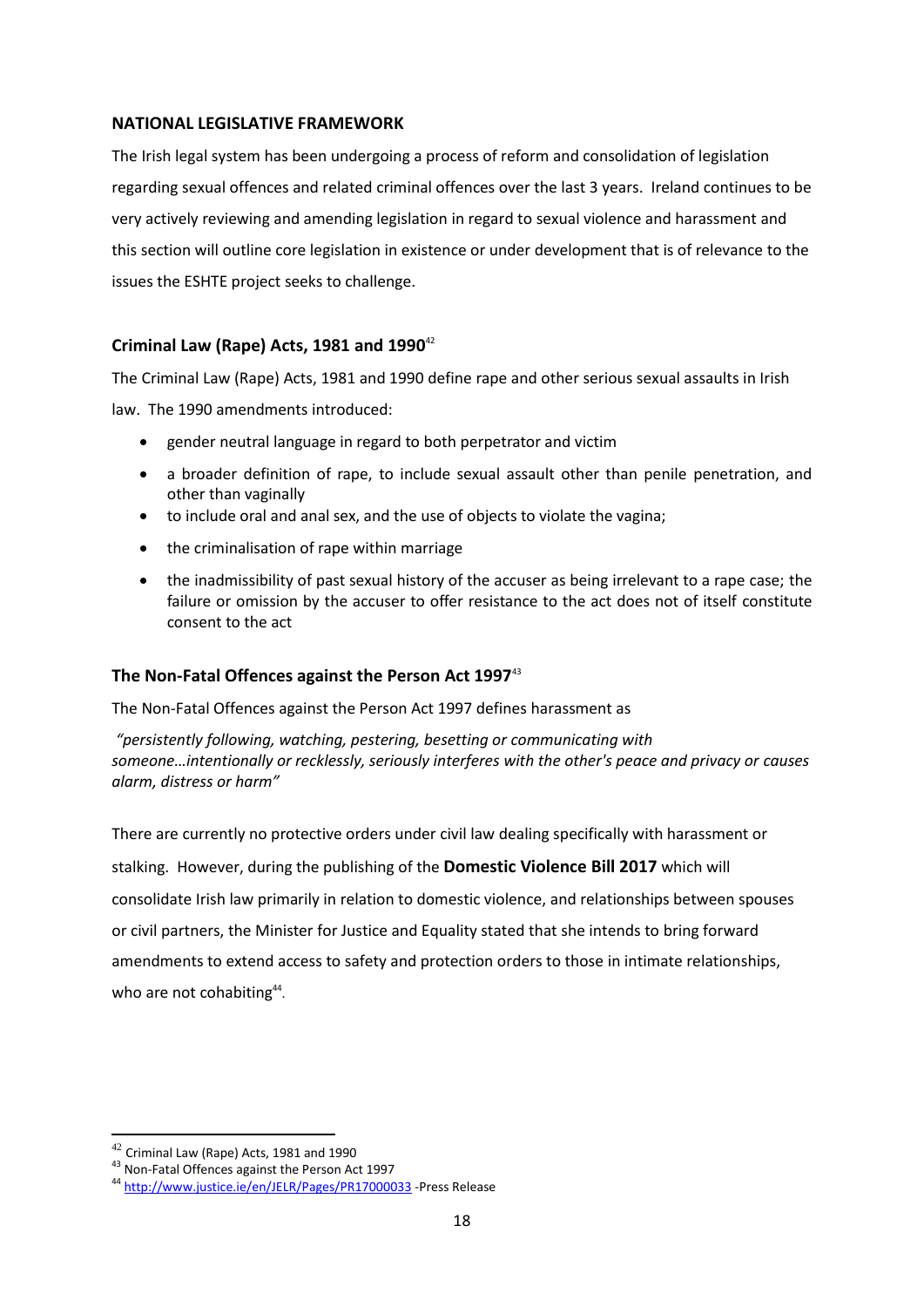This will include powers to make orders in relation to electronic communication. The **Fundamental Rights Agency (FRA): Violence Against Women 2014**<sup>45</sup> survey reported that 12% of Irish women have experienced cyber violence and harassment including image based abuse, 'revenge porn', 'up skirting', 'down blousing', and cyber stalking. The Union of Students of Ireland report, **Say Something (2013)**<sup>46</sup> reported that 17% of female students had experience of a range of image based abuse and that obsessive behaviour was being perpetrated through social media and other forms of ICT. The Law Reform Commission **[Harmful Communications and Digital Safety](http://www.lawreform.ie/_fileupload/Reports/Full%20Colour%20Cover%20Report%20on%20Harmful%20Communications%20and%20Digital%20Safety.pdf) Report (2016)** <sup>47</sup> proposed new criminal offences to address these types of sexual violence and harassment and recommended reforming the existing offence of harassment, to ensure that it includes cyber activities and intimidation.

There is currently a private members bill, **Harassment, Harmful Communications and Related**  Offences 2017<sup>48</sup>, under consideration by the Dáil and the Irish government has given an undertaking to advance legislation on this issue. This combined with the extension of the powers of **the Domestic Violence Bill** to intimate though not cohabiting relationships will increase the protections available in cases of obsessive and harassing cyber activities which are particularly impactful on younger women.

### **Criminal Law (Sexual Offences) Act 2017**

The Criminal Law (Sexual Offences) Act 2017 was part commenced in March 2017. The Act made provisions to protect victims of sexual offences from being re-victimised during court proceedings, for example excluding cross examination by the accused.

The Act also introduces a statutory definition of 'consent' to a sexual act. The introduction of this statutory definition of consent to a sexual act brings Ireland into line with other common law jurisdictions. It provides a clear statement of the circumstances in which consent could and could not be given. These include recognising a person does not consent to a sexual act if,

- She or he is asleep or unconscious,
- She or he is incapable of consenting because of the effect of alcohol or some other drug

<sup>&</sup>lt;sup>45</sup> Fundamental Rights Agency (FRA): Violence Against Women (2014)

<sup>46</sup> USI Say Something (2013)

<sup>47</sup> Law Reform Commissio[n Harmful Communications and Digital Safety](http://www.lawreform.ie/_fileupload/Reports/Full%20Colour%20Cover%20Report%20on%20Harmful%20Communications%20and%20Digital%20Safety.pdf) Report (2016)

<sup>48</sup> Harassment, Harmful Communications and Related Offences Bill (2017)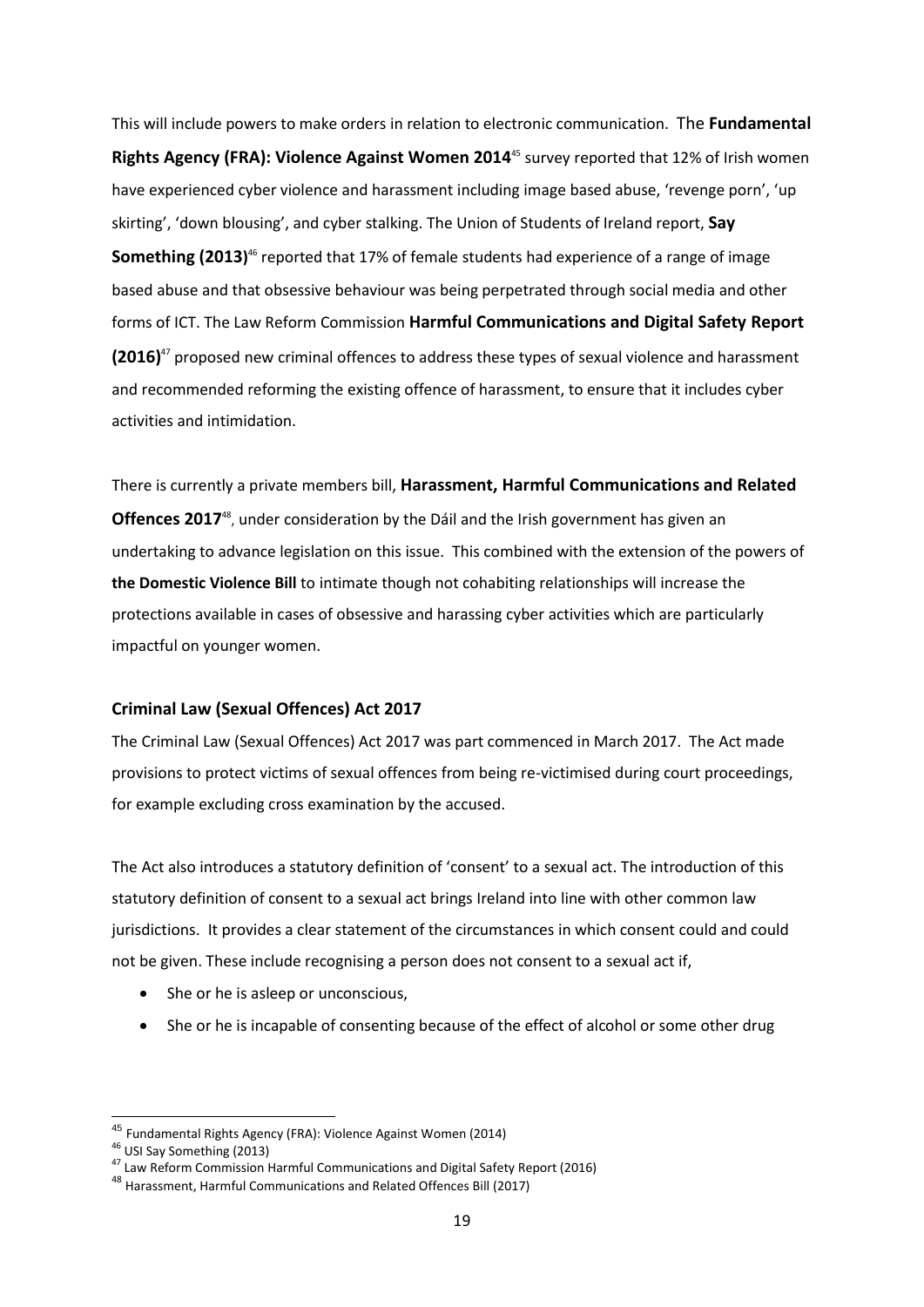The Act also recognises that consent may be withdrawn at any time before and during sexual activity and failing to offer resistance does not equal consenting.

The establishment of a positive definition of consent in law is of particular importance for the goals of the ESHTE project. Young People, Alcohol and Sex, What's Consent Got to do With It? (2014)<sup>49</sup>, reported that in the student context consent was largely an unspoken process, heavily mediated by alcohol and thus quite likely to lead to situations where one person was beyond the ability to positively consent to sexual activity. A legal framework emphasising positive consent will provide significant support to national 'Yes To Consent' campaigns lead by student unions and NGOs.

The **Criminal Justice (Victims of Crime) Bill 2016**<sup>50</sup> will transpose into Irish law Directive 2012/29/EU establishing minimum standards on the rights, support and protection of victims of crime. As outlined previously of particular importance to the work of the ESHTE project will be the measures to ensure:

- Victims of gender-based violence receive specialised support services
- Actions must be implemented to ensure that women who do report violence are protected from secondary and repeat victimisation

### **Employment Equality Acts 1998-2015 (EEA), Equal Status Acts 2000-2015 (ESA)**

Ireland has a national framework for the promotion of equality and human rights. The Irish Human Rights and Equality Commission (IHREC) is Ireland's national human rights and equality institution, set up to protect and promote human rights and equality in Ireland.

The EEA and ESA prohibit discrimination and harassment on nine specified grounds, these include on the basis of gender, ethnic background or as a member of the Traveller community.

The **Employment Equality Acts 1998-2015 (EEA)** <sup>51</sup> prohibit sexual and/or racial harassment within the workplace. Sexual harassment is defined as behaviour which damages a person's dignity, for example, commenting publically on a person's body; puts a person in a hostile environment, for example, by displaying pornographic posters. The EEA confirms that sexual harassment can take many forms, including actions; gestures; spoken or written words; e-mails, text messages and social media posts. In the workplace, sexual harassment can be done by employers; co-workers, and

 $\overline{\phantom{a}}$ 

<sup>&</sup>lt;sup>49</sup> Young People, Alcohol and Sex, What's Consent Got to do With It? 2014

<sup>50</sup> Criminal Justice (Victims of Crime) Bill 2016

<sup>51</sup> Employment Equality Acts 1998-2015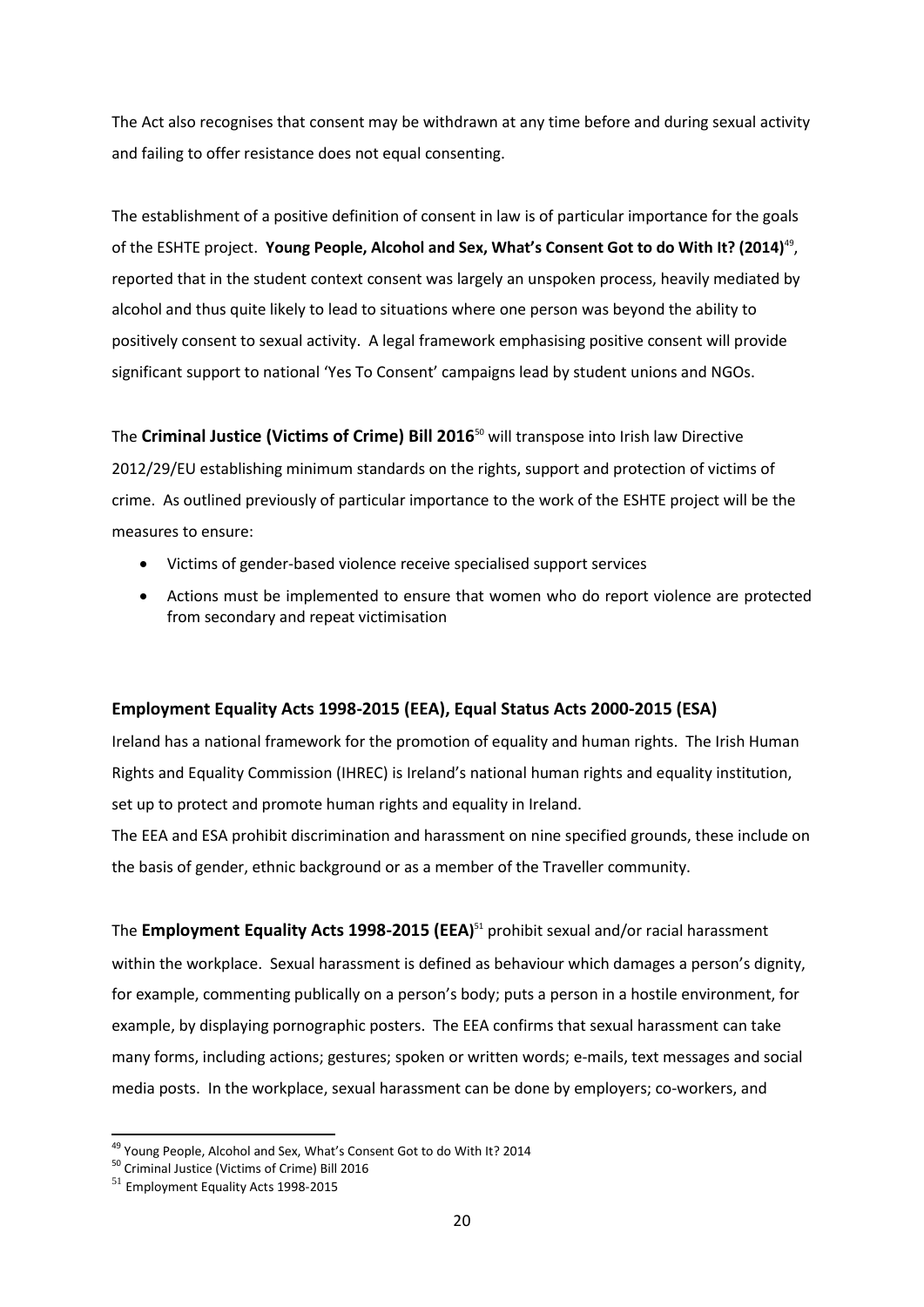clients, customers and anyone else that the employer could reasonably expect you to come into contact with.

The **Equal Status Acts 2000-2015 (ESA)** <sup>52</sup> prohibits discrimination in relation to the provision of goods and services on the nine specific grounds. For example, it is unlawful for an educational establishment to discriminate in relation to access to a course, facility or benefit they provide. All public bodies, which includes Higher Education Institutions (HEIs) in Ireland,

*"have a positive responsibility to promote equality, prevent discrimination and protect the human rights of their employees, customers, service users and everyone affected by their policies and plans*" 53

Section 42 of the **Irish Human Rights and Equality Commission Act 2014** requires public authorities to take a proactive approach to tackling institutional gender discrimination, and promote the mainstreaming of gender perspectives in all its work.

Although only formed in 2016, IHRECs' Public Sector Duty team will have responsibility to work with HEIs to ensure they are meeting their requirements under equality legislation. As sexual violence and harassment is recognised as a central way in which gender discrimination manifests and is expressed, their work will support the goals of the ESHTE project.

**<sup>.</sup>** <sup>52</sup> Equal Status Acts 2000-2015

<sup>53</sup> Irish Human Rights and Equality Commission Act 2014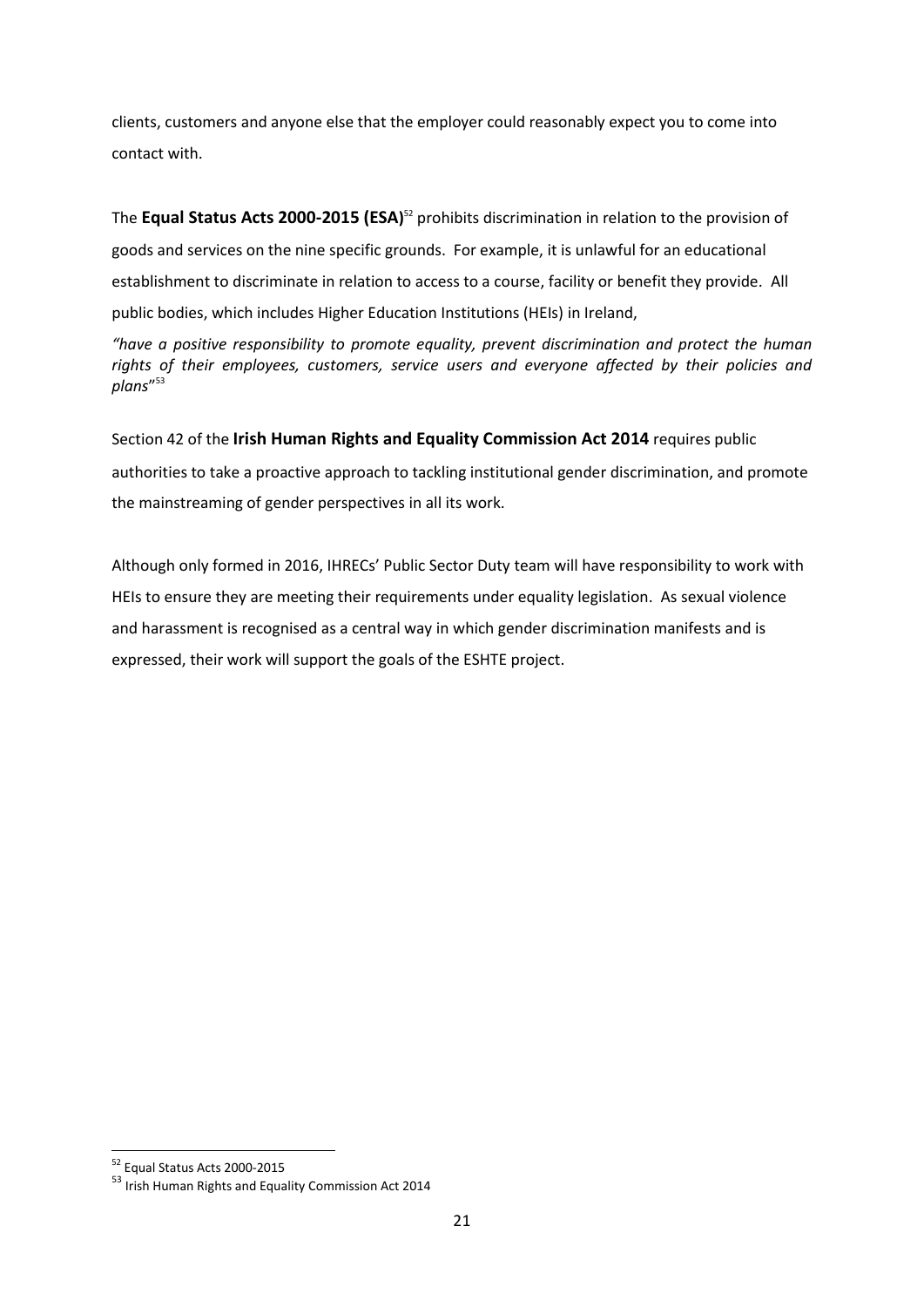## **AN OVERVIEW OF THE DATA AVAILABLE ON THE EXTENT, NATURE AND ATTITUDES REGARDING SEXUAL VIOLENCE AGAINST WOMEN IN IRELAND**

The first (and only) general population survey, **Sexual Abuse and Violence in Ireland; A National Study of Irish Experiences**, the SAVI report, was published in 2002. There has been no subsequent research of its depth, despite repeated calls by the National Observatory and other sector specialists. Identifying the extent, prevalence and type of sexual violence in Ireland is currently dependent on under-resourced NGOs and data generated by EU surveys, particularly **the 2014 Fundamental Rights Agency (FRA): Violence Against Women: an EU-wide survey report**.

### **GENERAL POPULATION DATA-KEY STATISTICS**

### **National Data & Studies**

## **An Garda Síochána National Crime Statistics: Central Statistics Office (2015)** 54

- 2,361 sexual offences
- An increase of 83% in the number of [recorded sexual offences against mentally impaired](http://www.cso.ie/en/releasesandpublications/er/rc/recordedcrimequarter42015/)  [persons;](http://www.cso.ie/en/releasesandpublications/er/rc/recordedcrimequarter42015/) increased from 12 in 2014 to 22 in 2015
- $\bullet$  105 racist crimes in 2015 and 98 to the end of Q.2 in 2016<sup>55</sup>

Official Irish crime statistics have been published by The Central Statistics Office (CSO) since 2005 when they took over this responsibility from An Garda Síochána. However, these statistics cannot be analysed or disaggregated by age, gender of victim and perpetrator, ethnic minority status or a rage of other important indictors for sexual violence and harassment. The PULSE (Police Using Leading Systems Effectively) recording system does not lend itself to data analysis – for example date of birth is recorded, but PULSE cannot analyse and report on how many women between 18 - 25 (for example) have reported sexual assaults.

The accuracy of the records have also come into question. A Garda Inspectorate Report in 2014<sup>56</sup> found that domestic violence calls were often not recorded correctly. Further, in 2015 and 2016<sup>57</sup> the CSO published reports identifying problems with the recording of crimes on PULSE and suspended publishing crime statistics. On each occasion, the recording (or not) of domestic (intimate partner) violence was of particular concern. In early 2017, the Garda Commissioner confirmed that a further

<sup>&</sup>lt;sup>54</sup> An Garda Siochana National Crime Statistics: Central Statistics Office (2015)

<sup>55</sup> Office of Migrant Integration

<sup>56</sup> Garda Inspectorate: Crime Investigation 2014

<sup>&</sup>lt;sup>57</sup> Central Statistics Office: Review of the quality of crime statistics 2015, 2016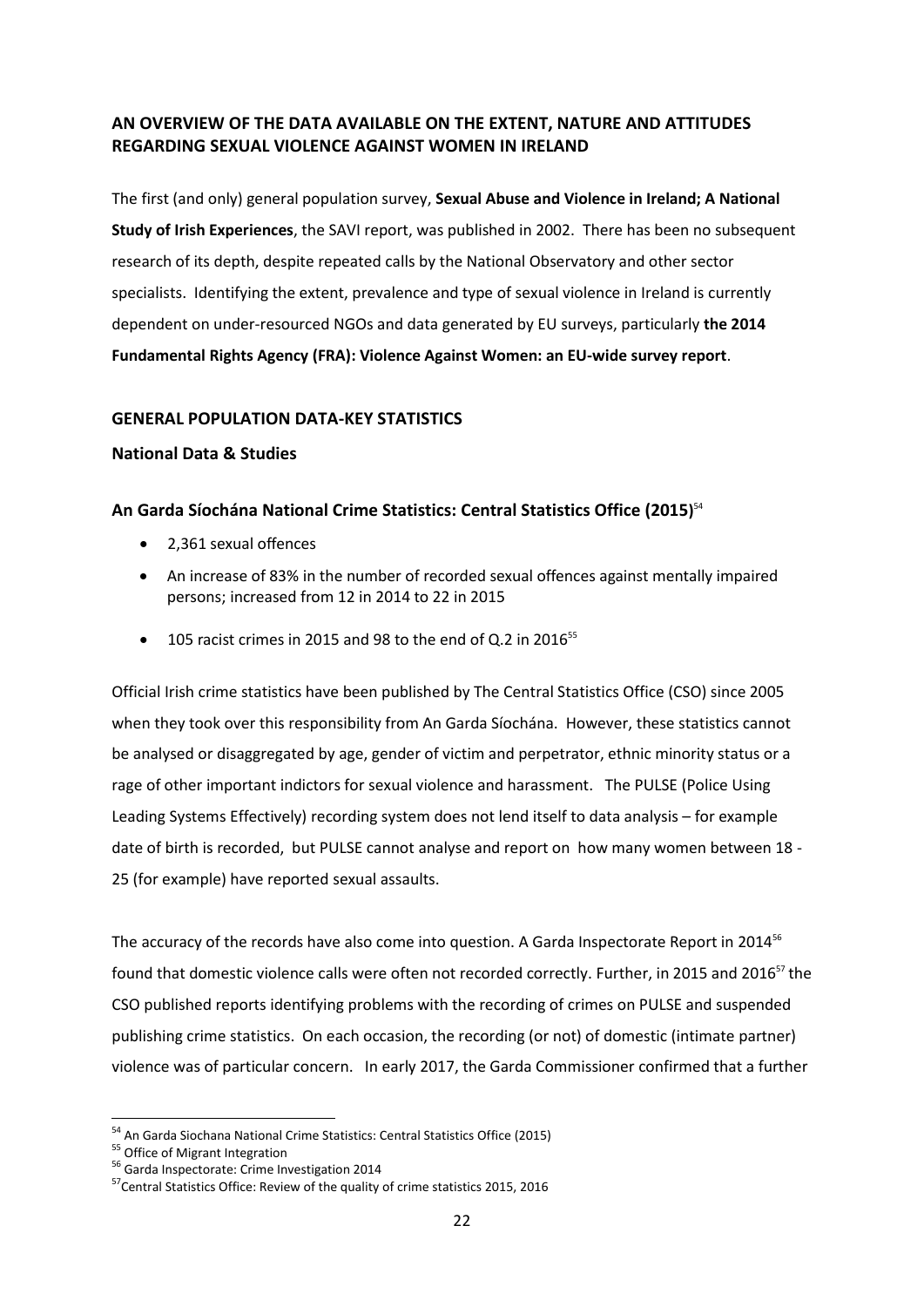examination of data relating to homicide and incidents of domestic (intimate partner) violence was being undertaken, as there was significant lack of confidence in their 'robustness'<sup>58</sup>

The new Divisional Protective Services Units, supporting victims of sexual crime and domestic violence, will seek to improve rates of reporting, recording and detection. Two of these units will be based in regions that ESHTE has associate partners present, Cork city (Sexual Violence centre Cork & University College Cork) and Louth (Dundalk Institute of Technology).

### **Health Services Executive (HSE) - Sexual Assault Treatment Units (SATUs)**

The 6 Sexual Assault Treatment Units (SATUs) in Ireland provide clinical, forensic and supportive care for those who have experienced sexual violence. These units are located in hospitals in Dublin, Cork, Waterford, Mullingar, Galway and Letterkenny. 2015 Report confirmed:

- 685 women and men disclosed rape or sexual assault -an increase of 57 cases nationally 631 (92.1%) patients were women
- $\bullet$  79% of patients had reported the incident to An Garda Síochána<sup>59</sup>

**A very significant statistic is that the average age of patients is 25 and an average 45% of patients identify themselves as students.** Although not all SATUs record the ethnicity of patients, in general 3-5% of patients are recorded as non-white (sic) where this information is collected. None of the SATUs are reporting on (dis)ability status of patients.

### **Irish Non-Governmental Organisations**

- In 2016 Women's Aid received disclosures of 695 incidents of sexual abuse including 316  $r$ apes $60$
- In 2016 Sexual Violence Centre Cork provided services to 310 victims of sexual violence; 91% were women; in the case of adult rape 50% were students $61$
- In 2015 Dublin Rape Crisis Centre's (DRCC) National Helpline received contacts from 11,789 people-  $76%$  were female<sup>62</sup>
- In 2015, the Rape Crisis Network of Ireland's (RCNI) 11 member RCCs received helpline contacts from 13,208 people-88% were female<sup>63</sup>
- In 2016, 28% of new women using the Women's Aid One to One Support Services were migrant women

<sup>58</sup>http://www.irishexaminer.com/breakingnews/ireland/gardais-domestic-violence-stats-not-robust-789520.html

<sup>59</sup> National Sexual Assault Treatment Unit (SATU):Annual Key Service Activity 2015

<sup>60</sup> Women's Aid Impact Report 2016

<sup>&</sup>lt;sup>61</sup> SVCC Annual Report 2016

<sup>62</sup> DRCC Annual Report 2015

<sup>&</sup>lt;sup>63</sup> RCNI Annual Report 201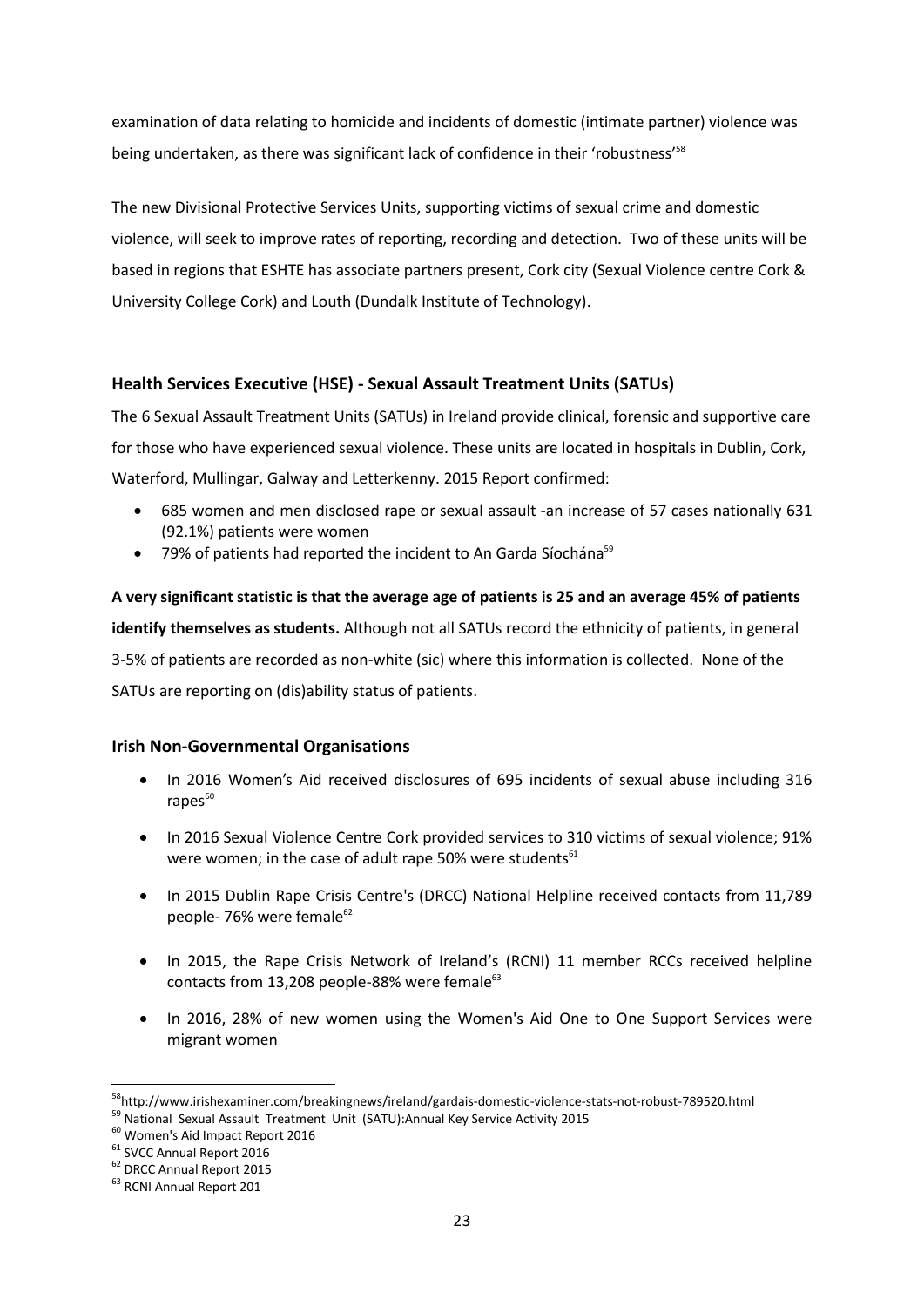# **Sexual Abuse and Violence in Ireland: A National Study (SAVI) (2002)** 64

Although 15 years old, the SAVI report remains the only national study on sexual abuse and violence. At the time the prevalence of sexual violence in Ireland was unknown. The main aim of the SAVI study was to estimate the prevalence of various forms of sexual violence among Irish women and men across the lifespan from childhood through adulthood.

 Four in ten (42 per cent) women reported some form of sexual abuse or assault in their lifetime. The most serious form of abuse, penetrative abuse, was experienced by 10 per cent of women.

-20% of women reported experiencing contact sexual assault as adults

- -5% reported unwanted non-contact sexual experiences
- -20% reported experiencing contact sexual abuse in childhood
- -10% reported non-contact sexual abuse.
- 24% of perpetrators of sexual violence against women were intimate partners or ex-partners
- 16.2% of women had experienced some form of sexual harassment at least once during the preceding 12 months

SAVI also reported that 'rape myths' were very common, 29% of people believed a woman wearing

revealing clothing was 'inviting' rape and 40% believed that accusations of rape were often false.

Men were more accepting of rape myths including beliefs that

*"a person being raped could stop the rapist if they really wanted to"* and *"when woman says no, she really means yes"*

A shockingly low reporting rate was recorded

Only 8% of women who suffered an adult sexual assault reported to the Gardaí

The SAVI report made several recommendations including,

 That a systematic programme of Irish research is needed to inform, support and evaluate developments in addressing sexual violence in the coming years. This should include a regular national survey assessing public attitudes and experiences and critically evaluating changes in both over time.

This recommendation was never implemented.

**<sup>.</sup>** <sup>64</sup> Sexual Abuse and Violence in Ireland: A National Study 2002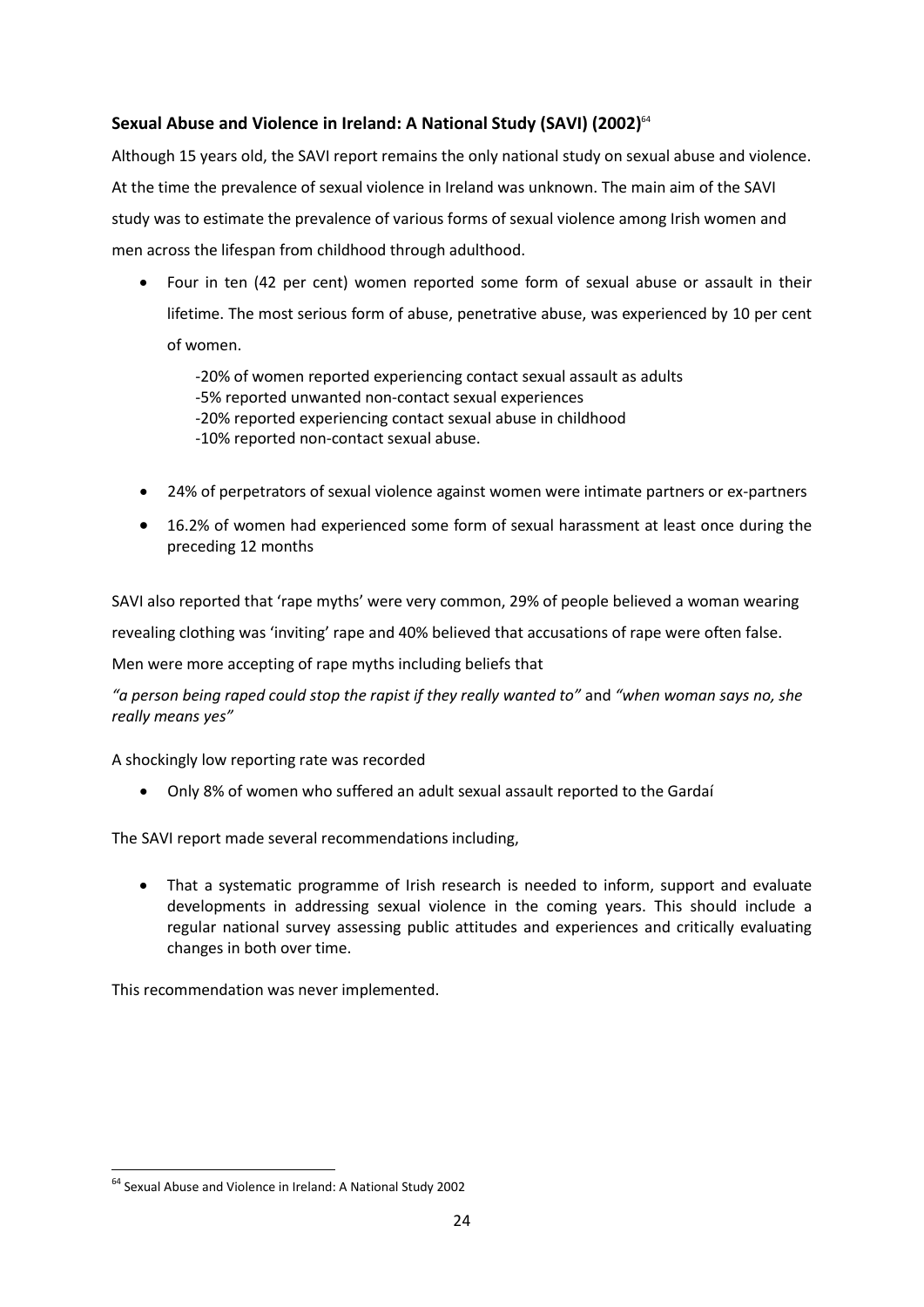# **Domestic Abuse of Women and Men in Ireland- Report on the National Study of Domestic Abuse (2005)** 65

As titled, this report based on a national survey was focussed primarily on the issue of domestic violence between married and formally co-habiting heterosexual couples. Its definition of severe required there to be multiple experiences of abuse.

- one woman in 11 (9%) has experienced severe physical abuse in a relationship
- one in 12 (8%) has experienced severe sexual abuse
- one in 13 (7%) has experienced severe emotional abuse.

Women were over twice as likely as men to have experienced severe physical abuse, seven times more likely to have experienced sexual abuse, and almost three times more likely to have experienced severe emotional abuse. Only a minority, one in five (20%) had ever reported the abuse to the Gardaí.

## **Report of Scoping Study for Dublin City Council Safe City Programme-Challenging sexual harassment and other forms of sexual violence in public space (2015)** 66

This unique report outlines the findings of a scoping study on sexual harassment against women and girls in public spaces in Dublin. Although the EEA & ESA provide mechanisms for legally challenging sexual harassment in the workplace and in the provision of services, the experience of unwanted sexual behaviour and commentary in public spaces currently has few legal remedies and as with most forms of sexual violence and harassment in Ireland is very under researched.

Sexual violence and assault does not happen in a vacuum and the type of public harassment the report outlines, clearly delineates the enabling environment in which serious sexual assault and rape occurs. *The extent of sexual harassment is identified as very frequent, occurring at least once a week, being such a regular occurrence that women hardly even acknowledge it to themselves*, so frequent in fact that one of the respondents described it as 'shocking'.

Sexual Harassment was defined as,

1

"*unwelcome sexual comments, attention, actions, or gestures… includes non-contact forms, sexual comments about a person's body parts or appearance, whistling while a woman or a girl is passingby….following, stalking,…also includes physical contact forms, like someone purposely brushing up against someone else…in a sexual way*"

<sup>&</sup>lt;sup>65</sup> Domestic Abuse of Women and Men in Ireland- Report on the National Study of Domestic Abuse 2005

<sup>&</sup>lt;sup>66</sup> Report of Scoping Study for Dublin City Council Safe City Programme-Challenging sexual harassment and other forms of sexual violence in public space 2015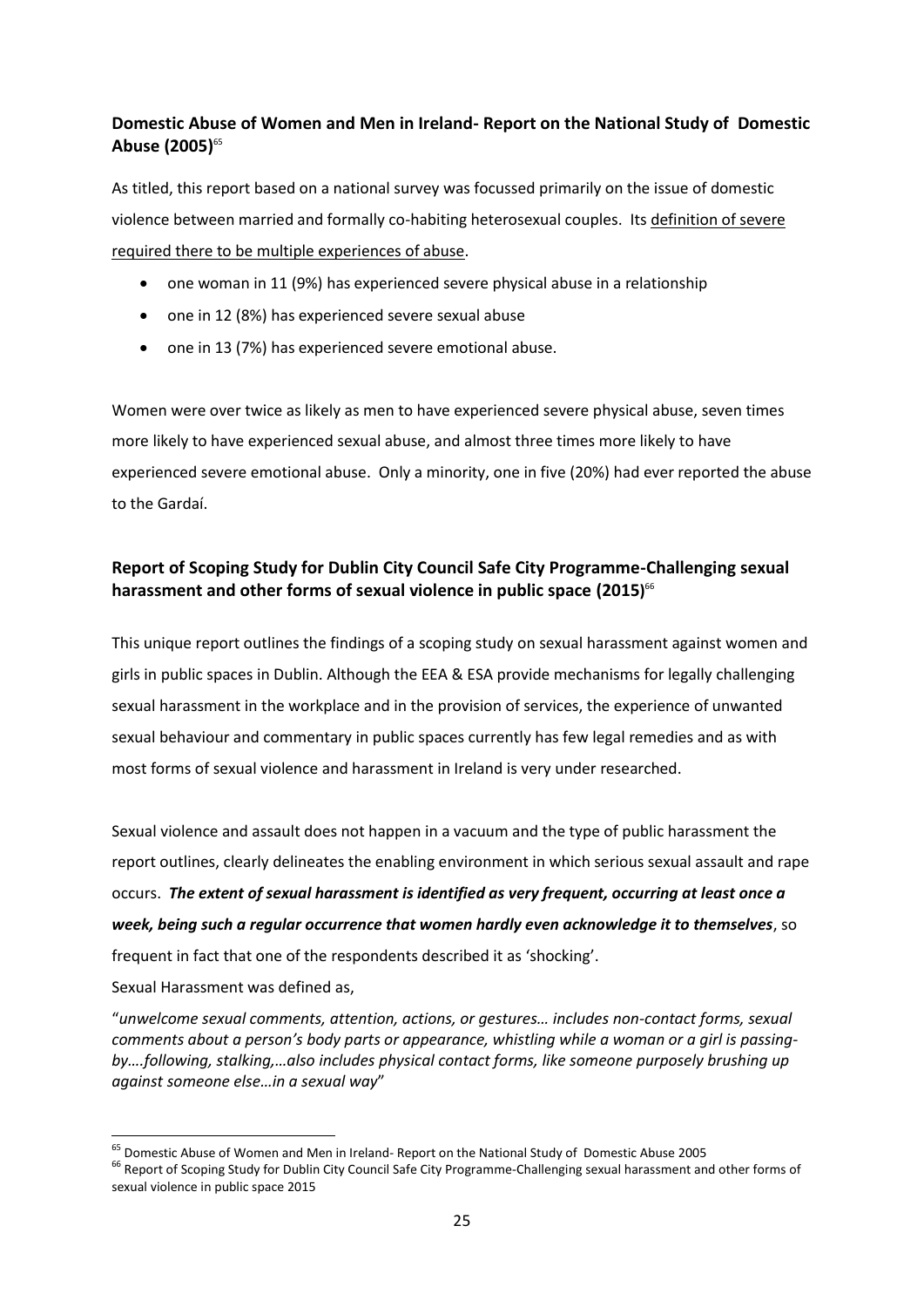- Sexual harassment starts when girls are as young as 14
- Sexual harassment was associated with age-women under the age of 30 were regarded as far more likely to experience sexual harassment than older women
- Sexual harassment included men making sexually inappropriate comments, shouting out abusive remarks, demanding sexual actions. The men were all ages and from all socioeconomic and cultural backgrounds.
- Women reported being inappropriately touched, being "rubbed against" or "groped" both on public transport and throughout the city
- Harassment and abuse is extended into cyber space through the unconsented to sharing of sexual images on social media platforms, perpetuating acts of harassment and violence indefinitely.
- Generally these incidents were not reported to Gardaí because they were not considered "significant enough", as it is just seen as "part of normal life"

### **ETHNIC MINORITY WOMEN & WOMEN WITH DISABILITIES**

- 12% of the Irish population are non-Irish nationals
- 0.6% of the Irish population are Travellers
- $\bullet$  13% of Irish population reported having a disability<sup>67</sup>
- In 2016, 28% of new women using the Women's Aid One to One Support Services were migrant women<sup>68</sup>
- In 2015, just over 5% of women calling the National Rape Crisis 24 telephone Helpline were migrant women<sup>69</sup>

The lack of key data and research for these groups of women creates an additional issue, which is that the little that does exist focuses on the experience of sexual violence and harassment within familial and/or the community of origin of the woman. This is of course entirely appropriate, but means we have virtually no understanding of the experience of sexual violence and harassment in other 'public' realms of Irish life.<sup>70</sup>

### **SEXUAL VIOLENCE & HARASSMENT AND ETHNIC MINORITY WOMEN**

The SAVI Report named both ethnic minority status and disability as creating additional vulnerabilities for women but was unable to determine any prevalence data in Ireland. The situation has not improved significantly since then, with all subsequent national frameworks naming a lack of

**<sup>.</sup>** <sup>67</sup> Central Statistics Office: Census 2011

<sup>68</sup> Women's Aid Annual Report 2016

<sup>&</sup>lt;sup>69</sup> DRCC Annual Report 2015

 $70$  This review will not cover the very substantial research now available on violence against women in state institutional settings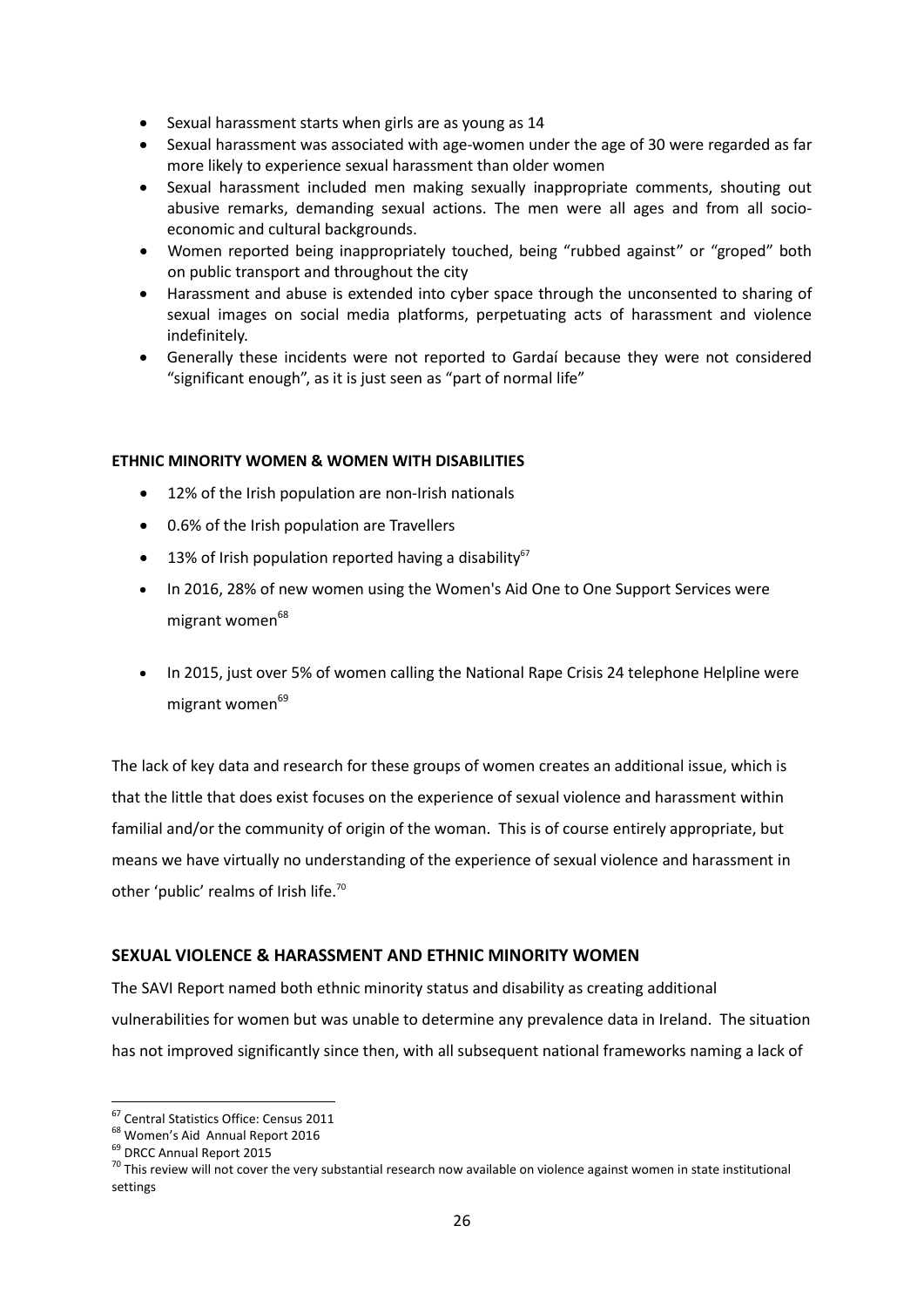disaggregated data and in depth research a barrier to a proper understanding of the intersectionality of gender, ethnicity, disability and violence.

SAVI researchers conducted a small focus group, with 10 Traveller women, and highlighted a series of specific barriers including,

• The intersection of racism and violence

*"not wishing to endorse negative portrayals of Travellers in society at large, ethnic solidarity can silence those who experience sexual violence"*

- a lack of faith in the response of the Gardaí.
- distrust of Social Services

**.** 

The greatest barrier to disclosing sexual violence was seen to be the shame that disclosure would bring on the abused person themselves and their family, creating a situation whereby the abused person is held accountable, not the perpetrator. The women felt the cost of disclosure within the Travelling community is simply too high.

The SAVI Report also reported on people with disabilities; however that chapter was a review of international data, practices around disclosures in institutional settings, and contained no Irish statistics.

### **Domestic Abuse of Women and Men in Ireland- Report on the National Study of Domestic Abuse**

**(2005)**<sup>71</sup> spoke women from both the Traveller community and immigrant women, holding a series of small focus groups around Ireland. The work focussed on perceptions of these groups in relation to violence and abuse and reported that although both groups regarded emotional, as well as physical abuse as 'domestic violence', there was a general attitude that marital rape and sexual assault were not serious offences.

The focus groups suggested that both Traveller and immigrant women feel a strong reluctance to involve authorities, reporting a man to the Gardaí would be viewed negatively by the community and the women would be made to feel ashamed of reporting him. For immigrant women, this factor is further complicated by their fears and insecurities surrounding their legal status in Ireland.

 $71$  Domestic Abuse of Women and Men in Ireland- Report on the National Study of Domestic Abuse 2005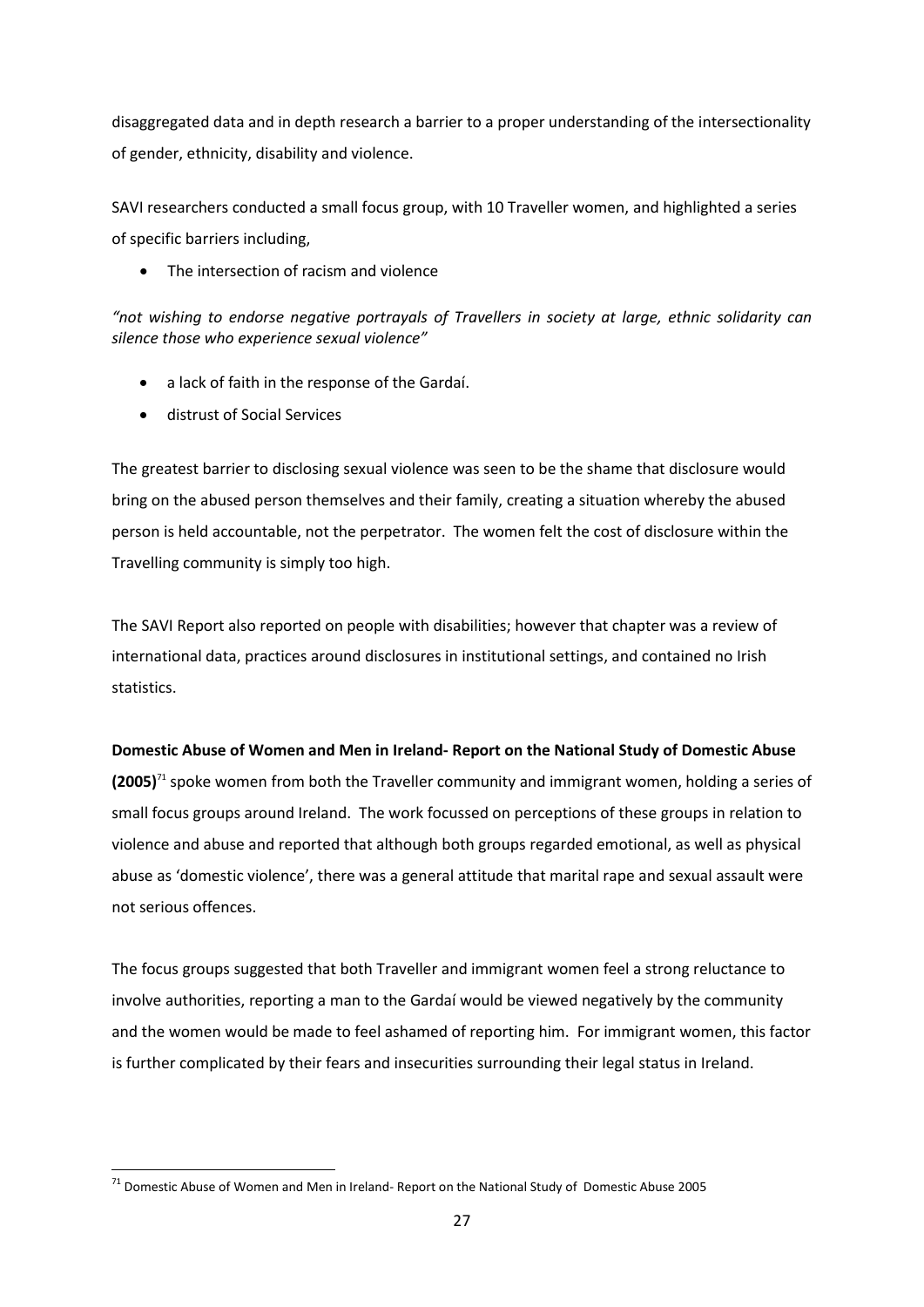#### **Translating Pain Into Action: A study of Gender-based Violence and Minority Ethnic**

Women in Ireland (2009)<sup>72</sup> reported that although non-indigenous minority ethnic women only comprise approximately 5% of Ireland's population, they represented 13% of those seeking services from gender-based violence organisations. Traveller women who make up 0.6% of population represent 15% of service users. Migrant women face the same general fears that women do and also fear for their residency status should their abusers be the main visa holders. They also lack the familial and social networks that many women turn to instead of statutory service providers. Although an important review of international policy and research, this report was very small scale in the Irish context, and there were only 26 participants in the focus groups.

AkiDwA, the Irish migrant women's NGO held focus groups with 60 women to produce the report **Understanding Gender Based Violence: An African Perspective (2008)** 73 .They identified similar barriers to reporting; women feel intimidated because it is cultural tradition not to talk publicly about what are understood to be 'private' matters and they fear stigmatisation within their community. Many African women do not use available services because they fear alienation from their family; the possible threat to their residency status and the perception that the Irish laws on sexual violence and harassment are not very strong. Additionally, many women reported that services do not meet their needs and that they had experienced racism and discriminatory responses

#### **Migrant Women and Domestic Violence in Ireland: The Experience of Domestic Violence**

Service Providers (2008)<sup>74</sup> a small scale research study of 6 domestic violence service providers, reached similar conclusions. In addition services identified an almost complete absence of even anecdotal understanding of the prevalence of sexual abuse, particularly for African women, due to extremely strong cultural prohibitions about speaking of sexual violence and harassment.

**The Information & Resource Pack for Traveller Women Living with Violence (2008)** <sup>75</sup> was produced by the National Traveller Women's Forum (NTWF), an Irish NGO network of Traveller women and Traveller organisations. A significant, culturally specific barrier they reported on for Traveller women is the high importance of extended family and kinship networks and a fear of losing

<sup>&</sup>lt;sup>72</sup> Translating Pain Into Action: A study of Gender-based Violence and Minority Ethnic Women in Ireland 2009

<sup>73</sup> Understanding Gender Based Violence: An African Perspective 2008-this report and other work by AkiDwA made significant contributions to understanding FGM in Ireland and bringing about the 2012 FGM Act. That particular violence is outside the scope of the ESHTE project and this review.

<sup>74</sup> Migrant Women and Domestic Violence in Ireland: The Experience of Domestic Violence Service Providers 2008 <sup>75</sup>NWTF The Information & Resource Pack for Traveller Women Living with Violence 2008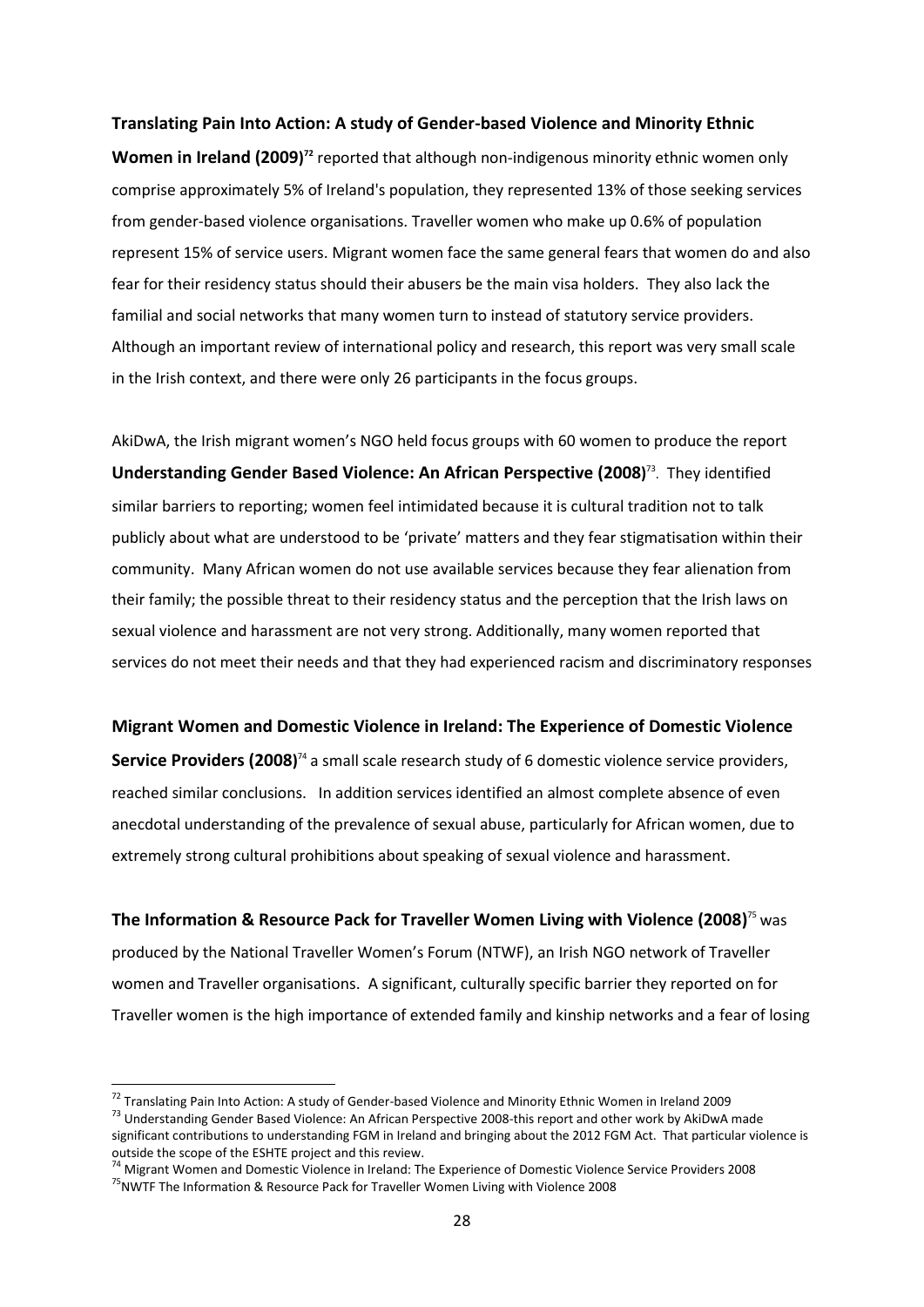their support and/or causing problems within them if they disclosed or officially reported on sexual violence and harassment.

Pavee Point, an Irish Traveller and Roma NGO which has had a national violence against women programme since 1998, developed a **Position Paper on Violence against Women (2011)** 76 outlining the impact of multiple discriminations for Traveller women. They reported that seeking help for SVH is very difficult for Traveller women due to the interplay of racism and sexism in Irish society, a fear that reporting to Gardaí will result in a lack of appropriate response, lead to further stereotyping of Traveller men and a rejection of the women by their community. Pavee Point has called on the State to,

*"collect data on sexual violence, including disaggregated data by gender and ethnicity, while respecting the rights to personal data protection of data subjects and avoiding stigmatisation of the relevant groups"* 77

### **SEXUAL VIOLENCE & HARASSMENT AND WOMEN WITH DISABILITIES**

Again, there has been very little primary research undertaken in Ireland with a specific focus on people with disabilities.

### **Domestic Abuse of Women and Men in Ireland- Report on the National Study of Domestic**

**Abuse (2005)** reported that the chance of having experienced severe abuse is 60 per cent higher for those with an ongoing health problem or disability and 2.9 times as high for those who are severely hampered by a condition or disability. The report interprets the data as showing, *"health problems and disability are likely to be primarily outcomes of abuse rather than something that makes an individual more vulnerable to abuse"<sup>78</sup>*

A key report produced by Rape Crisis Network Ireland (RCNI), was based on information drawn from data gathered by 14 rape crisis centres (RCC) in the Republic of Ireland, **Sexual Violence Against** 

### **People with Disabilities: Data collection and barriers to disclosure (2011)**<sup>79</sup>

The data represents all people using these RCCs for counselling and support between 2008 and

2010. Although a small scale report it highlighted a very disturbing reality:

 Survivors with disabilities who attended RCC services in 2010 were more likely to have been subjected to three or more incidents of sexual violence, than those with no disabilities (39% compared with 25%).

<sup>&</sup>lt;sup>76</sup> Pavee Point Position Paper on Violence against Women 2011

<sup>77</sup> Ibid

<sup>78</sup> Domestic Abuse of Women and Men in Ireland- Report on the National Study of Domestic Abuse 2005

 $79$  Sexual Violence Against People with Disabilities: Data collection and barriers to disclosure 2011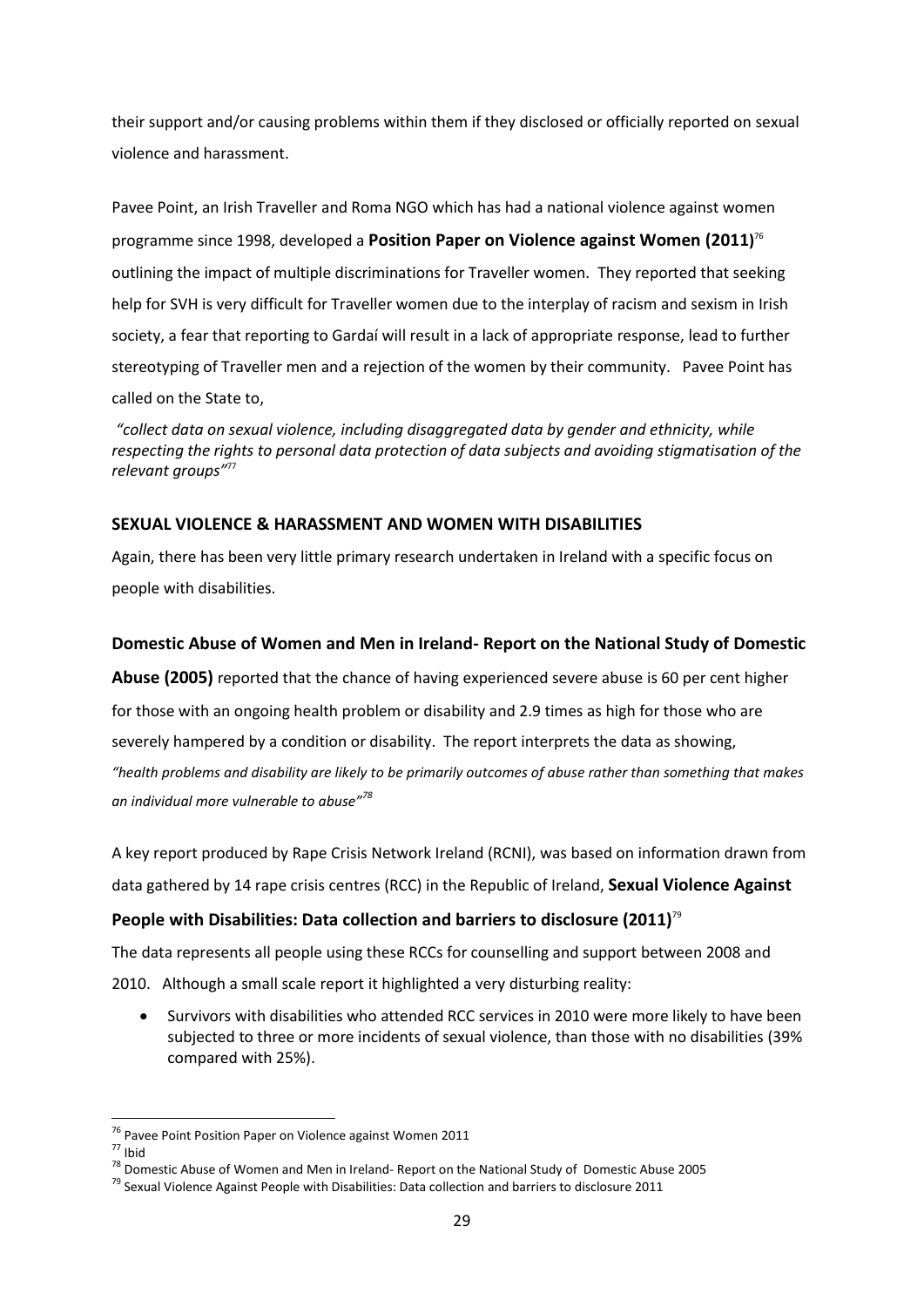An earlier report commissioned by RCNI of the criminal justice system in relation to the prosecutions of rape in Ireland, **Rape & Justice in Ireland: A National Study of Survivor, Prosecutor and Court Responses to Rape (2009)**<sup>80</sup> unearthed a further disturbing statistic. In reported rapes

 **the second most common risk factor for rape after gender, is disability** -19% of all complainants were recorded as having a physical or intellectual disability or a history of mental illness.

**Disability and Women in Ireland 'Building Solidarity and Inclusion (2009)** <sup>81</sup> reported disabled women activists and writers identifying a number of factors which have contributed to making them

more 'vulnerable' to violence

- Discrimination, social prejudice and the non-recognition or non-acceptance of the same rights for a disabled person as for the rest of the population
- Male values, attitudes and behaviours
- 'Devaluing' of disabled women
- Portrayal of disabled people as vulnerable beings easily under control

There appears to be little state response or public awareness of this reality for women with disabilities. The reports also review the specific barriers to justice experienced by women with disabilities, including lack of accessible information and therefore less awareness of rights, available services and supports.

<sup>80</sup>Rape & Justice in Ireland: A National Study of Survivor, Prosecutor and Court Responses to Rape 2009

 $81$  NWCI Disability and Women in Ireland : Building Solidarity and Inclusion 2009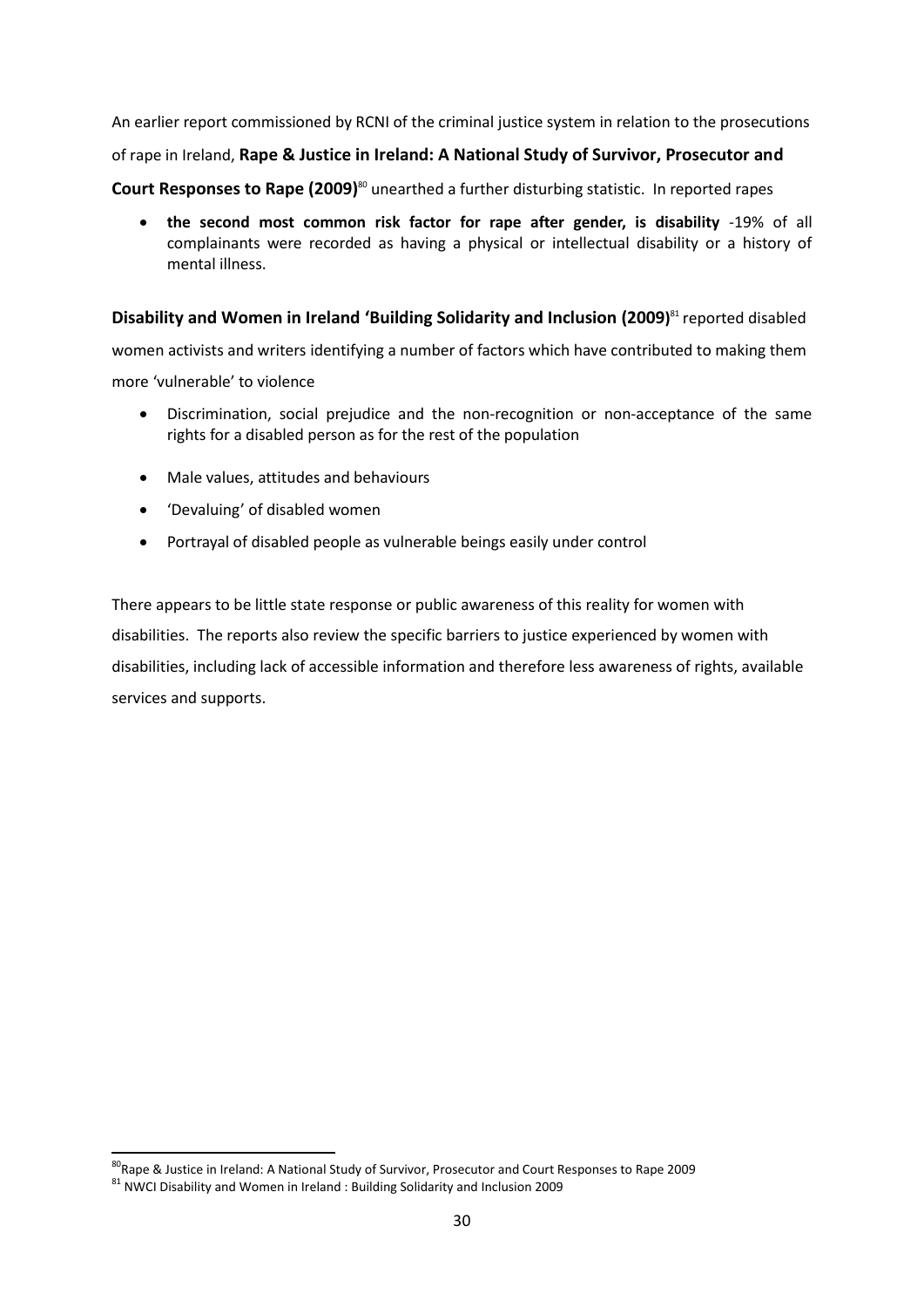### **EU Data & Studies for Ireland**

### **Fundamental Rights Agency: Violence Against Women Survey (FRA) 2014**<sup>82</sup>

- 1 in 2 -50% of Irish women experience sexual harassment
- 6% of women have experienced sexual violence by a current or former partner
- 14% of women have experienced physical violence by a partner since age 15
- 31% of women have experienced psychological violence by a partner
- 12% of women in Ireland had experienced stalking (including cyber stalking).
- 50% of Irish people thought violence against women was fairly common.
- 41% of Irish women know someone in their circle of family or friends who have experienced intimate partner violence
- Ireland has the second highest number of women avoiding places or situations for fear of being assaulted out of all EU countries.
- 79% of women in Ireland who had experienced physical or sexual violence had not reported it

### **Eurobarometer on Gender-based Violence 2016**<sup>83</sup>

This survey assessed the perceptions and attitudes of EU citizens about gender-based violence. The

issues it explored included: opinions about and attitudes towards gender-based violence;

perceptions of the prevalence of domestic violence and sexual harassment; whether a range of acts

of gender-based violence are wrong and are, or should be, illegal.

Several very disturbing statistics for Ireland highlighted the dangerous and damaging culture and beliefs that continue to underpin the high level of sexual violence and harassment experienced by Irish women:

Rape

- 21% of Irish people think that there are justifiable and understandable reasons for having sexual intercourse without consent
	- -11% believe it is acceptable if the woman is drunk or was using drugs -9% believe it is acceptable if the woman voluntarily goes home with someone -9% believe it is acceptable if the woman is wearing revealing, provocative clothing -7% believe it is acceptable if the woman is out walking alone at night.

<sup>&</sup>lt;sup>82</sup> Fundamental Rights Agency: Violence Against Women Survey 2014

**<sup>83</sup>** Eurobarometer on Gender-based Violence 2016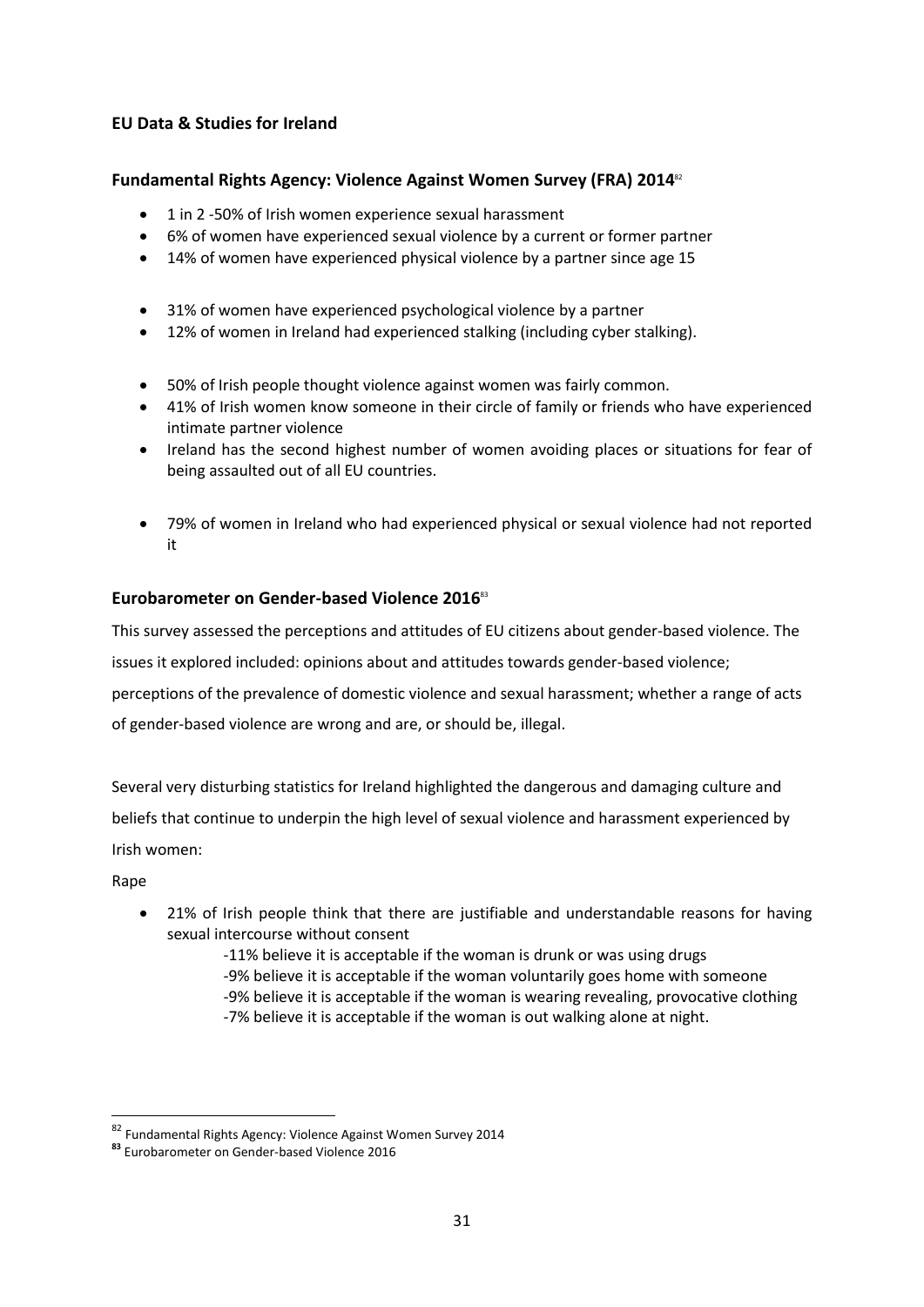Attitudes towards violence against women

- 23% of Irish people believe women often make up or exaggerate claims of abuse or rape
- 18% of Irish people believe that violence against women is often provoked by the victim.

Overall 74% of Irish people thought sexual harassment against women is common.

# **Different systems- Similar Outcomes? Tracking attrition in reported rape cases across**

### **Europe (2009)** 84

**.** 

This EU Daphne project examined attrition rates in rape cases in 11 EU countries including Ireland and fundamentally, **the majority of women reporting rape across Europe do not see justice done**. Attrition in reported rape cases has risen across much of Europe over the last two decades, with two thirds of countries having marked falls in conviction rates since 2000. Of course as outlined in multiple other reports, the first 'attrition' is the enormous under reporting of all acts of sexual violence. In Ireland, the report found that the rate of reporting had increased by over 500% between 1977 and 2007 but that the conviction rate had fallen. Between 1998 and 2000 the conviction rate was 16%, but at the time of the report it had dropped to 8%. The report concludes that,

*"this is the outcome of the continued influence of stereotypes of rape, rape victims and rapists at all stages of the legal process, and a failure to modernise investigation and prosecution practices. Sexual violence needs to be the subject of the same intense debate and policy development as has been the case with domestic violence if this depressing pattern is to be reversed." 85*

<sup>84</sup> Different systems- Similar Outcomes? Tracking attrition in reported rape cases across Europe 2009  $85$  Ibid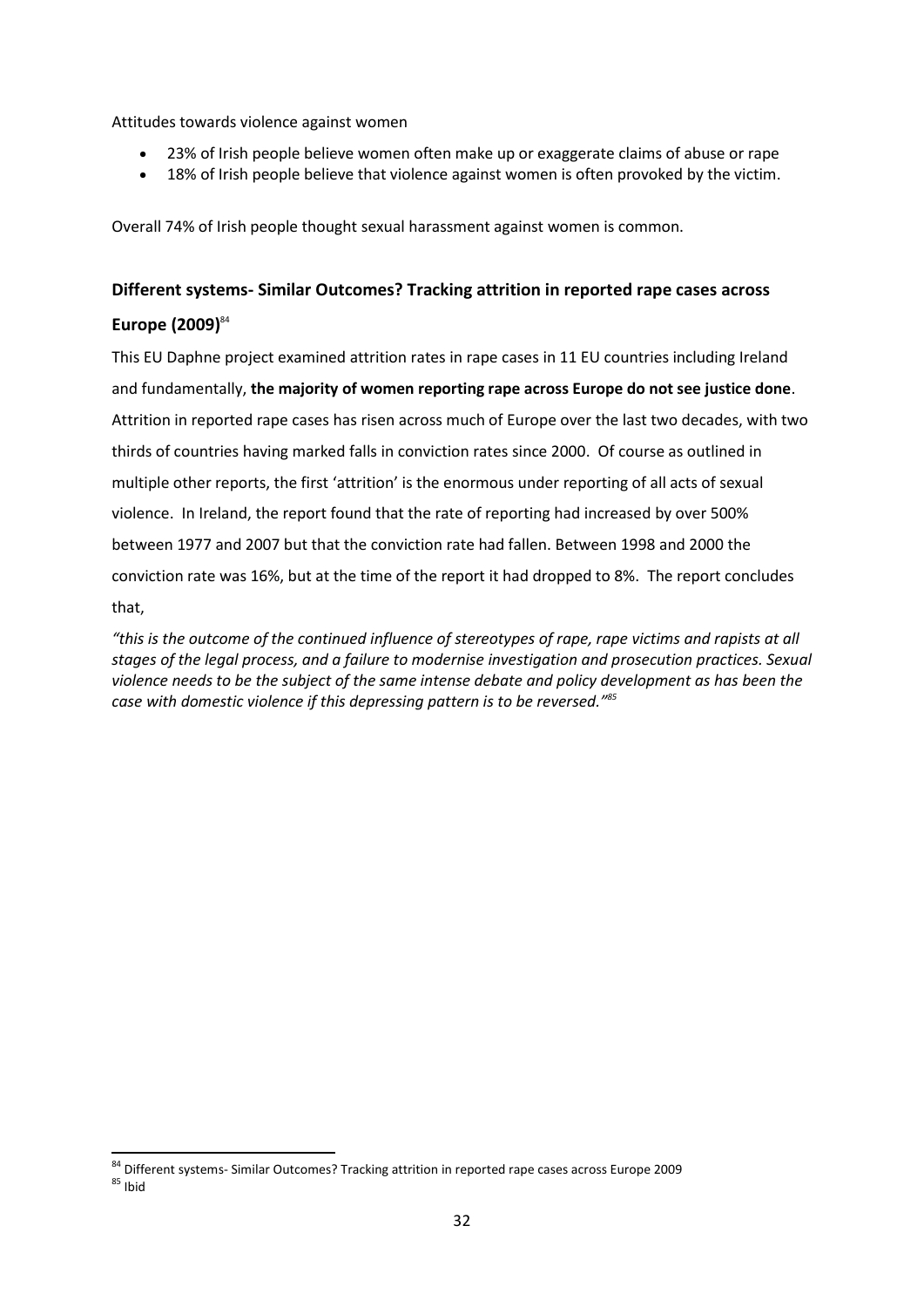#### **HIGHER EDUCATION IN IRELAND**

#### **NATIONAL FRAMEWORKS**

The **Higher Education Authority (HEA)** is the statutory planning and policy advisory body for higher education and research in Ireland, and advises the Minister for Education and Skills and the government on the development of the sector. It is the statutory funding authority for Irish universities, institutes of technology and other state aided higher education institutions (HEIs). There are 26 HEA funded HEIs in Ireland; 7 Universities, 14 Institutes of Technology and 5 Teacher Training colleges<sup>86</sup>.

The national framework for HEIs is the **National Strategy for Higher Education to 2030**<sup>87</sup>. Whilst acknowledging that "*the people who enter higher education in the coming decades are the…policymakers, social innovators and business leaders of the future. They are also citizens who will add to the richness of society – as parents, community leaders and teachers"*, the strategy makes little effort to articulate what kind of citizen the HEIs will contribute to developing or how the HEIs can intrinsically support the development of more just and equal societies. Despite recognising that socio-economic inequalities are a persistent and systemic barrier to participation in HEIs and a commitment to addressing these, neither gender nor other multiple, and/or intersecting discriminations are addressed in any clear way.

### **"The culture in HE tends to be macho and misogynistic"**<sup>88</sup>

Following a landmark case taken in 2014 by a senior lecturer against her university employer of 34 years, the Irish [Equality Tribunal](http://www.irishtimes.com/search/search-7.1213540?tag_organisation=Equality%20Tribunal&article=true) found that the university had discriminated against her for promotion because of her gender. This case opened the debate in Ireland regarding broad gender equality issues in HEIs and the HEA commissioned the **National Review of Gender Equality in** 

**Irish Higher Education Institutions.** The report established that the under-representation of women among staff in higher education, particularly at senior levels, is a serious manifestation of gender inequality in Irish HEIs:

- 81% of professorial positions are held by men
- 62% of non-academic staff are women
- 72% of the highest paid non-academic staff are men
- There are only 4 female presidents of institutes of technology & there has never been a female university president in the Republic of Ireland<sup>89</sup>

<sup>1</sup> <sup>86</sup> <http://www.hea.ie/en/statistics/overview>

<sup>87</sup> National Strategy for Higher Education to 2030

<sup>88</sup> National Review of Gender Equality in Irish Higher Education Institutions 2016

<sup>&</sup>lt;sup>89</sup> National Review of Gender Equality in Irish Higher Education Institutions 2016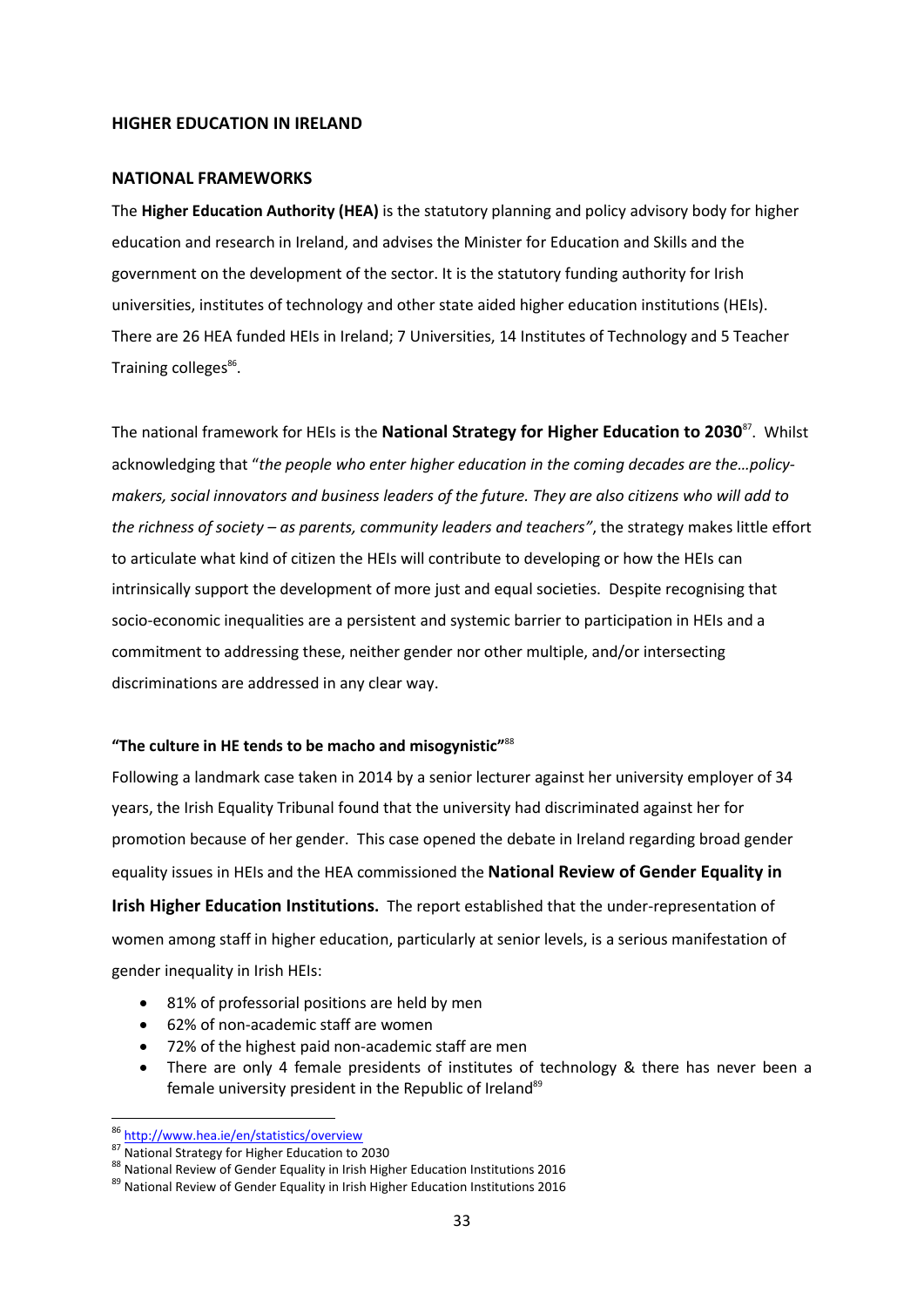This is despite the governing legislation of HEIs requiring these institutions to have regard for gender inequality. The **Institutes of Technology Act 2006**<sup>90</sup> states "a committee shall … have regard to the attainment of gender balance and equality of opportunity among the students and staff of the college', and the **Universities Act 1997**<sup>91</sup> states that they should 'promote gender balance and equality of opportunity among students and employees of the university'.

The HEA review, the **Implementation Plan: Measuring and Monitoring Progress**<sup>92</sup> and the **Athena SWAN Charter**<sup>93</sup> it promotes as a way of measuring progress, focus solely on gender inequality as it impacts staffing and research opportunities. The Irish Research Council (IRC) has also committed to tackling gender inequality as it relates to research funding and commissioning in HEIs (and elsewhere), with the **IRC Gender Strategy and Action Plan 2013–2020**<sup>94</sup> as part of its commitments under the EU Research and Innovation programme, Horizon 2020, where gender equality is a cross-cutting issue.

A high number of women attend HEIs in Ireland, but it is clear they continue to experience very significant gender discrimination and inequality should they choose to stay there as researchers and staff. HEI as institutions manifest the same gender inequality as wider Irish society. Whilst these reports are very important acknowledgments of persistent, systemic gender discrimination and inequality in HEIs, the HEA in particular, does not appear to have addressed officially, the other overt (and covert) gender discriminations and harassments that contribute to the perpetuation of these inequalities and which are likely to be experienced by women students as well.

Neither the **Irish Universities Association (IUA)**<sup>95</sup> nor the **Technological Higher Education**  Association (THEA)<sup>96</sup> have a public policy position or framework on any form of gender inequality in their member institutions.

<sup>90</sup> Institutes of Technology Act 2006

<sup>&</sup>lt;sup>91</sup> Universities Act 1997

<sup>92</sup> Implementation Plan: Measuring and Monitoring Progress 2016

<sup>93</sup> http://www.ecu.ac.uk/equality-charters/athena-swan/athena-swan-ireland/

<sup>94</sup> IRC Gender Strategy and Action Plan 2013-2020

<sup>95</sup> <http://www.iua.ie/press-publications/publications/>

<sup>96</sup> <http://thea.ie/about-us/about-us>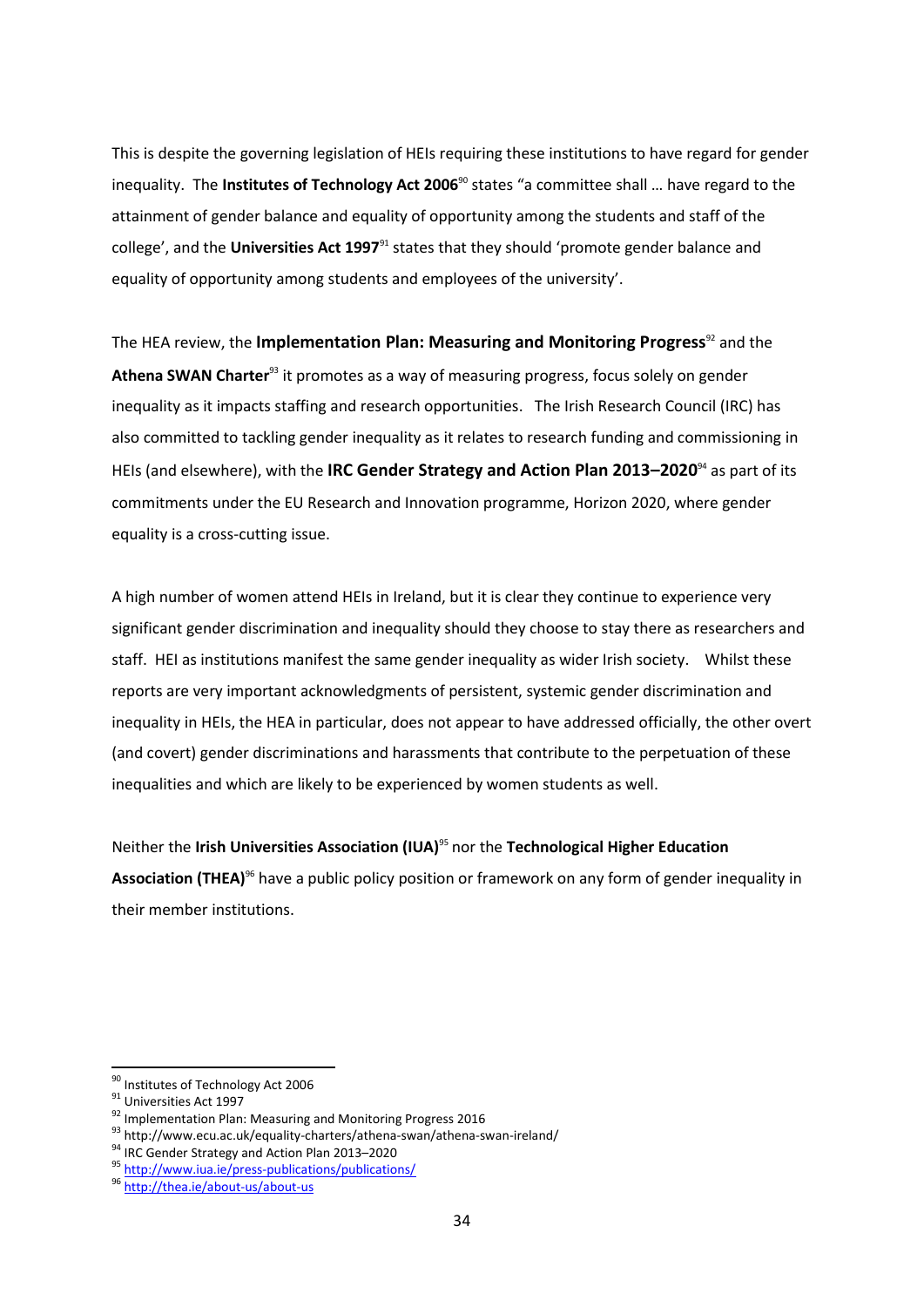### **HIGHER EDUCATION - GENERAL DATA & STUDIES**

### **HEA-General Statistics 2015-16**<sup>97</sup>

- 43,460 new full-time undergraduate students 51% were women 89% were aged 23 or under
- 178,094 full time students 51% were women

### **Eurostats - Europe 2020 education indicators in 2016**<sup>98</sup>

52.9% of Irish people aged 30-35 had attained third level education, with 58% being women.

These statistics are part of a long running trend in Irish education, women attend HEIs in equal numbers and overall Ireland has a very high percentage of people who have attained third level education.

### **HEA Equal Access Survey 2015-16**<sup>99</sup>

The Equal Access Survey is a voluntary HEA survey which collects information on the social,

economic and ethnic background of new students who enter higher education for the first time.

- 1.7% of new entrants had a disability (including a psychological/emotional condition)
- 12.5% of new entrants identified as an ethnicity other than Irish (including any other white background)

The Irish Traveller Movement (ITM) has reported<sup>100</sup> that with the removal of the Visiting Teacher Service for Travellers (VTST) in 2011 which gathered the most reliable statistics on Travellers transferring after Leaving Certificate, there is little way of collating accurately how many Travellers are in HEIs.

### The Irish Survey of Student Engagement-National Survey, Local Impact<sup>101</sup>

This national survey process, running since 2013 asks students about their experiences of higher education. It is primarily focussed on academic work, however it also asks students about their 'supportive environment' with questions such as their HEIs support for attending events that

<sup>97</sup> <http://www.hea.ie/en/statistics/overview>

<sup>98</sup> [http://ec.europa.eu/eurostat/statistics-explained/index.php/Europe\\_2020\\_indicators\\_-\\_education](http://ec.europa.eu/eurostat/statistics-explained/index.php/Europe_2020_indicators_-_education)

<sup>99</sup> <http://www.hea.ie/en/policy/national-access-office/access-data>

<sup>100</sup> ITM Committee Report 2014:International Covenant on Economic Social and Cultural Rights 101 <http://studentsurvey.ie/survey-results/>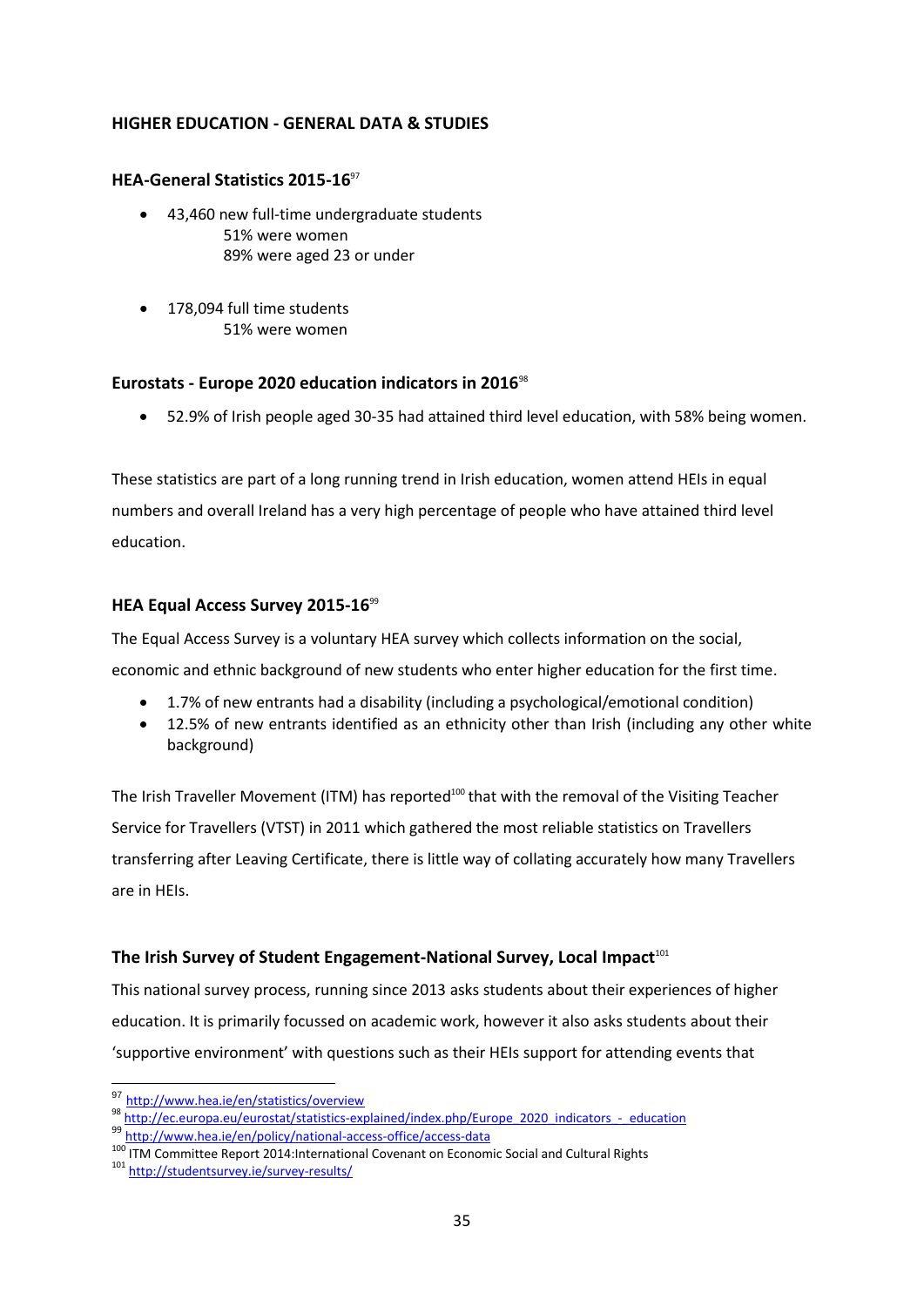address important social, economic, or political issues. It does not ask students about their experiences of their experiences of inequality, discrimination or violence as part of their campus experience.

### **HIGHER EDUCATION - DATA AVAILABLE ON THE EXTENT, NATURE AND ATTITUDES REGARDING SEXUAL VIOLENCE & HARASSMENT**

### **Young People, Alcohol, and Sex: What's Consent Got to Do With It? (2014)**<sup>102</sup>

Commissioned by RCNI, this qualitative study with a 187 students explored the intersection of alcohol use and consent to engage in sexual activity and is a unique study in Irish research.

The study explored attitudes and beliefs about sexuality, and consent, particularly in the context of alcohol, through the exploration of hypothetical scenarios. There was a strongly held belief that non-consenting sex is wrong. Little evidence was found of a gender difference in this belief. There was also an acknowledgement of the serious, long-lasting consequences of sexual assault for victims.

However, the study reported that long-standing 'rape myths' identified in international research (there is no comparable Irish research) do inform Irish students understanding of sexual violence and harassment. These include

- a 'double standard' attitude, whereby victims are attributed more responsibility if they had been drinking while perpetrators are often perceived as less responsible
- many women who have been forced to have sex do not label the experience rape, due to their own internalised expectations for what rape entails

Students in the study adhered to the stereotype that rape is typically a violent premeditated attack by a stranger, requiring vaginal penetration. The scenarios presented for exploration did not match this 'model' of rape and thus students required extensive discussion before being able (and sometimes not being able) to identify what had occurred as violence, abuse, assault or rape. Contextual factors that made the naming and differentiation of sexual violence difficult included:

• Intoxication,

- Being in a relationship with the aggressor,
- Non-verbalisation of consent and non-consent,
- Sex acts other than vaginal penetration

<sup>102</sup> Young People, Alcohol, and Sex: What's Consent Got to Do With It? 2014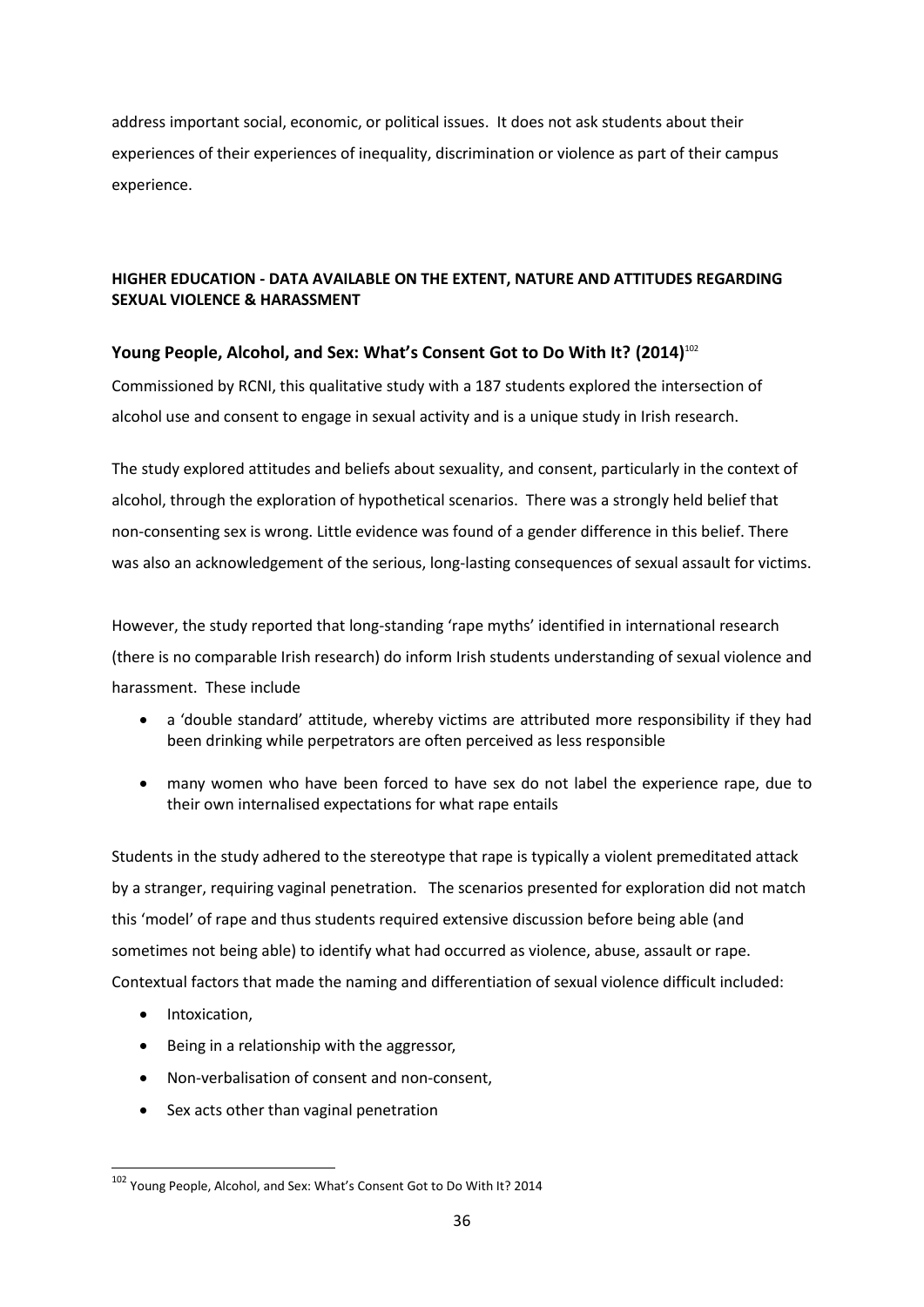The legal criteria for 'rape' and 'sexual assault' were not fully understood and significant distrust of the Gardaí being supportive of a complaint was expressed in all scenarios, even when students were clear that the behaviour was wrong and degrading. There was a high level of anxiety of a legal 'inquisition' of the victim's behaviour or choices. The relationship with alcohol consumption was clear in the exploration of non-reporting too. Blacking out and subsequent memory loss is a common experience among Irish university students. The report quoted an Irish study in which over 80% indicated that they had been drunk on multiple occasions to the level of not remembering later what they had said or done.

There was a high level of gendered expectation about how female victims would react following rape or sexual assault. The reactions of women were presumed to be initial distress and later shame with attendant relevant behaviours. This type of gendered expectation of victim behaviour has been shown to contribute to lack of belief if women do not exhibit these 'symptoms'. Levels of distress have also been used to judge the 'severity' of the assault as opposed to their being an acceptance of the 'objective' wrongness' and trauma of the assault and/or rape.

Sexuality and sexual consent were perceived as highly gendered experiences, with men being positioned as initiators and 'pursuers' of sex, it was considered entirely understandable that a man would lose control of himself due to a combination of alcohol and his 'sexual drive' (even when this behaviour was seen as wrong). Women were understood as more passive, to need be convinced to have sex but due to these gendered norms unlikely to do so in a spoken or concrete way,

*"males occupied an agentic role ('you keep going until they say no') based on breaking down female resistance ('men go out looking for sex, women to avoid having sex)".*

Consent is expected to follow a highly gender stereotyped, heterosexual relationship model, with the male 'sex urge' being a driving force with a gate keeping female role. Consent was seen as a tacit and implicit, not concrete or spoken (in usual circumstances), this leading to so called grey areas where consent had been 'given' because the woman had 'not said no' i.e. drunken sex in which consent was implied, because of preceding acts of intimacy, a pre-existing relationship, unspoken body language 'signals' etc.

As a core focus of the study was the relationship between alcohol use and sexual consent, unsurprisingly the students identified alcohol use as a key risk and **recommended that there be promotion of a better understanding of alcohol as a source of risk and harm for women and men**. Drinking is an integral part of the Irish student experience and the students identified a key function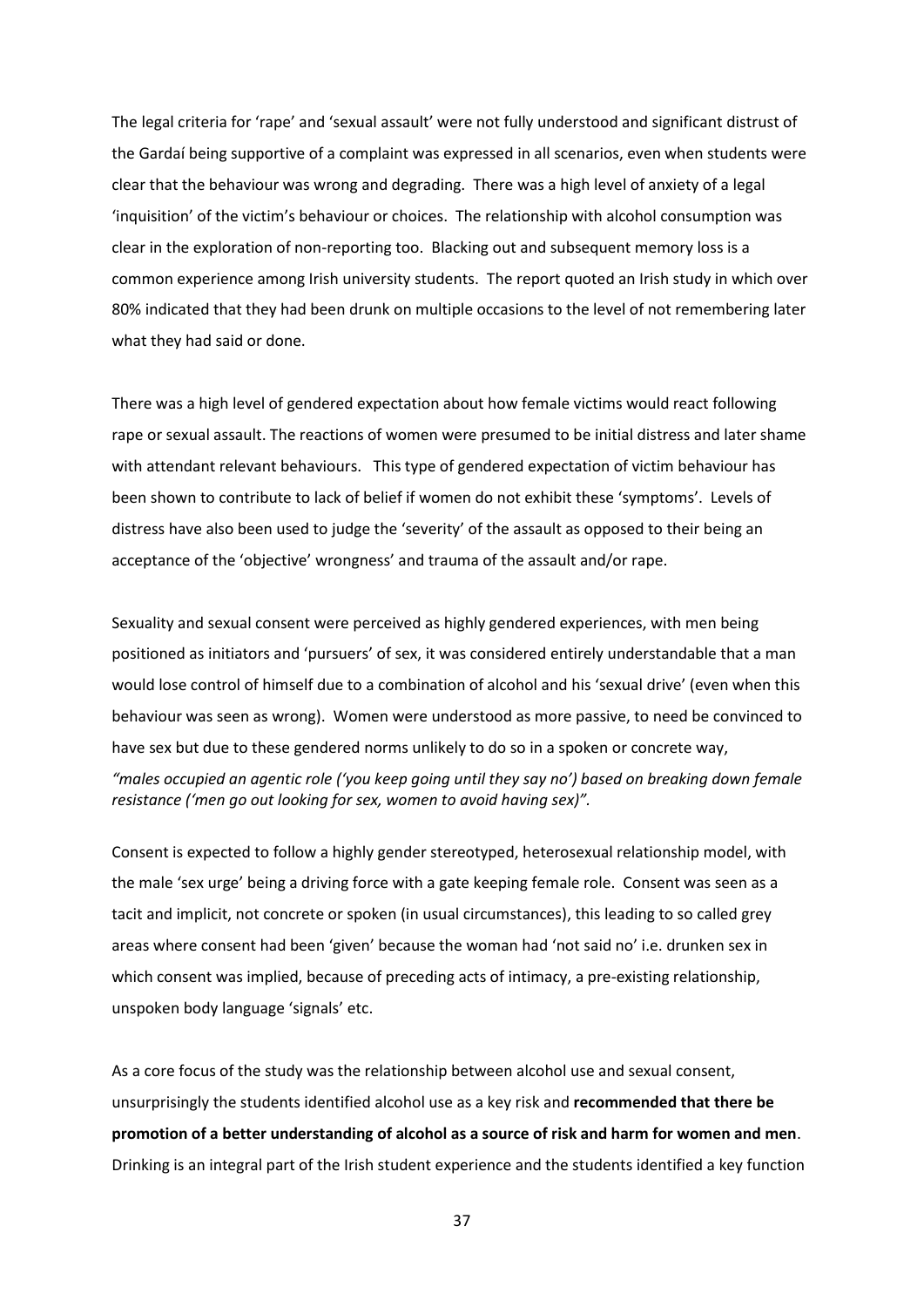of alcohol as a way to lose their inhibitions in an environment that appears safe, in order to initiate and engage in sexual activity. This points to a wider unhealthy culture of negativity and shame regarding sexuality and sexual experiences, which the students part named in their **recommendations for more comprehensive and meaningful relationships and sexuality education at an earlier age**. This included the opportunity to engage in the type of real world scenario exploration of sexual consent that the study used to facilitate its work<sup>103</sup>. Students were not always clear that services provided local rape crisis centre would be accessible to them unless they had been 'raped' in the what was their (often incorrect) understanding of the stereotypical sense. However, they did name the institutions counselling and health services and the student's union welfare officer as sources of support. A key recommendation of the study was to **improve student's knowledge and attitudes to reporting sexual assault and seeking professional support.**

### **Sexual Consent: An Emerging Topic For Third Level Education: Identifying Needs, Developing Engagement Strategies, and Implementing Them (2016)** 104

Following on from the 2013 report, the NUIG School of Psychology continued to study the implementation of the SMART Consent workshop approach. The research is not published yet, however early findings presented at the RESPECTnet conference in 2016 included:

 25% of women students have experienced unwanted sexual contact or attempts at unwanted sexual contact through the use or threat of violence (based on 2,500 surveyed students and 700 workshop attendees)

### **Say Something-A Study of Students' Experiences of Harassment, Stalking, Violence &**

### **Sexual Assault (2013)** 105

**.** 

Say Something, commissioned by the Union of Students of Ireland (USI) with support from Cosc is, to date the only national quantative study on the prevalence of sexual violence and harassment in Irish HEIs.

2,590 Irish students and 162 international students, 55% from universities, 43% from Institutes of Technology and the remainder from teacher-training colleges and other USI affiliated institutions, completed an online questionnaire. The study replicated the United Kingdom's National Union of Students (NUS) process which led to their ground breaking report **Hidden Marks** published in 2010.

<sup>103</sup> Subsequently, students at NUI Galway and the Galway Rape Crisis Centre devised a play, *100 Shades of Grey*, and then co-created a film adaptation *'Lucy's House Party'*, as a response to the report. It has become an integral part of the Manuela Programme, a six session, secondary school programme addressing issues of healthy relationships, sexual consent along and attitudes to excessive alcohol and drugs use

<sup>&</sup>lt;sup>104</sup> RESPECTnet 2016 Conference Promoting Safe Relationships in Higher Education

<sup>&</sup>lt;sup>105</sup> Say Something-A Study of Students' Experiences of Harassment, Stalking, Violence & Sexual Assault 2013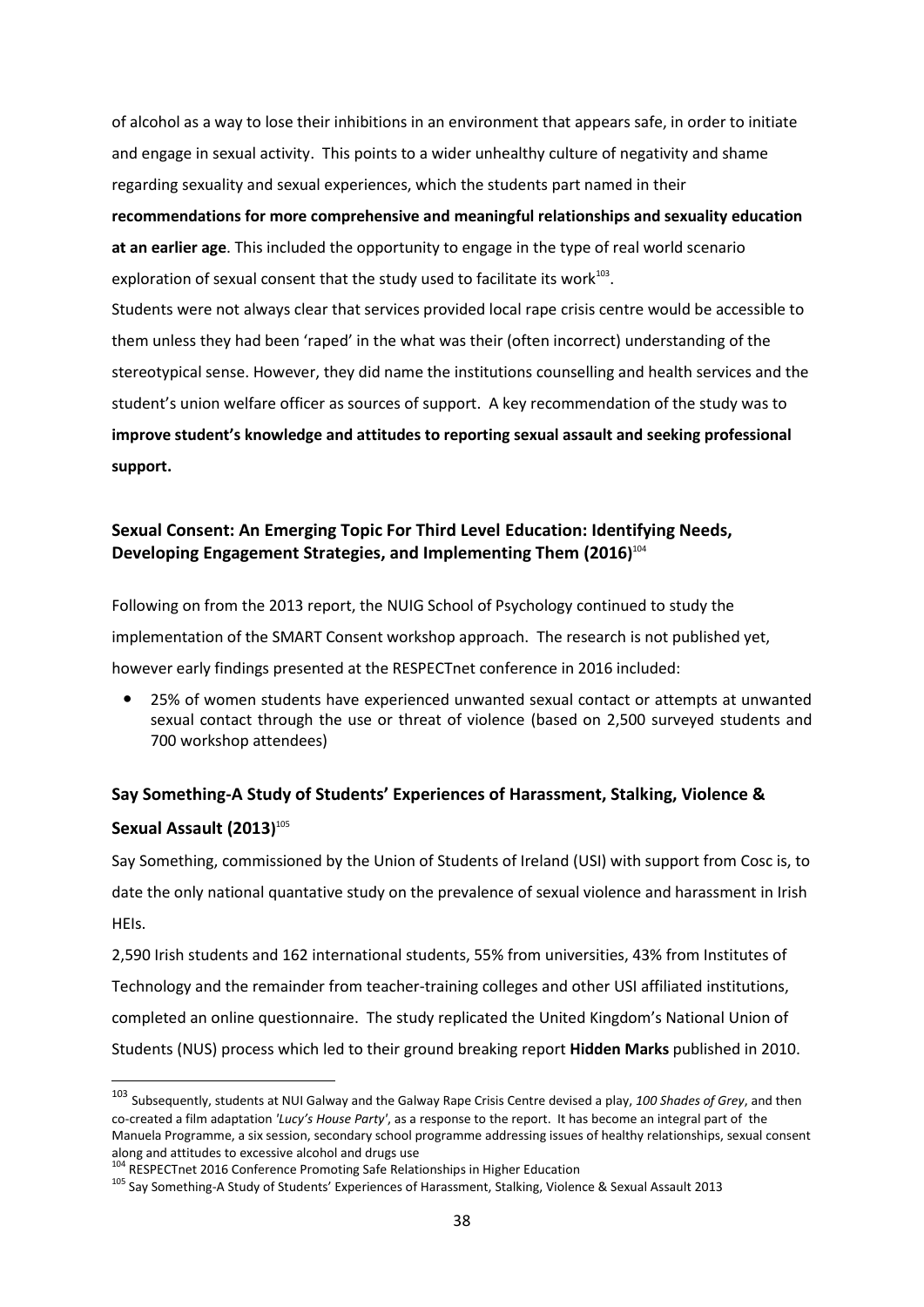Students were categorised as Women, Men and Other and in all but one, surveyed domains of experience, women students experienced more, and more frequent sexual violence and harassment then men:

- 11% of women had been subject to unwanted sexual contact, many on multiple occasions
- 5% were rape survivors with a further 3% survivors of attempted rape
- 31% of women reported feeling harassed, including just under 19% being physically groped
- 17% of women had been photographed or filmed without consent, and 8% had these images circulated without consent online (Men 18% & 10%)
- 10% of women had experience of stalking or obsessive behaviour including online

### **Less than 3% of students who had unwanted sexual experiences had made a Garda report**, and

only 6% who had experienced obsessive behaviour had reported. As with general population studies, students did not expect to be believed, did not expect to be taken seriously and did not always understand that what had occurred was a criminal offence. Women also felt ashamed and that they would be blamed for what happened. Where women had experienced more general sexual harassment, they felt they were expected to laugh it off, and that there was a culture of normalisation and acceptance of 'typical lad' behaviour.

The most frequent responses listed for not reporting the incidents this were:

- They did not believe the incident was serious enough to report (57%)
- They did not think that what happened was a crime (44%)
- They were ashamed or embarrassed (29%)
- They thought they would be blamed for what happened (22%)
- They did not want their parents or family to find out (21%).

### **Violence Against Women –the Perspective of Students in Northern Ireland (2008)**<sup>106</sup>

Working with Amnesty International University of Ulster students undertook a survey of 715 students at the four University of Ulster campuses across Northern Ireland. The report revealed very disturbing statistics and attitudes towards women who have experienced sexual violence and harassment,

- 40% knew at least one woman student who had been hit by a boyfriend/partner
- 43% knew at least one woman who had been coerced or pressurised to have sex by a boyfriend/partner

<sup>106</sup> Violence Against Women –the Perspective of Students in Northern Ireland 2008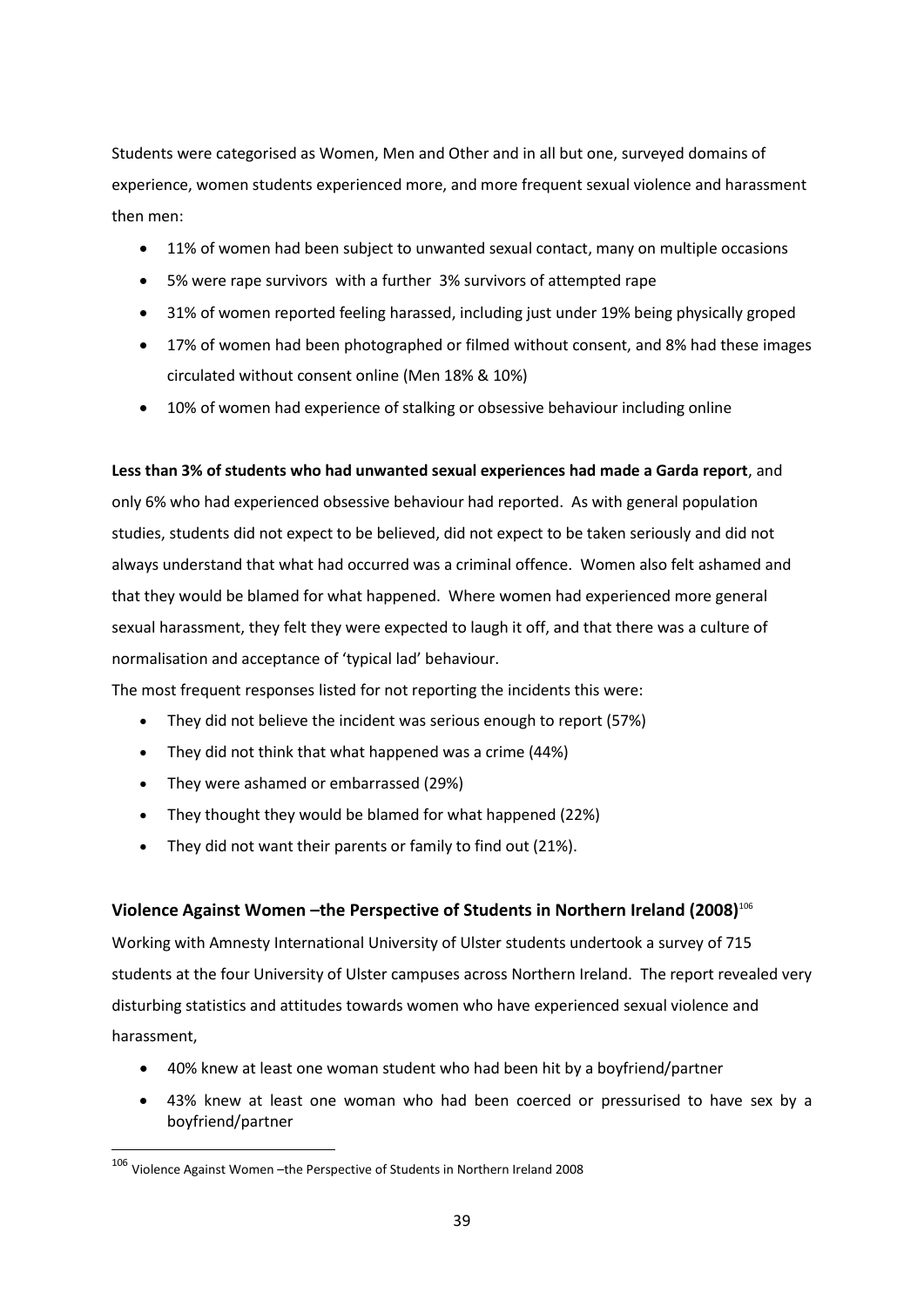Between 30% and 48% believed a woman was wholly or partially responsible for being raped if she is drunk; if she has acted in a flirtatious manner; if she has failed to say no clearly to the man; if she is wearing sexy or revealing clothes; if it is known that she has had many sexual partners; if she is alone and walking in a dangerous or deserted area.

Unfortunately, none of these studies addressed the experiences of ethnic minority women or women with disabilities.

### **CURRENT INITIAITVES TO CHALLENGE SEXUAL VIOLENCE AND HARASSMENT IN HEIs<sup>107</sup>**

An increasing number of campaigns, programmes and other initiatives have been developed on Irish campuses over the last 3-5 years. Many have been led by student unions, student societies and the Union of Students in Ireland, in partnership with NGOs. Institutional level awareness has also been developing, and despite the continuing lack of meaningful data of the specific nature of the Irish context, there is a broad agreement that there is a serious problem and a range of actions to tackle the serious level of sexual violence and harassment in HEIs are being implemented.

### **IDENTIFYING & UNDERSTANDING THE ISSUES**

### **Student Union Surveys**

 $\overline{\phantom{a}}$ 

During 2015 the Student Unions in University College Cork (UCC), University College Dublin (UCD), and Trinity College Dublin (TCD) each undertook a confidential, anonymous and voluntary survey around consent, sexual violence and harassment, awareness of services, and related issues<sup>108</sup>. The results of these surveys were similar and shocking. The UCD SU survey<sup>109</sup> (overall 3,089 respondents) reported 25% of students having had a sexual experience they had not consented to. This figure matched TCD SU<sup>110</sup> findings (overall 1,038 survey respondents), where 25% of women said they had been subjected to an unwanted sexual experience. UCC's survey<sup>111</sup> (overall 333 respondents) reported almost 1 in 7 students having been the victim of a serious sexual assault.

Each Student Union has used their survey results to widen discussions about the need for programme interventions, including consent workshops and bystander interventions and to develop policy initiatives at an institutional level.

 $107$  ESHTE staff acknowledges there may be initiatives taking place that we are unaware of

<sup>&</sup>lt;sup>108</sup> ESHTE staff acknowledges that other SUs may have undertaken similar type surveys that we are unaware of 109 Survey Results shared with ESHTE by SU staff

<sup>110</sup> <http://trinitynews.ie/sexual-assault-survey-officially-launched-on-campus/>

<sup>111</sup><http://www.irishexaminer.com/ireland/1-in-7-ucc-students-were-victims-of-rape-or-sex-assault-319537.html>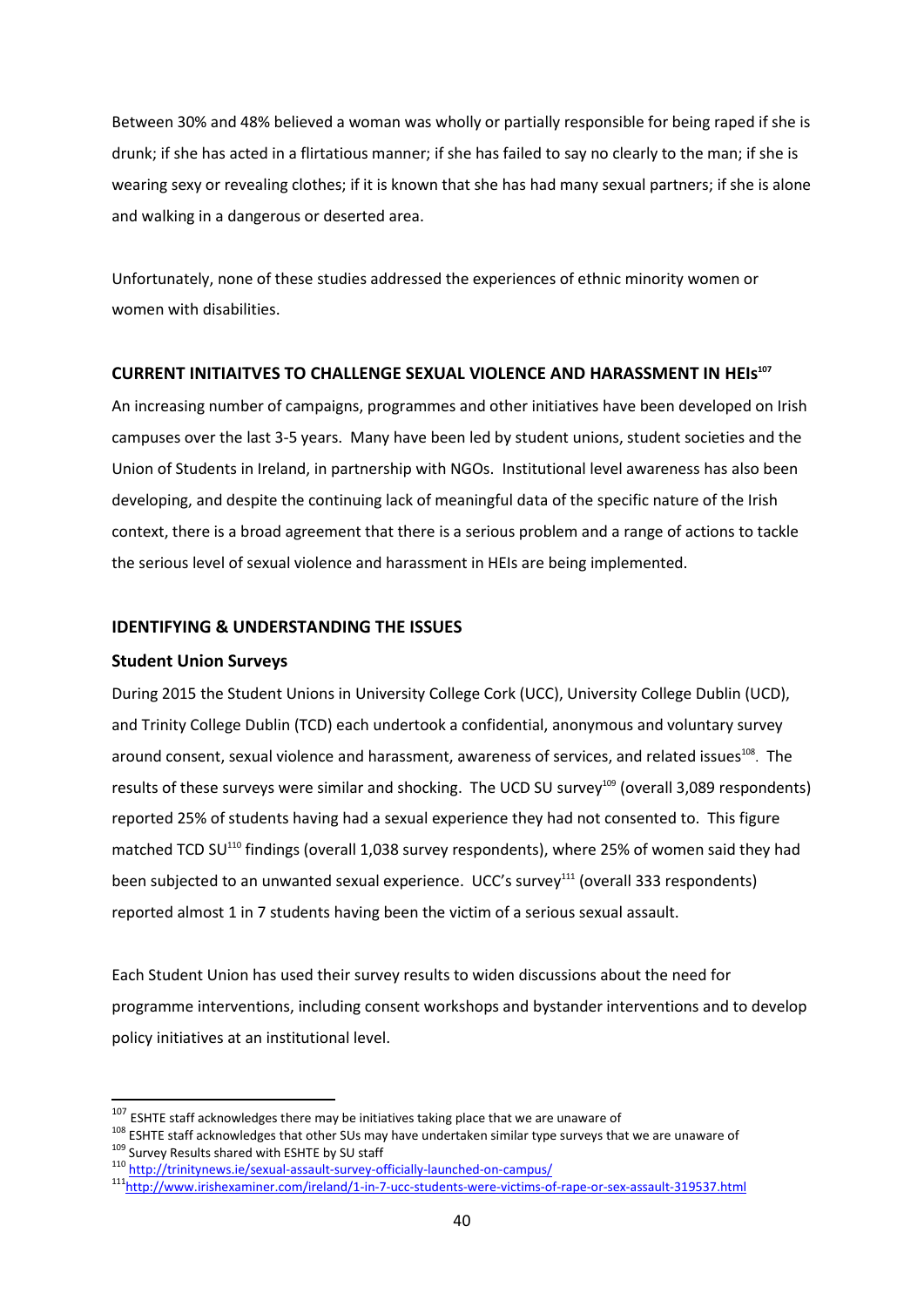### **RESPECT Network**

The RESPECT Network (Research for Safe Relationships: Education, Collaboration, and Training) was formally launched in November 2016 at its inaugural conference **Promoting Safer Relationships within Higher Education**. The RESPECT Network is comprised of academics and policy makers working on issues associated with healthy relationship behaviours, attitudes and available support for individuals in the North and South of Ireland.

RESPECT aims to generate research which will support institutions and organisations to develop policies and procedures supporting individuals and families in a wide range of relationship activities including issues associated with sexual behaviours, drug and alcohol consumption and other relevant concerns. The researchers are from a variety of disciplines including Psychology, Law and Social Work. As outlined at their conference RESPECT will focus on the context of HEIs for approximately 3 years.

### **BYSTANDER INTERVENTION PROGRAMMES**

- Dublin City University Student Union (DCU SU) piloted an 8 week programme in 2016 with 45 student attendees.
- In 2017 Dr Louise Crowley at the School of Law, University College Cork (UCC) piloted a mandatory, 5 credit module programme for  $1<sup>st</sup>$  year law students. This academically led, mandatory, and institutionally managed and delivered programme is unique in Ireland to date.

Both programmes were based on the Bystander Intervention Toolkit developed by Dr Rachel Fenton in the University of West England.

### **CONSENT**

1

### **ASK Consent**<sup>112</sup>

In 2015 USI, DRCC and the White Ribbon campaign, launched the #askconsent national awareness raising campaign with support from Cosc. This has continued to run annually on social media and Dublin HEI campuses.

<sup>112</sup> <http://www.drcc.ie/media1/consent-page/>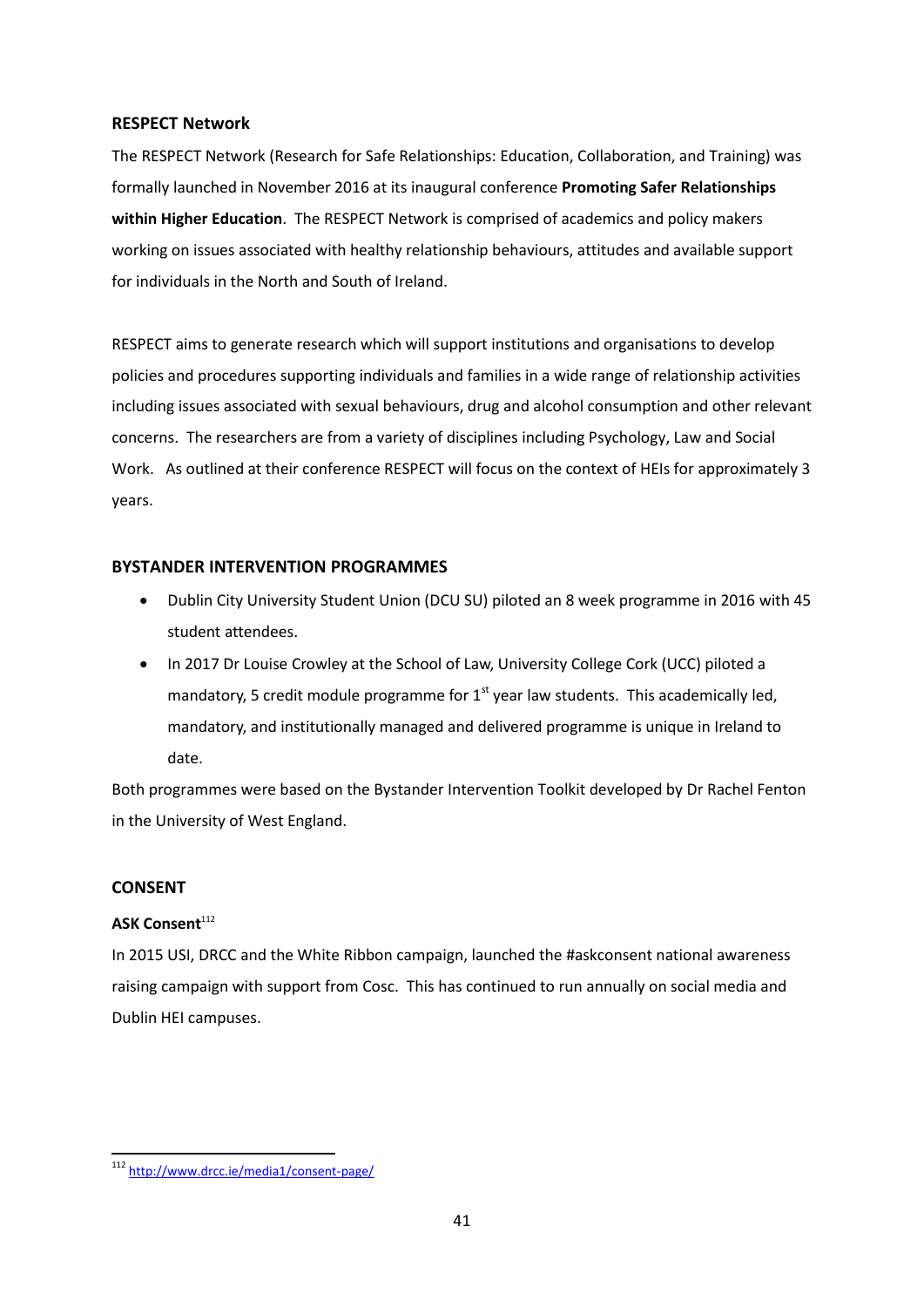### **Consent Workshops**

Since 2015 NUI Galway's SMART Consent workshops, delivered in partnership with students unions have had 700 attendees across 7 Irish campuses.

Subsequently, Trinity College Dublin undertook Training the Trainer development with NUIG, with a view to developing Trinity specific content. This development has culminated in USI voting in early 2017 to design national consent workshop for roll out to all affiliated HEIs.

### **Consent is BAE campaign**

Initiated in 2016, this is a week long campaign of workshops, debates and screenings focussed on the issue of consent **B**efore **A**ll **E**lse. The campaign is organised by the Queen's University, Belfast Student Union.

### **SHAG Week**

Many students unions also cover topics relating to consent during their Sexual Health Awareness and Guidance, (SHAG) week activities.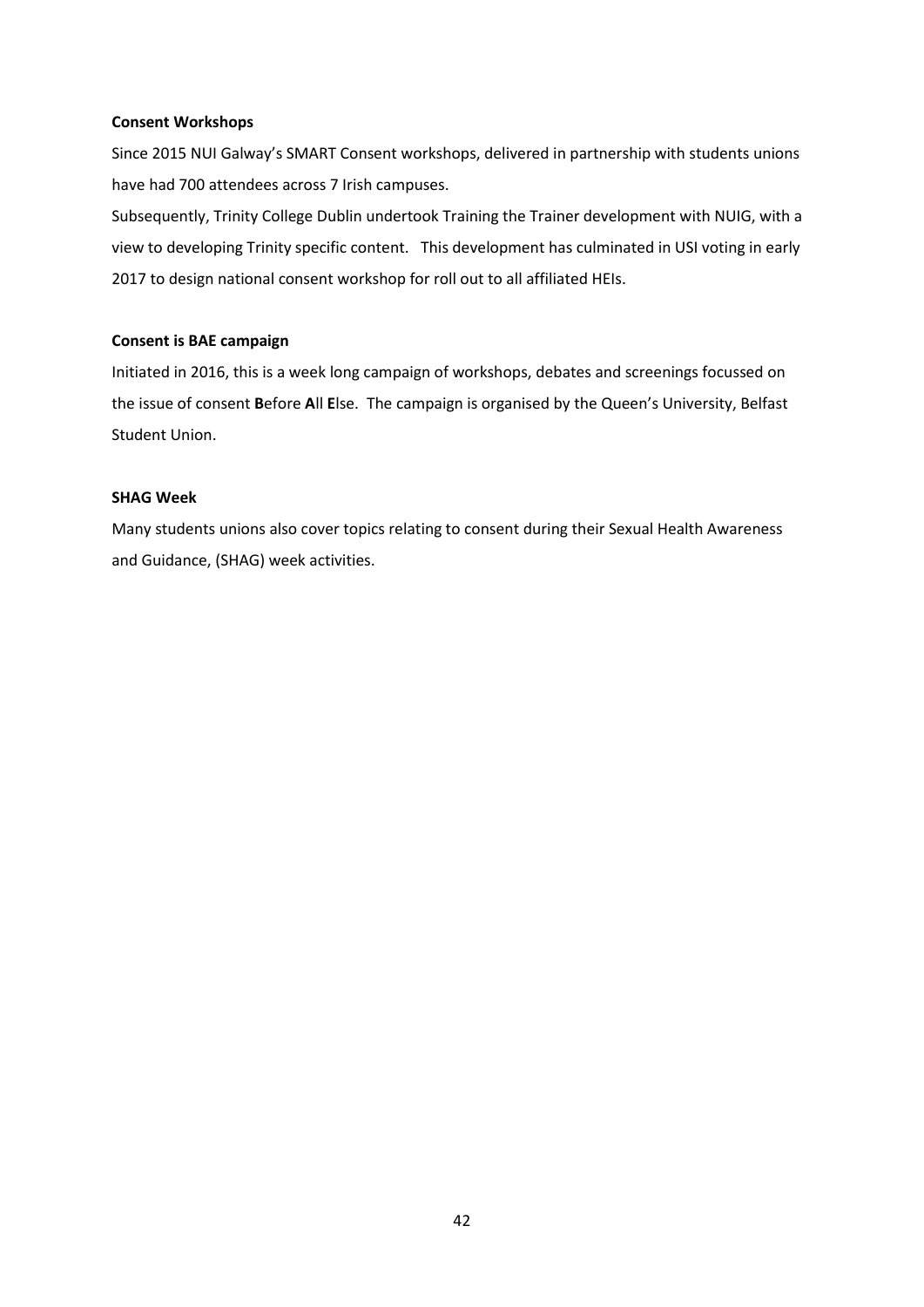#### **CONCLUSION**

There were 178,094 full-time students enrolled at the 26 HEA funded HEIs in 2015/16, of which 51% were women. Although the qualitative reports reviewed are relatively small scale in relation to this population, their findings reveal that a very high number of women students are experiencing very serious levels of sexual harassment and violence. These students do not feel able to report what has happened to them and do not always recognise that what has happened is a crime. The reports also reveal **why** this is still the case; the context of these experiences remains highly negatively gendered, and some students (men and women) continue to hold negative if not misogynistic beliefs regarding women and sexuality, and women and sexual violence and harassment.

Despite, there being both statutory and institutional awareness of gender inequality at academic and administrative levels of HEIs, as evidenced by the existence of national plans to address it, there is no national or institutional level survey being regularly (or even infrequently) undertaken to establish, measure or even ask students about their experiences of gender inequality, gender-based violence or any experience of discrimination or inequality in their HEI. The absence of baseline data and lack of coordinated regular surveying presents serious challenges in tracking positive behavioural and attitudinal changes, identifying successful interventions, and ensuring the needs of minority groups are meet. Similarly, the lack of a national coordinated effort, with commensurate resourcing, undermines the capacity of successful actions becoming mainstreamed and sustainable. Funding for existing actions is highly dependent on small grants and one time funding opportunities. The type of culture change needed to create a zone of zero tolerance of violence requires institutional and statutory commitment; the ESHTE project hopes to provide the first steps to developing such a collaborative structure.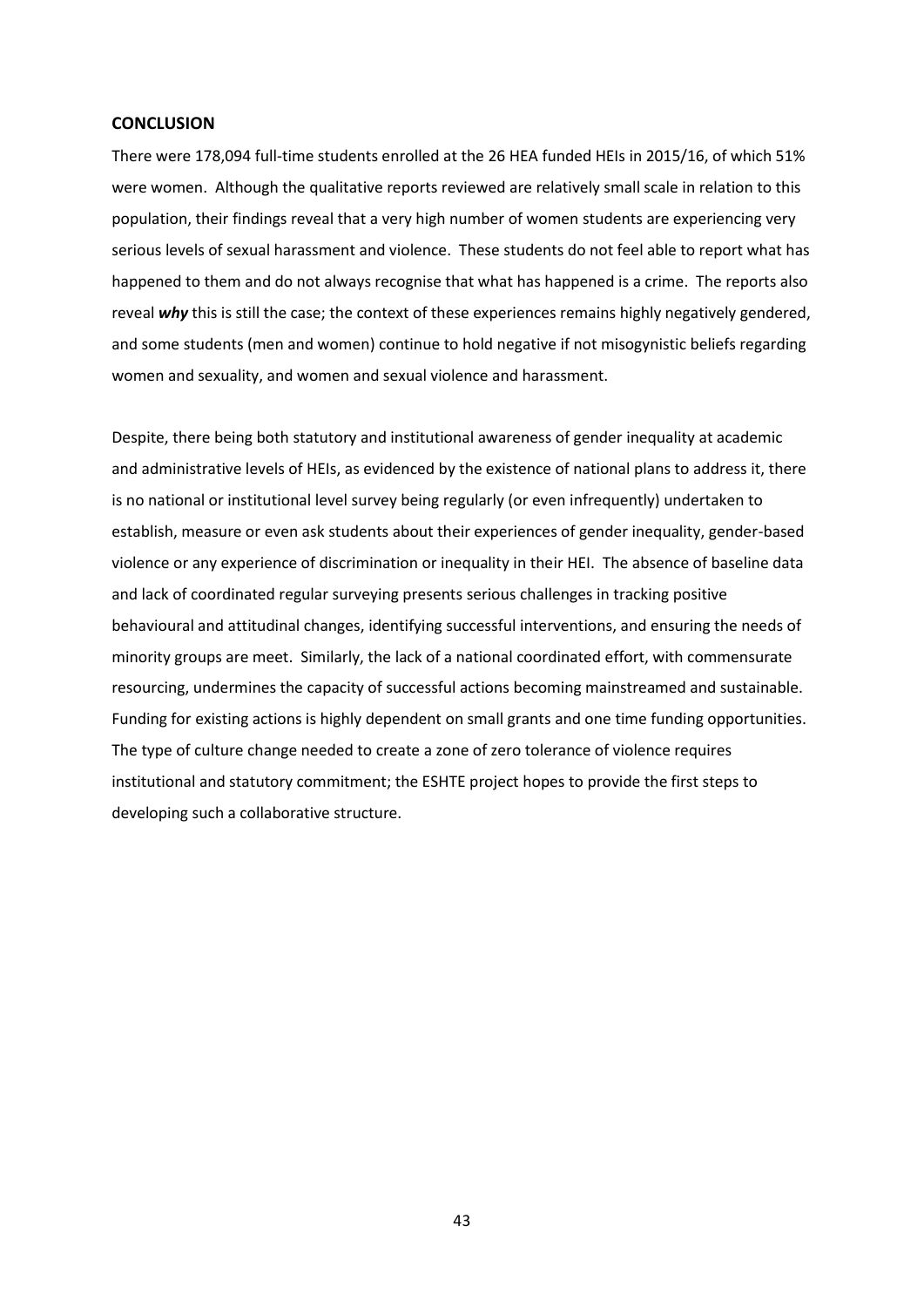#### **APPENDIX 1 - ESHTE ASSOCIATE PARTNERS-IRELAND**

### **STUDENT UNIONS**

Union of Students in Ireland Dublin City University Students Union Dublin Institute of Technology Students Union Queen's University Belfast Students Union Trinity College Dublin Students Union University College Dublin Students Union

### **HIGHER EDUCATION INSTITUTIONS**

Dublin City University Dublin Institute of Technology Dundalk Institute of Technology Institute of Art, Design and Technology Queen's University Belfast Trinity College Dublin University College Cork University College Dublin University of Limerick

#### **NGOs**

The National Observatory on Violence Against Women Dublin Rape Crisis Centre Sexual Violence Centre Cork Confederation of Student Services in Ireland Irish Student Health Association

### **STATUTORY**

An Garda Síochána Cosc- National Office for the Prevention of Domestic, Sexual and Gender-based Violence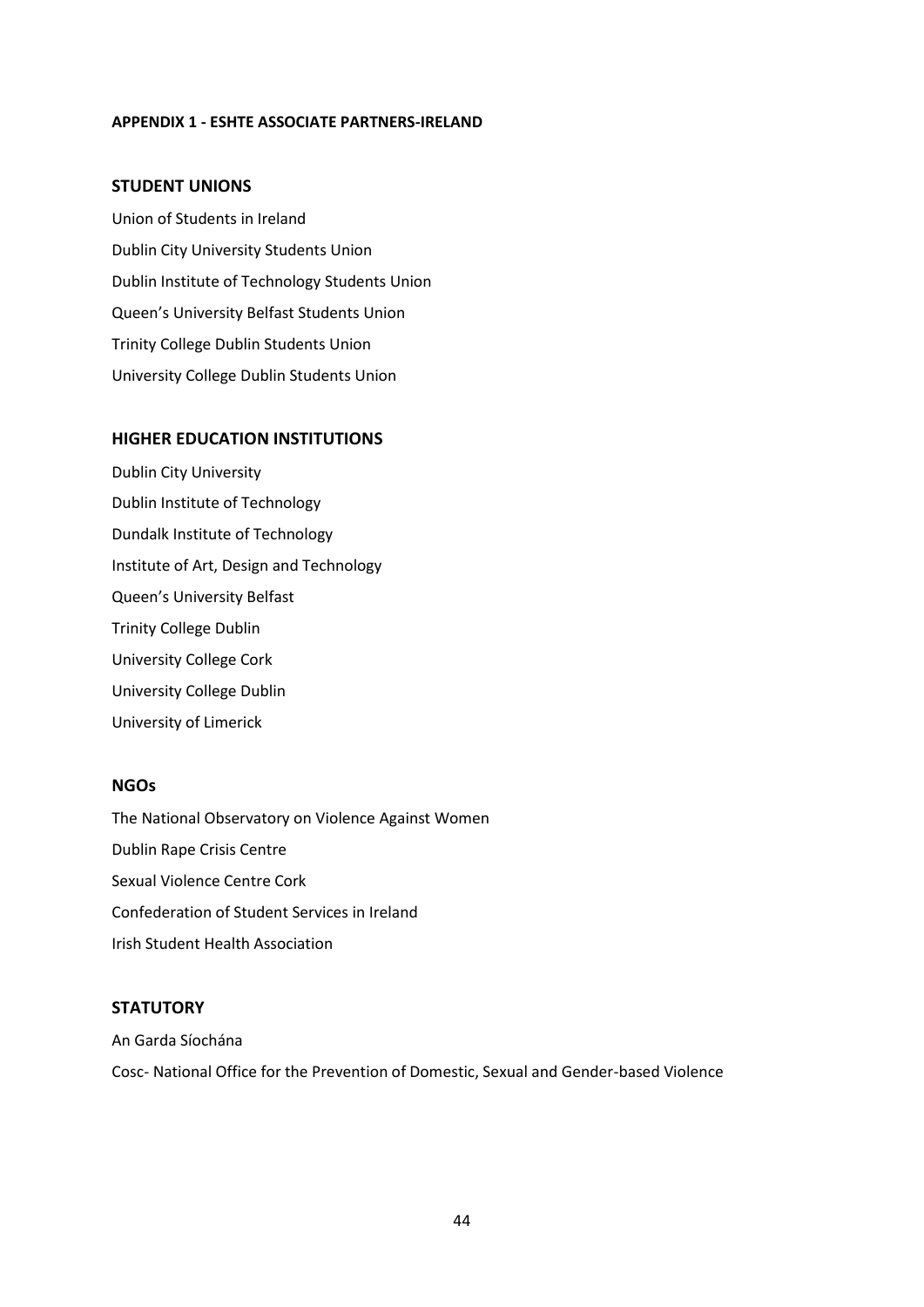### **REFERENCES**

AkiDwA. (2008). *Understanding Gender Based Violence: An African Perspective*.

AMNESTY International UK. (2008). *Violence Against Women: The Perspective of Students in Northern Ireland*.

An Garda Síochána (2017) *Domestic Abuse Intervention Policy*

An Garda Síochána (2017) *Crime Prevention Information Sheet Personal Safety Domestic Abuse*

An Garda Síochána (2017) *Information for persons reporting sexual crime and child abuse* 

An Garda Síochána (2013*) Garda Síochána policy on the investigation of Sexual crime, Crimes against* 

*children, Child welfare*

Bourke, J., Lalor, K., & Cuffe, C. (2017). *Report of Scoping Study for Dublin City Council Safe City Programme, Challenging Sexual Harassment and Other Forms of Sexual Violence in Public Space*. Dublin: Dublin City Council.

Department of Education & Skills Strategy Group. (2017). *National Strategy for Higher Education to 2030*. Dublin.

Department of Education and Skills. (2016). *Key Statistics 2014/2015 and 2015/2016*. Dublin.

Department of Health & Children. (2002). *Traveller Health- A National Strategy 2002-2005*. Dublin

Department Justice, Equality & Law Reform. (2005). *The National Action Plan Against Racism 2005- 2008*. Dublin.

Department Justice and Equality. (2010). *National Disability Strategy Implementation Plan 2013- 2015*.

Department of Justice, Equality & Law Reform. (2010). *National Strategy on Domestic, Sexual and* 

*Gender-based Violence 2010-2014*. Dublin.

Department Justice and Equality. (2016). *Second National Strategy on Domestic, Sexual and Genderbased Violence 2016 - 2021*. Dublin.

Department Justice, Equality & Law Reform. (2017). *Istanbul Convention Action Plan -Actions required for ratification of Istanbul Convention*. Dublin.

Department Justice, Equality & Law Reform. (2017). *The Migrant Integration Strategy 2017-2020*. Dublin.

Department of Justice and Equality. (2017). *National Strategy for Women and Girls 2017-2020: creating a better society for all*. Dublin.

Dublin Rape Crisis Centre. (2017). *The Dublin Rape Crisis Centre Annual Report 2015*. Dublin. Economic and Social Research Institute & National Crime Council. (2005). *Domestic Abuse of Women and Men in Ireland: Report on the National Study of Domestic Abuse*. Dunlin.

European Commission against Racism and Intolerance. (2013). *ECRI Report on Ireland: 4th Cycle*. Strasbourg.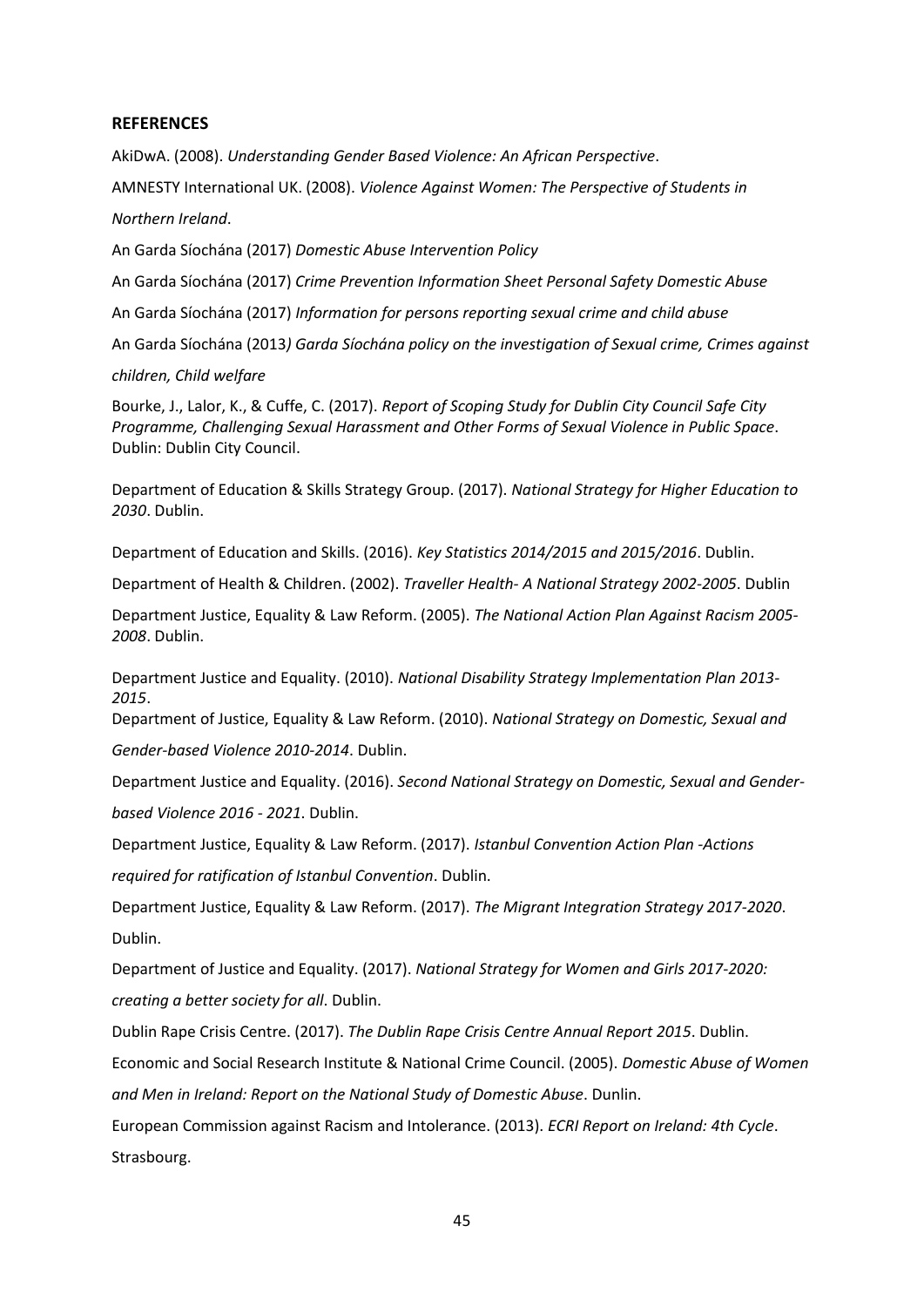Eurostat. (2017). *Europe 2020 education indicators in 2016*. Luxembourg.

Fagan, P. (2008). *Migrant Women and Domestic Violence in Ireland: The Experience of Domestic Violence Service Providers*.

Health Services Executive. (2007). *National Intercultural Health Strategy 2007 – 2012*. Dublin. Health Services Executive. (2010). *HSE Policy on Domestic, Sexual and Gender based Violence*. Dublin. Higher Education Authority. (2016). *National Review of Gender Equality in Irish Higher Education Institutions -Report of the Expert Group*. Dublin.

Higher Education Authority. *Gender Equality: Implementation Plan*. Dublin.

Inclusion Ireland. (2013). *Implementing the National Disability Strategy: Inclusion Ireland Position Paper*.

Inclusion Ireland. (2017). *Sexual Assault Support and Information: An Accessible Booklet*. Dublin. Inclusion Ireland. (2017). *Submission to the Department of Justice and Equality On a new National Women's Strategy 2017-2020*.

Irish Research Council. (2013). *Gender Strategy & Action Plan 2013 – 2020*. Dublin.

Irish Traveller Movement. (2014). *Report in response to Ireland's third examination under the International Covenant on Economic Social and Cultural Rights*. Dublin.

Lovett, J., & Kelly, L. (2009). *Different systems, similar outcomes? Tracking attrition in reported rape cases across Europe*. London: London Metropolitan University.

Mac Neela, Pádraig; Conway, Thomas; Kavanagh, Siobhán; Kennedy, Lisa Ann; McCaffrey, John (2014) *Young People, Alcohol and Sex: What's Consent Got To Do With It?.* Rape Crisis Network Ireland

McGee, H., Garavan, R., de Barra, M., Byrne, J., & Conroy, R. (2002). *The SAVI Report: Sexual Abuse and Violence in Ireland*. Dublin: The Liffey Press with Dublin Rape Crisis Centre

National SATU Services. (2016). *National Sexual Assault Treatment Unit (SATU) Annual Key Service Activity Report*.

National Traveller Womens Forum. *Gender Position Paper*.

National Traveller Women's Forum *Information & Resource Pack for Traveller Women living with violence*

National Women's Council of Ireland. (2008). *Disability and Women in Ireland 'Building Solidarity and Inclusion'*. Dublin: NWCI.

National Women's Council of Ireland. (2016). *Policy Paper on Violence against Women*. Dublin. National Women's Council of Ireland. (2017). *Shadow Report in advance of the examination of Ireland's combined sixth and seventh periodic reports under the UN CEDAW*.